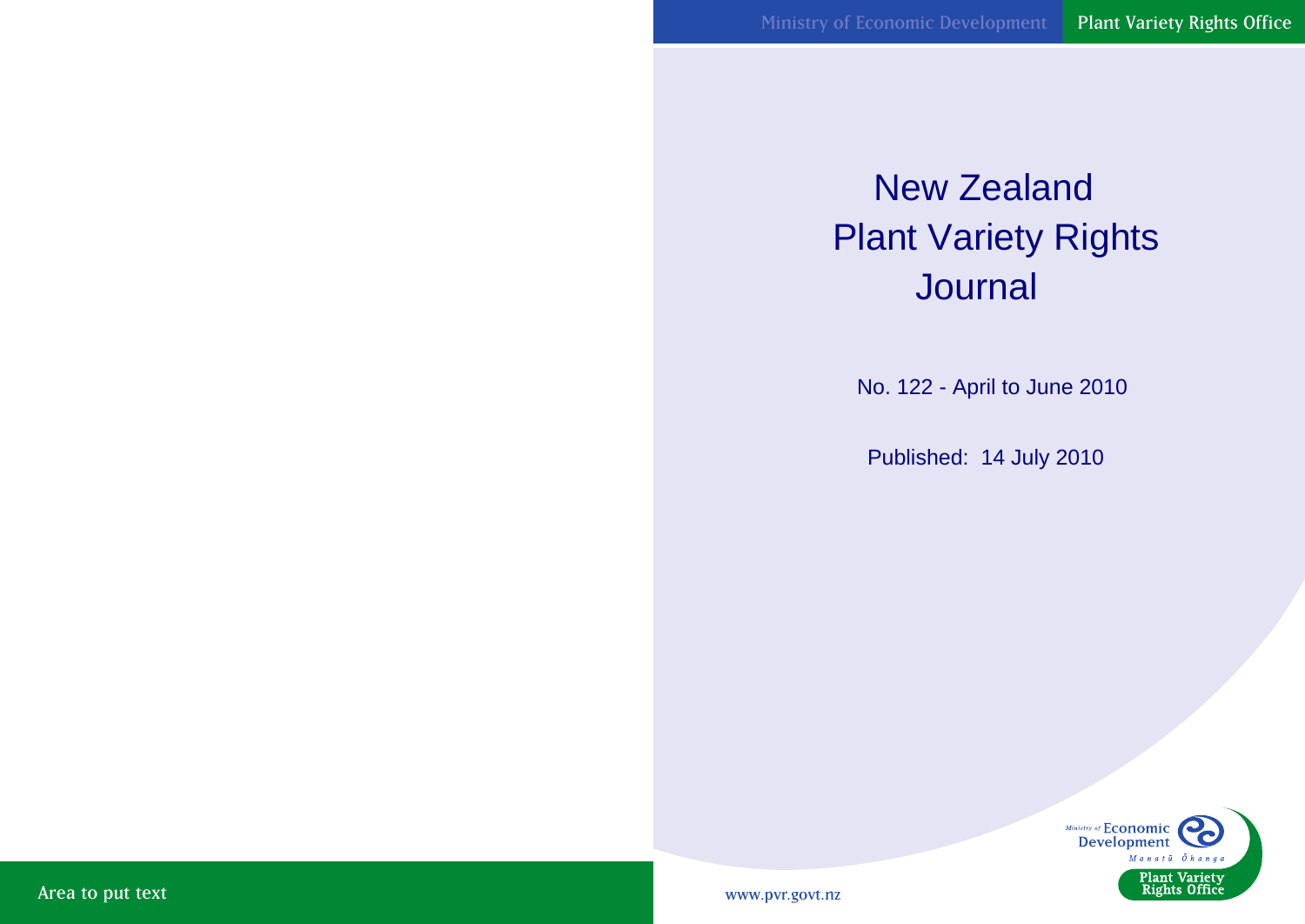# **CONTENTS** Page

| $\mathsf{L}$ | APPLICATIONS FOR PROTECTION                                                                                                                                                                                                                                                                                                                                                               | $\mathbf{1}$                     |
|--------------|-------------------------------------------------------------------------------------------------------------------------------------------------------------------------------------------------------------------------------------------------------------------------------------------------------------------------------------------------------------------------------------------|----------------------------------|
| Ш.           | VARIETY DENOMINATIONS (See also I.)<br>A. APPLICATIONS FOR A VARIETY DENOMINATION                                                                                                                                                                                                                                                                                                         | 3                                |
| III.         | WITHDRAWAL OR LAPSE OF APPLICATIONS<br>A. WITHDRAWAL OF APPLICATIONS FOR PROTECTION<br><b>B. LAPSE OF APPLICATIONS FOR PROTECTIONB</b>                                                                                                                                                                                                                                                    | $\overline{4}$<br>$\overline{4}$ |
| IV.          | <b>DECISIONS</b><br>A. GRANTS OF PLANT VARIETY RIGHTS<br><b>B. REFUSAL OF PLANT VARIETY RIGHTS</b>                                                                                                                                                                                                                                                                                        | 5<br>9                           |
| V.           | CHANGES IN THE PERSON OF THE OWNER OR OF THE ADDRESS FOR SERVICE<br>A. CHANGES RELATING TO APPLICATIONS<br><b>B. CHANGES RELATING TO GRANTS</b>                                                                                                                                                                                                                                           | 9<br>10                          |
| VI.          | <b>TERMINATION OF PROTECTION</b><br>A. SURRENDER OF PROTECTION<br>B. CANCELLATION OF PROTECTION<br>D. EXPIRY OF PROTECTION                                                                                                                                                                                                                                                                | 11<br>13<br>14                   |
| VII.         | <b>CORRECTIONS</b>                                                                                                                                                                                                                                                                                                                                                                        | 14                               |
| VIII.        | <b>GENERAL INFORMATION</b><br>A. PROVISIONALLY PROTECTED VARIETIES (VARIETIES FOR WHICH APPLICATION FOR PVR<br>HAS BEEN MADE BUT NO DECISION REACHED) AT 30 JUNE 2010<br><b>B. EMAIL ADDRESSES FOR PVR DATABASE</b><br>C. CLOSING DATES – NOTICE TO BREEDERS ENTERING VARIETIES IN CENTRAL DUS<br>TRIALS CONDUCTED BY THE PVR OFFICE<br>D. WEBSITE DEVELOPMENT<br>E. NGIA 2010 CONFERENCE | 14<br>23<br>23<br>24<br>24       |

# **I. APPLICATIONS FOR PROTECTION**

| Date | <b>Application Number</b>                 | a. Owner<br>b. Breeder (if different from a)<br>c. Address for Service<br>(address code in brackets) | <b>Proposed Denomination</b><br>Breeder's Reference or<br><b>Temporary Denomination</b> |
|------|-------------------------------------------|------------------------------------------------------------------------------------------------------|-----------------------------------------------------------------------------------------|
|      | 1                                         | $\overline{2}$                                                                                       | 3                                                                                       |
|      | <b>Agricultural &amp; Vegetable Crops</b> |                                                                                                      |                                                                                         |
|      | Barley (Hordeum vulgare L.)               |                                                                                                      |                                                                                         |
| 1.   | <b>BAR051</b>                             | a. Sejet Plantbreeding (1149)                                                                        | <b>Retriever</b>                                                                        |
|      | 2010-04-23                                | c. PGG Wrightson Seeds (54)                                                                          | SJ 011095                                                                               |
|      | Potato (Solanum tuberosum L.)             |                                                                                                      |                                                                                         |
| 2.   | POT126                                    | a. HZPC Holland (912) and C.J. Biemond (1497)                                                        | <b>Sifra</b>                                                                            |
|      | 2010-06-08                                | c. Alex McDonald (Merchants) (139)                                                                   | BIC 96 - 32                                                                             |
| 3.   | <b>POT127</b>                             | a. HZPC Holland (912)                                                                                | <b>Marilyn</b>                                                                          |
|      | 2010-06-08                                | c. Alex McDonald (Merchants) (139)                                                                   | RZD 95-2640                                                                             |
| 4.   | <b>POT128</b>                             | a. HZPC Holland (912) and J. Darwinkel (1498)                                                        | <b>Dione</b>                                                                            |
|      | 2010-06-08                                | c. Alex McDonald (Merchants) (139)                                                                   | DAR 98-366                                                                              |
| 5.   | <b>POT129</b>                             | a. HZPC Holland (912)                                                                                | <b>Taurus</b>                                                                           |
|      | 2010-06-08                                | c. Alex McDonald (Merchants) (139)                                                                   | RZD 96-2092                                                                             |
| 6.   | POT <sub>130</sub>                        | a. HZPC Holland (912)                                                                                | Crisps4all                                                                              |
|      | 2010-06-08                                | c. Alex McDonald (Merchants) (139)                                                                   | RZ-94-1549                                                                              |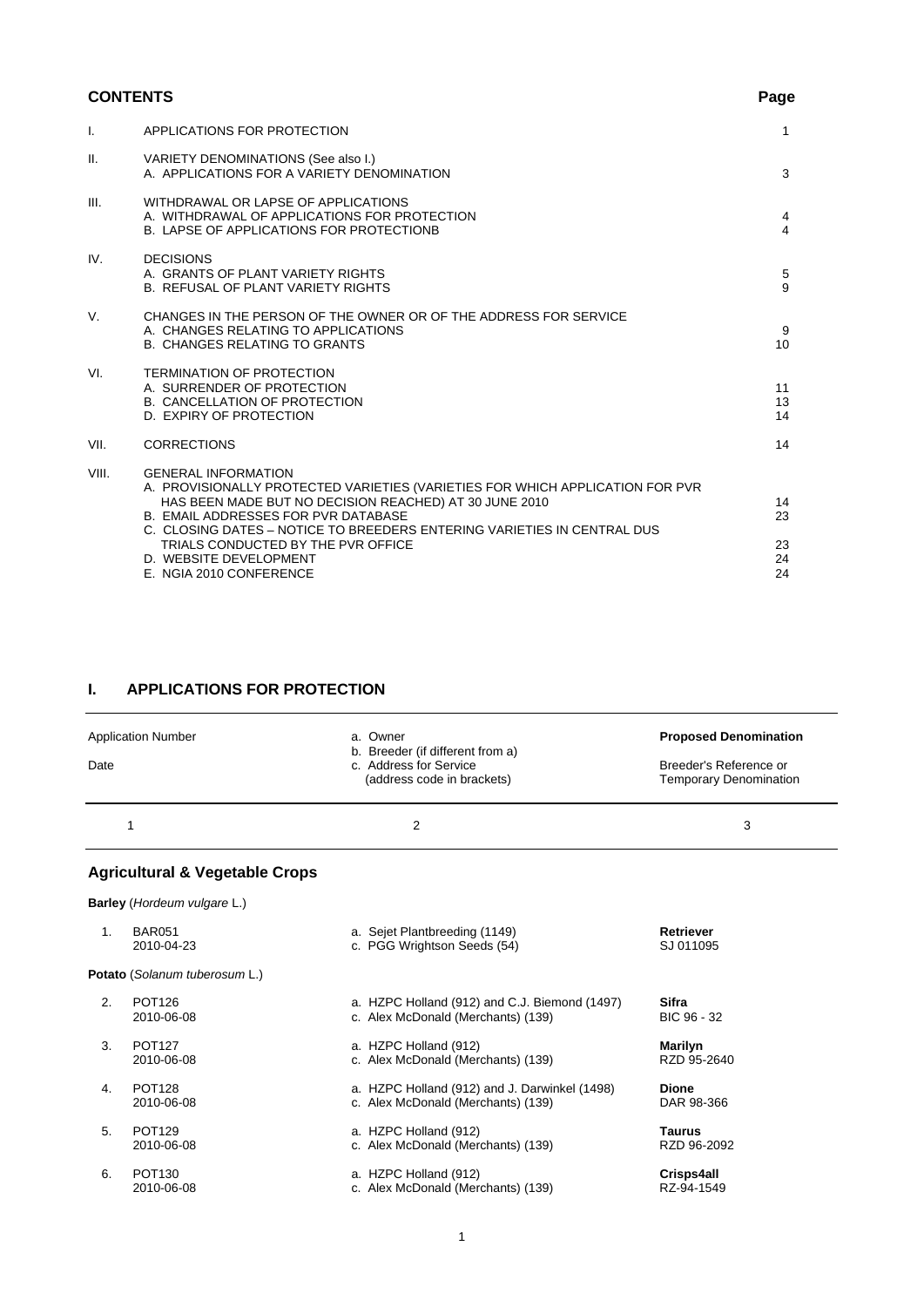| 7.  | POT <sub>131</sub><br>2010-06-08                            |  | a. HZPC Holland (912)<br>c. Alex McDonald (Merchants) (139)                                                                            | <b>Ivory Russet</b><br>HZD 99-711   |  |  |
|-----|-------------------------------------------------------------|--|----------------------------------------------------------------------------------------------------------------------------------------|-------------------------------------|--|--|
| 8.  | <b>POT132</b><br>2010-06-08                                 |  | a. HZPC Holland (912)<br>c. Alex McDonald (Merchants) (139)                                                                            | Countessa<br>RZD 96-1900            |  |  |
| 9.  | POT <sub>133</sub><br>2010-06-08                            |  | a. HZPC Holland (912) and B. Reitsma (1499)<br>c. Alex McDonald (Merchants) (139)                                                      | Canberra<br>RTS 98-55               |  |  |
|     | Radish, fodder (Raphanus sativus L.)                        |  |                                                                                                                                        |                                     |  |  |
|     | 10. CRM015<br>2010-05-18                                    |  | a. S. Groff (1495)<br>c. Norwest Seed (1500)                                                                                           | Groff 679                           |  |  |
|     | Wheat, Common (Triticum aestivum L.)                        |  |                                                                                                                                        |                                     |  |  |
|     | 11. WHE066<br>2010-04-23                                    |  | a. Nickerson International (1490)<br>c. PGG Wrightson Seeds (54)                                                                       | Orator                              |  |  |
|     | <b>Pasture Plants, Amenity Grasses</b>                      |  |                                                                                                                                        |                                     |  |  |
|     | Poa. Weak (Poa imbecilla Spreng.)                           |  |                                                                                                                                        |                                     |  |  |
|     | 12. GRM013<br>2010-06-10                                    |  | a. PGG Wrightson Seeds (1503)<br>c. Grasslanz Technology (1114)                                                                        | <b>Stewarts</b><br><b>PG488</b>     |  |  |
|     | <b>Fruit &amp; Nuts</b>                                     |  |                                                                                                                                        |                                     |  |  |
|     | Apple (Malus Mill.)                                         |  |                                                                                                                                        |                                     |  |  |
|     | 13. APP194<br>2010-04-16                                    |  | a. Agroscope Changins (1476)<br>c. Waimea Variety Management (1270)                                                                    | Galmac                              |  |  |
|     | <b>Blackcurrant</b> (Ribes nigrum L.)                       |  |                                                                                                                                        |                                     |  |  |
|     | 14. BLC003<br>2010-06-08                                    |  | a. Blackcurrants N.Z. (1164)<br>and Plant & Food Research (1430)<br>b. Plant & Food Research (1430)<br>c. Plant & Food Research (1437) | <b>Isobel</b><br>L218               |  |  |
|     | Nectarine (Prunus persica var. nucipersica L.)              |  |                                                                                                                                        |                                     |  |  |
|     | 15. SFM127<br>2010-04-16                                    |  | a. H. Curtis (1488)<br>b. M. Stewart (1489)<br>c. Waimea Variety Management (1270)                                                     | Mabel                               |  |  |
|     | <b>Ornamentals, Trees, &amp; Other Plants</b>               |  |                                                                                                                                        |                                     |  |  |
|     | Cabbage Tree (Cordyline (Comm. ex Juss.))                   |  |                                                                                                                                        |                                     |  |  |
| 16. | <b>TRM104</b><br>2010-04-13                                 |  | a. Sprint Horticulture Pty Ltd (1485)<br>b. Zhejiang Academy of Agricultural (1486)<br>c. T. Angus (1120)                              | <b>Sprilecpink</b><br>Spring Pink 3 |  |  |
| 17. | <b>TRM106</b><br>2010-05-26                                 |  | a. Kiwi Flora (1482)                                                                                                                   | Design-a-line Burgundy              |  |  |
|     | Flax, New Zealand (Phormium J.R. Forst. & G.Forst.)         |  |                                                                                                                                        |                                     |  |  |
|     | 18. FLX033<br>2010-06-14                                    |  | a. B. & R. Hart (1501)                                                                                                                 | Ruby                                |  |  |
|     | Iris, New Zealand (Libertia K. Spreng.)                     |  |                                                                                                                                        |                                     |  |  |
|     | 19. HOM263<br>2010-05-14                                    |  | a. M.N. Brown (1494)                                                                                                                   | Grasshopper<br>Lib 4403             |  |  |
|     | Metrosideros (Metrosideros collina J.R. Forst. & G. Forst.) |  |                                                                                                                                        |                                     |  |  |
| 20. | SHM276<br>2010-05-13                                        |  | a. Terry Keogh (1253)<br>c. Bayliss & Elliott (1493)                                                                                   | <b>Red Baby</b>                     |  |  |
| 21. | <b>SHM277</b><br>2010-05-13                                 |  | a. Terry Keogh (1253)<br>c. Bayliss & Elliott (1493)                                                                                   | <b>Crimson Glory</b>                |  |  |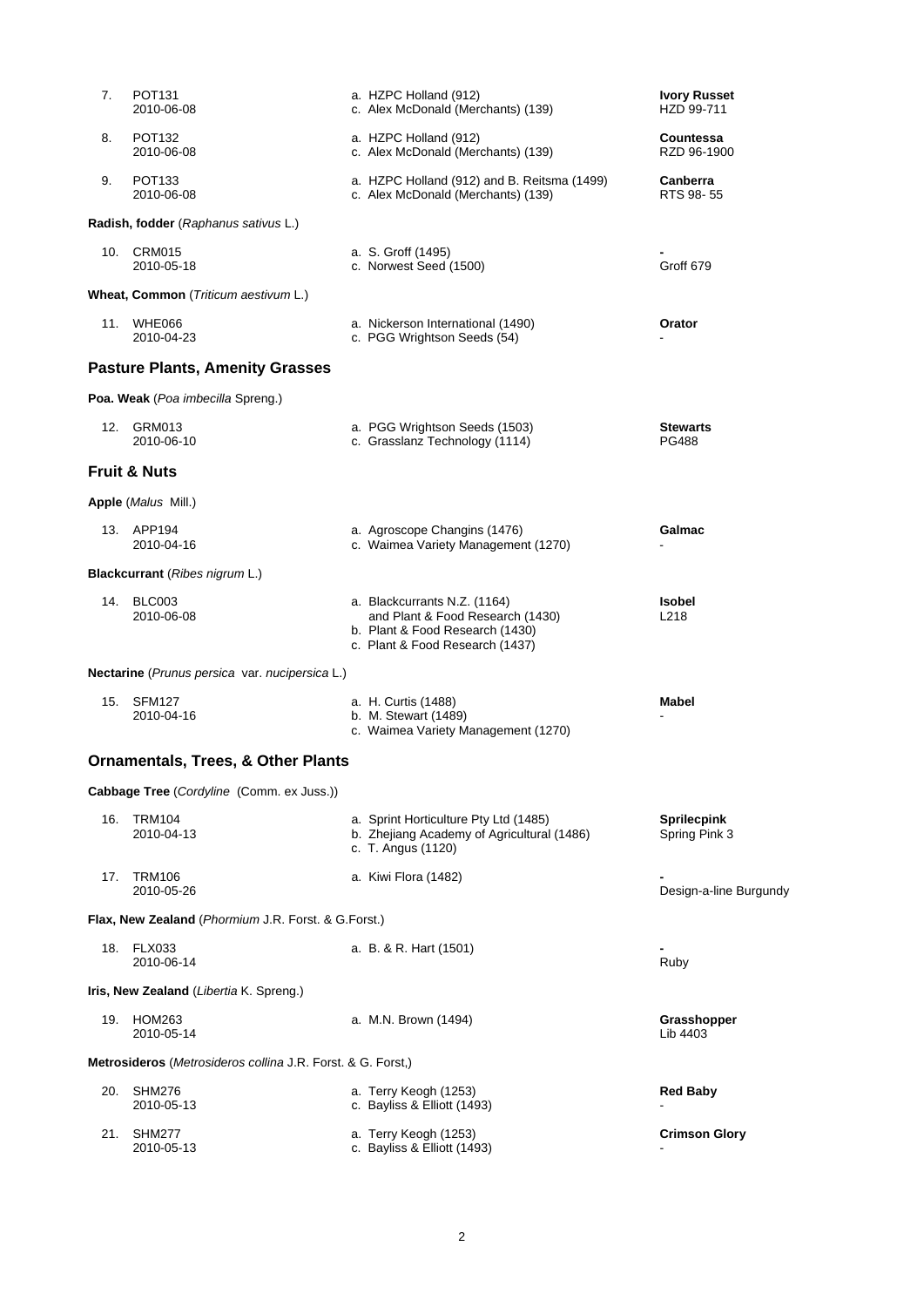### **Michelia** (*Magnolia* L. Hybrid)

| 22. | <b>SHM272</b><br>2010-05-10       | a. B.E. Sligh (939)<br>c. Allenton Nurseries (387)              | <b>Dream Weaver</b>          |
|-----|-----------------------------------|-----------------------------------------------------------------|------------------------------|
| 23. | <b>SHM273</b><br>2010-05-10       | a. B.E. Sligh (939)<br>c. Allenton Nurseries (387)              | <b>Free Spirit</b>           |
| 24. | <b>SHM274</b><br>2010-05-10       | a. B.E. Sligh (939)<br>c. Allenton Nurseries (387)              | <b>Warm Fuzzies</b>          |
| 25. | <b>SHM275</b><br>2010-05-10       | a. B.E. Sligh (939)<br>c. Allenton Nurseries (387)              | Inspiration                  |
|     | Robinia (Robinia pseudoacacia L.) |                                                                 |                              |
| 26. | <b>TRM105</b><br>2010-04-16       | a. John McLaren (1242)<br>c. Waimea Variety Management (1270)   | Jomac<br>Gold 1              |
|     | Rose (Rosa L.)                    |                                                                 |                              |
| 27. | <b>ROS958</b><br>2010-04-01       | a. Glenavon Trust (1199)                                        | Somwarmcent                  |
| 28. | <b>ROS959</b><br>2010-05-28       | a. Matthews Nurseries (386)                                     | <b>Mattzopi</b>              |
| 29. | <b>ROS960</b><br>2010-05-28       | a. Harkness New Roses Ltd (1379)<br>c. Matthews Nurseries (386) | Harnova                      |
| 30. | <b>ROS961</b><br>2010-05-28       | a. G.R. Fryer (443A)<br>c. Matthews Nurseries (386)             | Frykeyno                     |
|     | Tulip (Tulipa L.)                 |                                                                 |                              |
|     | 31. TUL004<br>2010-05-06          | a. Future Rights B.V. (1491)<br>c. A.J. Park (72)               | <b>Prinses Irene Parkiet</b> |
| 32. | <b>TUL005</b><br>2010-05-06       | a. J.A. Borst Bloembollen (1492)<br>c. A.J. Park (72)           | <b>Strong Love</b>           |

# **II. VARIETY DENOMINATIONS (See also I)**

#### **II.A APPLICATIONS FOR A VARIETY DENOMINATION**

|    | <b>Application Number</b>              | a. Owner<br>b. Address for Service<br>(address code in brackets) | <b>Previous Proposed</b><br><b>Denomination</b> (if different<br>from $4$ )<br>Breeder 's Reference or<br><b>Temporary Denomination</b> | Proposed<br>Denomination<br>Date of<br>Proposal |
|----|----------------------------------------|------------------------------------------------------------------|-----------------------------------------------------------------------------------------------------------------------------------------|-------------------------------------------------|
|    | 1                                      | 2                                                                | 3                                                                                                                                       | 4                                               |
|    | <b>Pasture Plants, Amenity Grasses</b> |                                                                  |                                                                                                                                         |                                                 |
|    |                                        | Ryegrass, Hybrid (Lolium x hybridum Hausskn)                     |                                                                                                                                         |                                                 |
| 1. | <b>RYG098</b>                          | a. New Zealand Agriseeds (56)                                    | LP534                                                                                                                                   | Trojan<br>2010-06-23                            |
|    |                                        | <b>Ornamentals, Trees, &amp; Other Plants</b>                    |                                                                                                                                         |                                                 |
|    | Kangaroo Paw (Anigozanthos Labill.)    |                                                                  |                                                                                                                                         |                                                 |
| 2. | <b>KAN009</b>                          | a. Ramm Botanicals Holdings (1322)<br>b. Colorworx Nursery (990) | <b>Bush Ballard</b>                                                                                                                     | Ramboball<br>2010-04-16                         |
| 3. | <b>KAN010</b>                          | a. Ramm Botanicals Holdings (1322)<br>b. Colorworx Nursery (990) | <b>Bush Pizazz</b>                                                                                                                      | Rambozazz<br>2010-04-16                         |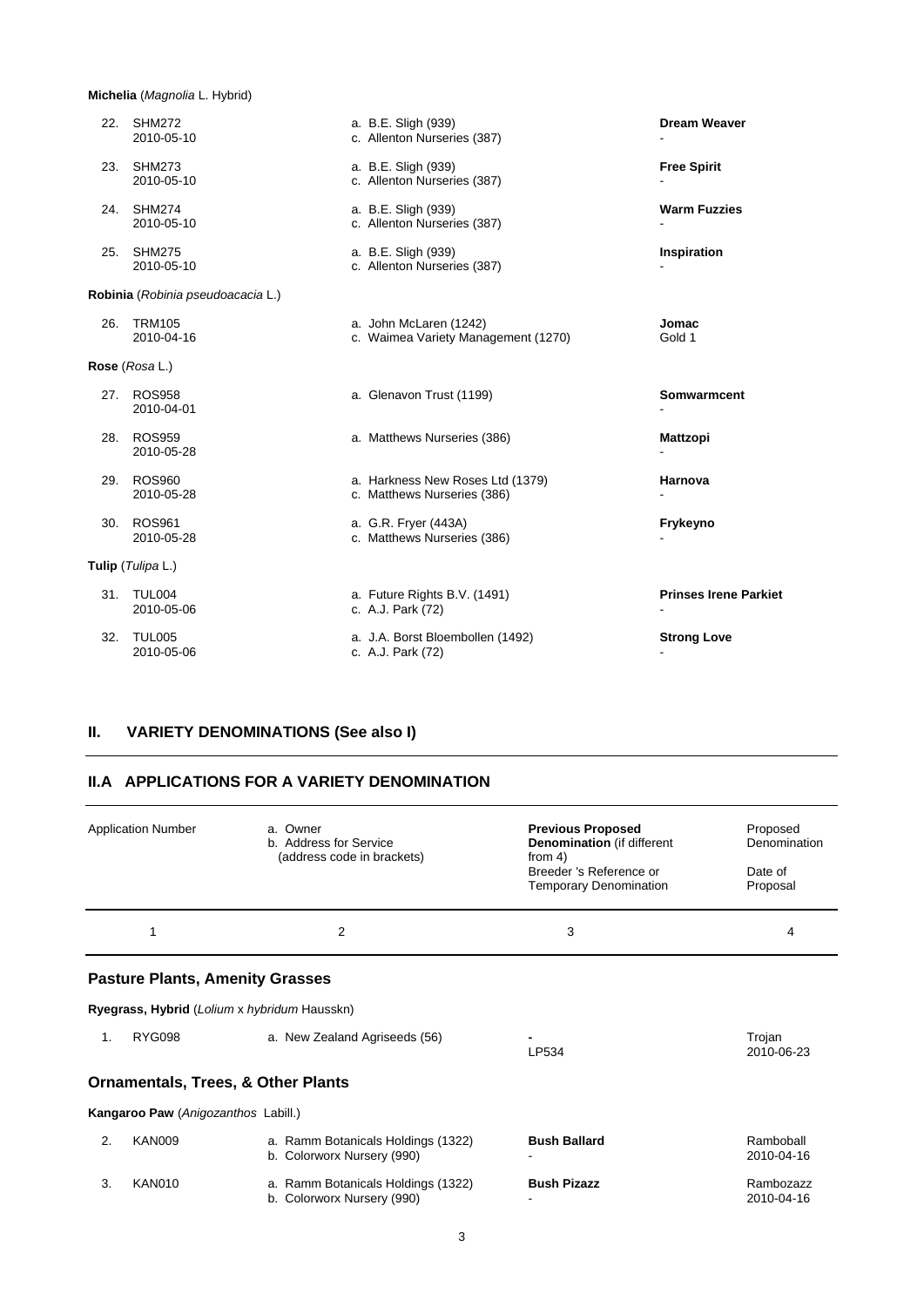| KAN011 | a. Ramm Botanicals Holdings (1322)<br>b. Colorworx Nursery (990) | <b>Bush Elegance</b><br>- | Rambueleg<br>2010-04-16 |
|--------|------------------------------------------------------------------|---------------------------|-------------------------|
| KAN012 | a. Ramm Botanicals Holdings (1322)<br>b. Colorworx Nursery (990) | <b>Bush Volcano</b>       | Rambocano<br>2010-04-16 |

## **III WITHDRAWAL OR LAPSE OF APPLICATIONS**

#### **III.A WITHDRAWAL OF APPLICATIONS FOR PROTECTION**

|    | <b>Application Number</b>                 | a. Owner<br>b. Address for Service<br>(address code in brackets) | <b>Proposed Denomination</b><br>Breeder 's Reference or<br><b>Temporary Denomination</b> | Date of<br>Withdrawal |
|----|-------------------------------------------|------------------------------------------------------------------|------------------------------------------------------------------------------------------|-----------------------|
|    | 1                                         | 2                                                                | 3                                                                                        | 4                     |
|    | <b>Agricultural &amp; Vegetable Crops</b> |                                                                  |                                                                                          |                       |
|    | Hops (Humulus lupulus L.)                 |                                                                  |                                                                                          |                       |
| 1. | <b>HOP008</b>                             | a. S.S. Steiner, Inc. (1271)<br>b. A.J. Park (72)                | Apollo                                                                                   | 2010-04-23            |
| 2. | <b>HOP009</b>                             | a. S.S. Steiner, Inc. (1271)<br>b. A.J. Park (72)                | <b>Bravo</b>                                                                             | 2010-04-23            |
| 3. | <b>HOP010</b>                             | a. S.S. Steiner, Inc. (1271)<br>b. A.J. Park (72)                | <b>Super Galena</b>                                                                      | 2010-04-23            |
|    |                                           | <b>Ornamentals, Trees, &amp; Other Plants</b>                    |                                                                                          |                       |
|    | Alstroemeria (Alstroemeria L.)            |                                                                  |                                                                                          |                       |
| 4. | <b>ALS086</b>                             | a. Konst Breeding (307)<br>b. In Plants (2006) (1198)            | Konpride<br>18912-1                                                                      | 2010-06-10            |
|    | Hosta (Hosta Tratt.)                      |                                                                  |                                                                                          |                       |
| 5. | <b>HOS001</b>                             | a. G. Wanigasekera (1453)<br>b. Growing Spectrum (541)           | <b>Silver Knight</b>                                                                     | 2010-06-25            |

# **III.B LAPSE OF APPLICATIONS FOR PROTECTION**

|    | <b>Application Number</b>                     | a. Owner<br>b. Address for Service<br>(address code in brackets) | <b>Proposed Denomination</b><br>Breeder 's Reference or<br><b>Temporary Denomination</b> | Date<br>Lapsed |  |  |
|----|-----------------------------------------------|------------------------------------------------------------------|------------------------------------------------------------------------------------------|----------------|--|--|
|    |                                               | 2                                                                | 3                                                                                        | 4              |  |  |
|    | <b>Ornamentals, Trees, &amp; Other Plants</b> |                                                                  |                                                                                          |                |  |  |
|    | Fuchsia (Fuchsia L.)                          |                                                                  |                                                                                          |                |  |  |
| 1. | <b>FCH008</b>                                 | a. NuFlora (941)<br>b. Trents Nursery (352)                      | NuFu1                                                                                    | 2010-02-01     |  |  |
|    | Maple, Japanese (Acer palmatum Thunb.)        |                                                                  |                                                                                          |                |  |  |
| 2. | <b>TRM093</b>                                 | a. H.M. & P.M. Forbes (1356)                                     | Lace Lady                                                                                | 2010-05-28     |  |  |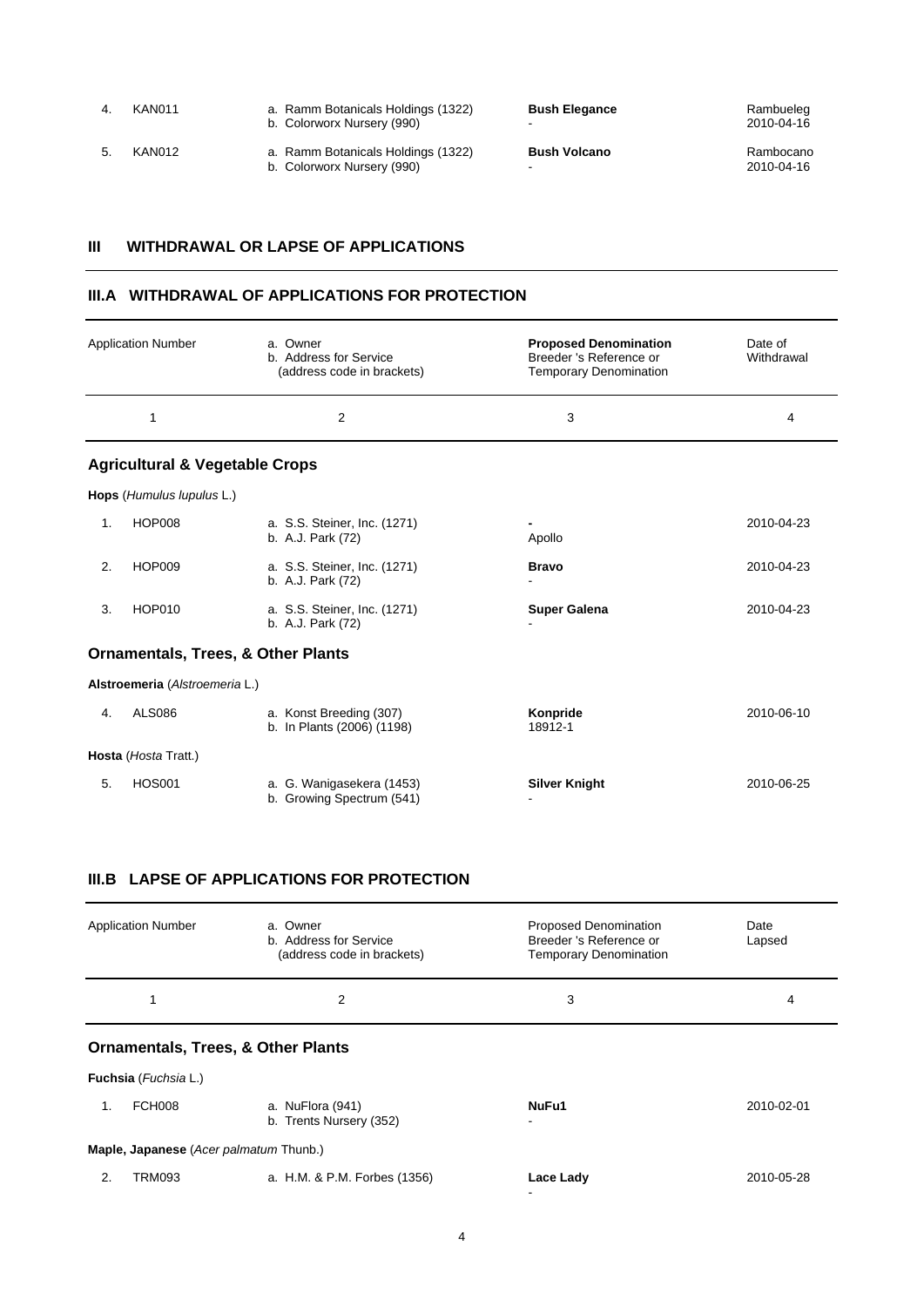#### **Marguerite Daisy** (*Argyranthemum frutescens* (L.) Schultz-Bip.)

 3. CHR048 a. NuFlora (941) **Supa3047SI** 2010-06-08 b. Trents Nursery (352) **Fig. 1** -

# **IV DECISIONS**

## **IV.A GRANT OF PLANT VARIETY RIGHTS**

|       | <b>Application Number</b>                       | a. Owner                                                                                 | Denomination | <b>Grant Number</b> |
|-------|-------------------------------------------------|------------------------------------------------------------------------------------------|--------------|---------------------|
|       |                                                 | b. Breeder (if different from a)<br>c. Address for Service<br>(address code in brackets) |              | Date                |
|       | 1                                               | 2                                                                                        | 3            | 4                   |
|       | <b>Agricultural &amp; Vegetable Crops</b>       |                                                                                          |              |                     |
|       | Barley (Hordeum vulgare L.)                     |                                                                                          |              |                     |
| 1.    | <b>BAR047</b>                                   | a. Malteurop New Zealand (1077)                                                          | Eiffelton    | 2914<br>2010-06-09  |
| 2.    | <b>BAR048</b>                                   | a. Malteurop New Zealand (1077)                                                          | Jimpy        | 2915<br>2010-06-09  |
| 3.    | <b>BAR050</b>                                   | a. Syngenta Seeds (1163)<br>c. Cropmark Seeds (41)                                       | Quench       | 2916<br>2010-06-09  |
|       | Pea (Pisum sativum L. sensu lato)               |                                                                                          |              |                     |
| 4.    | <b>PEA058</b>                                   | a. Seminis Vegetable Seeds (586A)<br>c. Seminis Vegetable Seeds (364)                    | Mundial      | 2899<br>2010-05-28  |
| Fungi |                                                 |                                                                                          |              |                     |
|       | Fungal Endophyte (Neotyphodium spp.)            |                                                                                          |              |                     |
| 5.    | <b>FEN013</b>                                   | a. DLF Trifolium (1384)<br>c. DLF Seeds (1309)                                           | Happe        | 2927<br>2010-06-23  |
|       |                                                 | Fungal Endophyte, Tall Fescue (Neotyphodium coenophialum Glenn, C.W. Bacon & Hanlin)     |              |                     |
| 6.    | <b>FEN014</b>                                   | a. Grasslanz Technology (1114)                                                           | AR601        | 2874<br>2010-05-12  |
| 7.    | <b>FEN015</b>                                   | a. Grasslanz Technology (1114)                                                           | AR604        | 2875<br>2010-05-12  |
|       | <b>Pasture Plants, Amenity Grasses</b>          |                                                                                          |              |                     |
|       | Fescue, Tall (Festuca arundinacea Schreb.)      |                                                                                          |              |                     |
| 8.    | <b>FES010</b>                                   | a. PGG Wrightson Seeds (54)<br>c. Grasslanz Technology (1114)                            | Quantum II   | 2872<br>2010-05-12  |
|       | Ryegrass, Westerwolds (Lolium multiflorum Lam.) |                                                                                          |              |                     |
| 9.    | <b>RYG093</b>                                   | a. DLF-Trifolium (1315)<br>c. DLF Seeds (1309)                                           | <b>Boost</b> | 2873<br>2010-05-12  |
|       | Yorkshire Fog (Holcus lanatus L.)               |                                                                                          |              |                     |
|       | 10. YOF002                                      | a. DLF-Trifolium (1315)<br>b. Cascade International Seed (1375)<br>c. DLF Seeds (1309)   | Santiam      | 2928<br>2010-06-24  |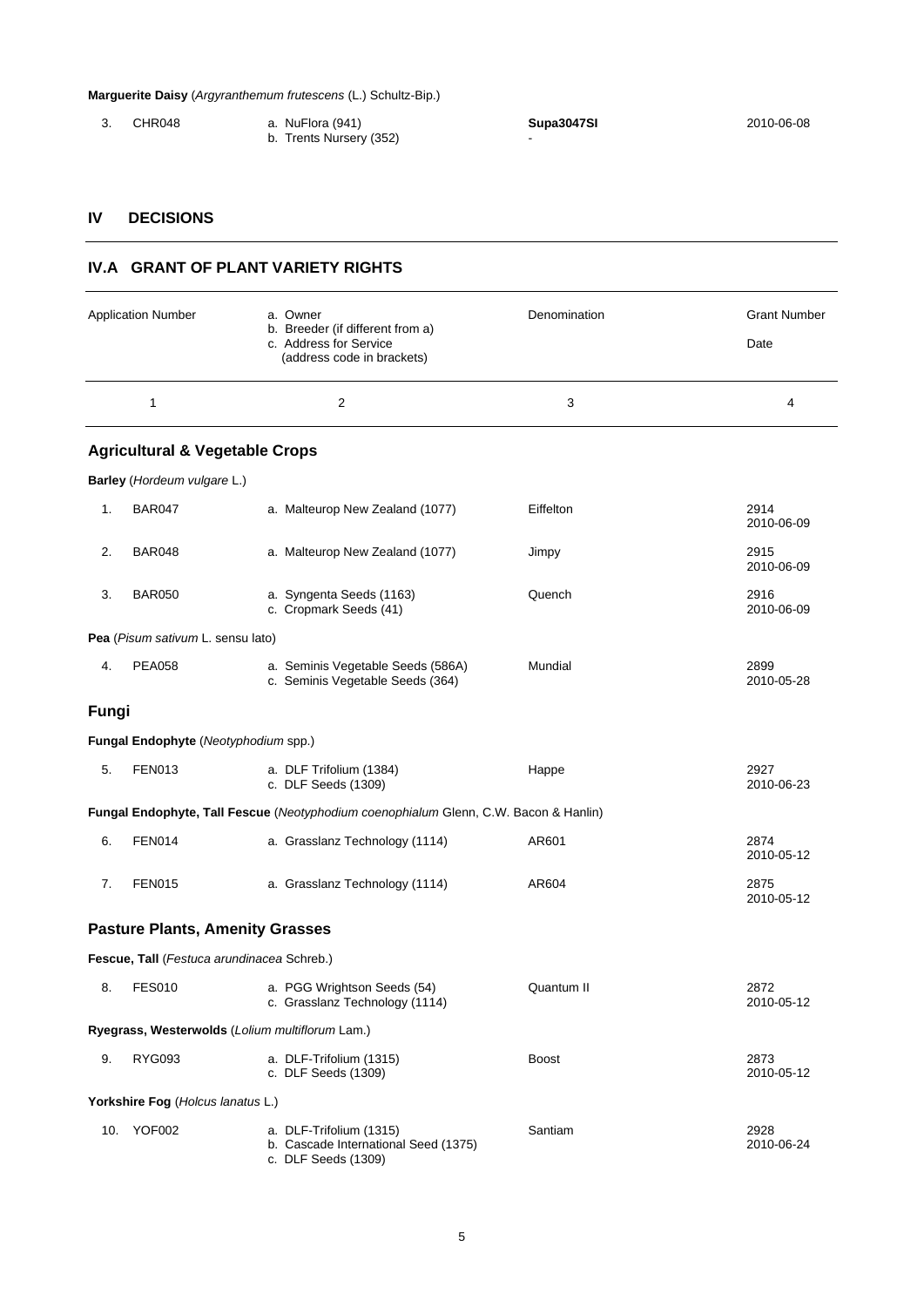# **Fruit & Nuts**

|     | <b>Apple</b> ( <i>Malus Mill.</i> )                   |                                                                                                                                       |                         |                    |
|-----|-------------------------------------------------------|---------------------------------------------------------------------------------------------------------------------------------------|-------------------------|--------------------|
|     | 11. APP170                                            | a. Plant & Food Research (1430)<br>b. HortResearch Mt Albert (75)<br>c. Plant & Food Research (1437)                                  | Scilate                 | 2924<br>2010-06-18 |
|     | 12. APP166                                            | a. Vailima Orchard (1157)                                                                                                             | <b>Golden Treat</b>     | 2925<br>2010-06-18 |
|     | Apricot (Prunus armeniaca L.)                         |                                                                                                                                       |                         |                    |
|     | 13. SFM109                                            | a. Sun World International LLC (1054)<br>c. NZ Fruit Tree Co. (771)                                                                   | Suaprieight             | 2897<br>2010-05-24 |
|     | 14. SFM113                                            | a. Sun World International LLC (1054)<br>c. NZ Fruit Tree Co. (771)                                                                   | Suapriseven             | 2898<br>2010-05-24 |
|     | Blackcurrant (Ribes nigrum L.)                        |                                                                                                                                       |                         |                    |
| 15. | BLC002                                                | a. Blackcurrants N.Z. (1164)<br>and Plant & Food Research (1430)<br>b. HortResearch Mt Albert (75)<br>c. Plant & Food Research (1437) | Melina                  | 2923<br>2010-06-18 |
|     | <b>Nectarine</b> (Prunus persica var. nucipersica L.) |                                                                                                                                       |                         |                    |
|     | 16. SFM117                                            | a. Plant & Food Research (1430)<br>b. HortResearch Mt Albert (75)<br>c. Plant & Food Research (1437)                                  | Hortarine <sub>2</sub>  | 2870<br>2010-05-05 |
|     | Peach (Prunus persica L.)                             |                                                                                                                                       |                         |                    |
|     | 17. SFM114                                            | a. Plant & Food Research (1430)<br>b. HortResearch Mt Albert (75)<br>c. Plant & Food Research (1437)                                  | <b>Hortsummer White</b> | 2869<br>2010-05-05 |
|     | Pear, European (Pyrus communis L.)                    |                                                                                                                                       |                         |                    |
|     | 18. PER019                                            | a. INRA (1108)<br>c. Waimea Nurseries (354)                                                                                           | Angelys                 | 2917<br>2010-06-09 |
|     | <b>Ornamentals, Trees, &amp; Other Plants</b>         |                                                                                                                                       |                         |                    |
|     | Abelia (Abelia R.Br.)                                 |                                                                                                                                       |                         |                    |
|     | 19. SHM236                                            | a. Panoramic Farms (1355)<br>b. R. Lindsey (1351)<br>c. Lyndale Intellectual Property (1148)                                          | Kaleidoscope            | 2918<br>2010-06-09 |
|     | Arctotis (Arctotis L.)                                |                                                                                                                                       |                         |                    |
| 20. | HOM228                                                | a. Plant Growers Australia (241)<br>c. Lyndale Intellectual Property (1148)                                                           | <b>Silverdust Glow</b>  | 2876<br>2010-05-13 |
|     |                                                       | Astelia, Chatham Islands (Astelia chathamica (Skottsb.) L.B. Moore)                                                                   |                         |                    |
| 21. | HOM253                                                | a. G.E. Jewell (123)                                                                                                                  | <b>Frosted Bronze</b>   | 2929<br>2010-06-30 |
|     | Calla Lily (Zantedeschia Spreng.)                     |                                                                                                                                       |                         |                    |
|     | 22. ZAN082                                            | a. Pukekaroro Exotics (452)<br>b. T Brljevich (1395)<br>c. Pukekaroro Exotics (452)                                                   | Pink Sox                | 2888<br>2010-05-24 |
| 23. | ZAN086                                                | a. Pukekaroro Exotics (452)<br>b. T Brljevich (1395)<br>c. Pukekaroro Exotics (452)                                                   | <b>White Diamond</b>    | 2889<br>2010-05-24 |
| 24. | ZAN087                                                | a. Pukekaroro Exotics (452)                                                                                                           | Mercedes                | 2890<br>2010-05-24 |
| 25. | ZAN089                                                | a. Pukekaroro Exotics (452)                                                                                                           | <b>White Sox</b>        | 2891<br>2010-05-24 |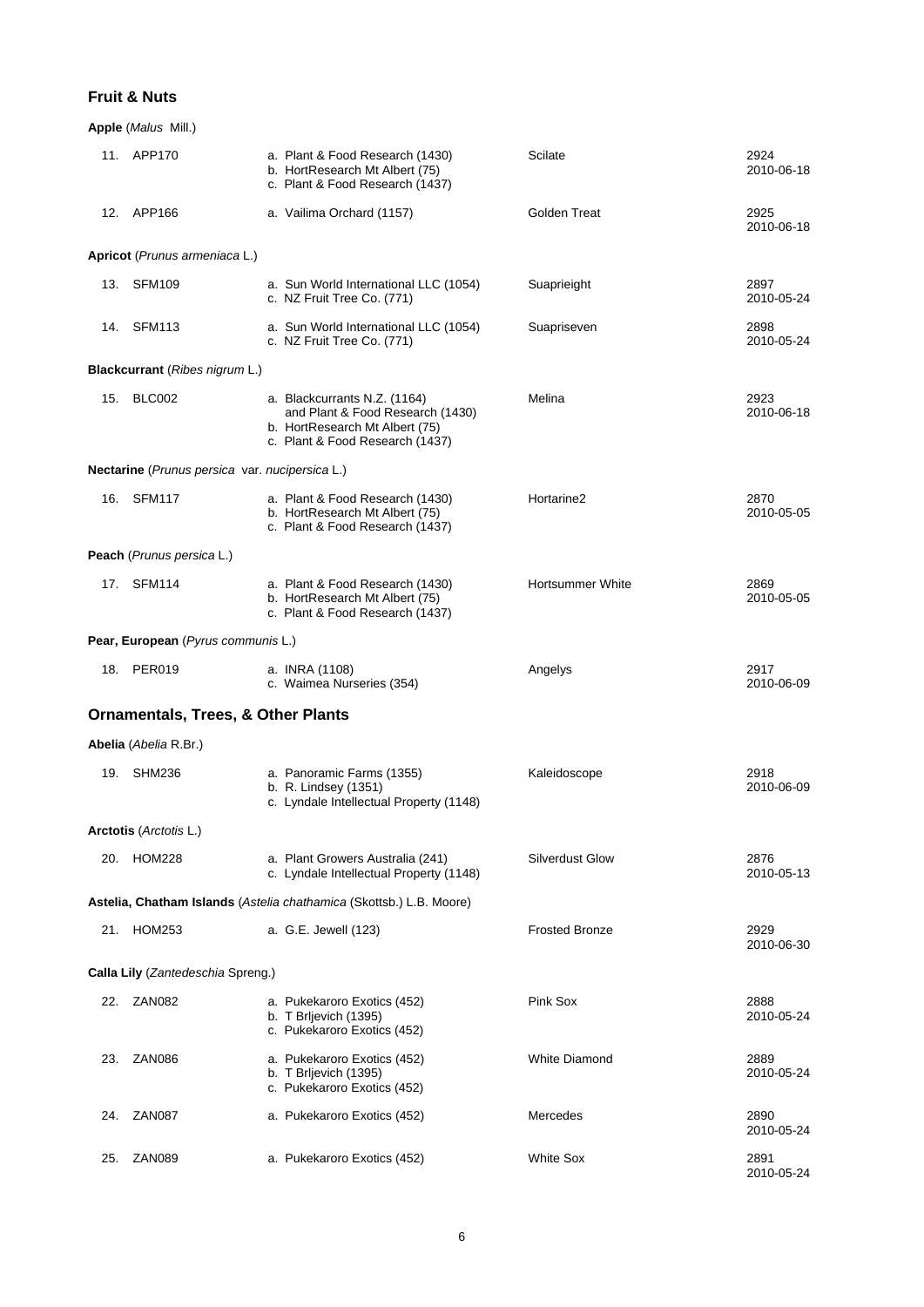| 26. | <b>ZAN090</b>                                       | a. Pukekaroro Exotics (452)                                                | <b>Red Baron</b>        | 2892<br>2010-05-24 |
|-----|-----------------------------------------------------|----------------------------------------------------------------------------|-------------------------|--------------------|
| 27. | ZAN092                                              | a. Pukekaroro Exotics (452)                                                | Saphira                 | 2893<br>2010-05-24 |
| 28. | ZAN <sub>093</sub>                                  | a. Bloomz New Zealand (948)                                                | Jack Frost BLZ          | 2894<br>2010-05-24 |
| 29. | ZAN094                                              | a. Bloomz New Zealand (948)                                                | Solid Gold BLZ          | 2895<br>2010-05-24 |
| 30. | ZAN095                                              | a. Green Harvest Pacific Holdings (742)<br>c. Green Harvest Pacific (1067) | Persia                  | 2896<br>2010-05-24 |
|     | Clematis (Clematis L.)                              |                                                                            |                         |                    |
|     | 31. CLE018                                          | a. Poulsen Roser (164) & R.J. Evison (1105) Evirida<br>c. Baldwins (130)   |                         | 2865<br>2010-04-14 |
| 32. | CLE020                                              | a. Poulsen Roser (164) & R.J. Evison (1105)<br>c. Baldwins (130)           | Evipo011                | 2900<br>2010-05-28 |
| 33. | CLE021                                              | a. P. Sorensen (1286)                                                      | <b>Phyllis Diller</b>   | 2901<br>2010-05-28 |
|     | Dianthus/Sweet William (Dianthus barbatus L.)       |                                                                            |                         |                    |
|     | 34. CAR058                                          | a. J Furuta (1448)<br>c. Green Harvest Pacific (1067)                      | Temarisou               | 2868<br>2010-04-28 |
|     | Flax, New Zealand (Phormium J.R. Forst. & G.Forst.) |                                                                            |                         |                    |
|     | 35. FLX026                                          | a. L. Hatch (1299)<br>c. Lyndale Intellectual Property (1148)              | <b>Chocolate Cookie</b> | 2877<br>2010-05-19 |
|     | Gazania (Gazania Gaertn.)                           |                                                                            |                         |                    |
|     | 36. GAZ003                                          | a. NuFlora (941)<br>c. Trents Nursery (352)                                | Sunhara                 | 2867<br>2010-04-14 |
|     | Lily (Lilium L.)                                    |                                                                            |                         |                    |
|     | 37. LIL132                                          | a. World Breeding (862)<br>b. P.J. Kos (863)<br>c. A.J. Park (72)          | <b>White Express</b>    | 2866<br>2010-04-14 |
|     | 38. LIL133                                          | a. Vletter en den Haan Beheer (410)<br>c. A.J. Park (72)                   | Tarrango                | 2878<br>2010-05-20 |
| 39. | LIL134                                              | a. Vletter en den Haan Beheer (410)<br>c. A.J. Park (72)                   | <b>Striker</b>          | 2879<br>2010-05-20 |
| 40. | <b>LIL135</b>                                       | a. Vletter en den Haan Beheer (410)<br>c. A.J. Park (72)                   | Monsela                 | 2880<br>2010-05-20 |
| 41. | <b>LIL136</b>                                       | a. Vletter en den Haan Beheer (410)<br>c. A.J. Park (72)                   | Lesotho                 | 2881<br>2010-05-20 |
| 42. | <b>LIL137</b>                                       | a. Vletter en den Haan Beheer (410)<br>c. A.J. Park (72)                   | <b>Key West</b>         | 2882<br>2010-05-20 |
| 43. | <b>LIL138</b>                                       | a. Vletter en den Haan Beheer (410)<br>c. A.J. Park (72)                   | Gracia                  | 2883<br>2010-05-20 |
| 44. | <b>LIL139</b>                                       | a. Vletter en den Haan Beheer (410)<br>c. A.J. Park (72)                   | Gizmo                   | 2884<br>2010-05-20 |
| 45. | <b>LIL140</b>                                       | a. Vletter en den Haan Beheer (410)<br>c. A.J. Park (72)                   | Carribean               | 2885<br>2010-05-20 |
| 46. | <b>LIL141</b>                                       | a. Vletter en den Haan Beheer (410)<br>c. A.J. Park (72)                   | <b>Burlesca</b>         | 2886<br>2010-05-20 |
| 47. | <b>LIL142</b>                                       | a. Vletter en den Haan Beheer (410)<br>c. A.J. Park (72)                   | Arlington               | 2887<br>2010-05-20 |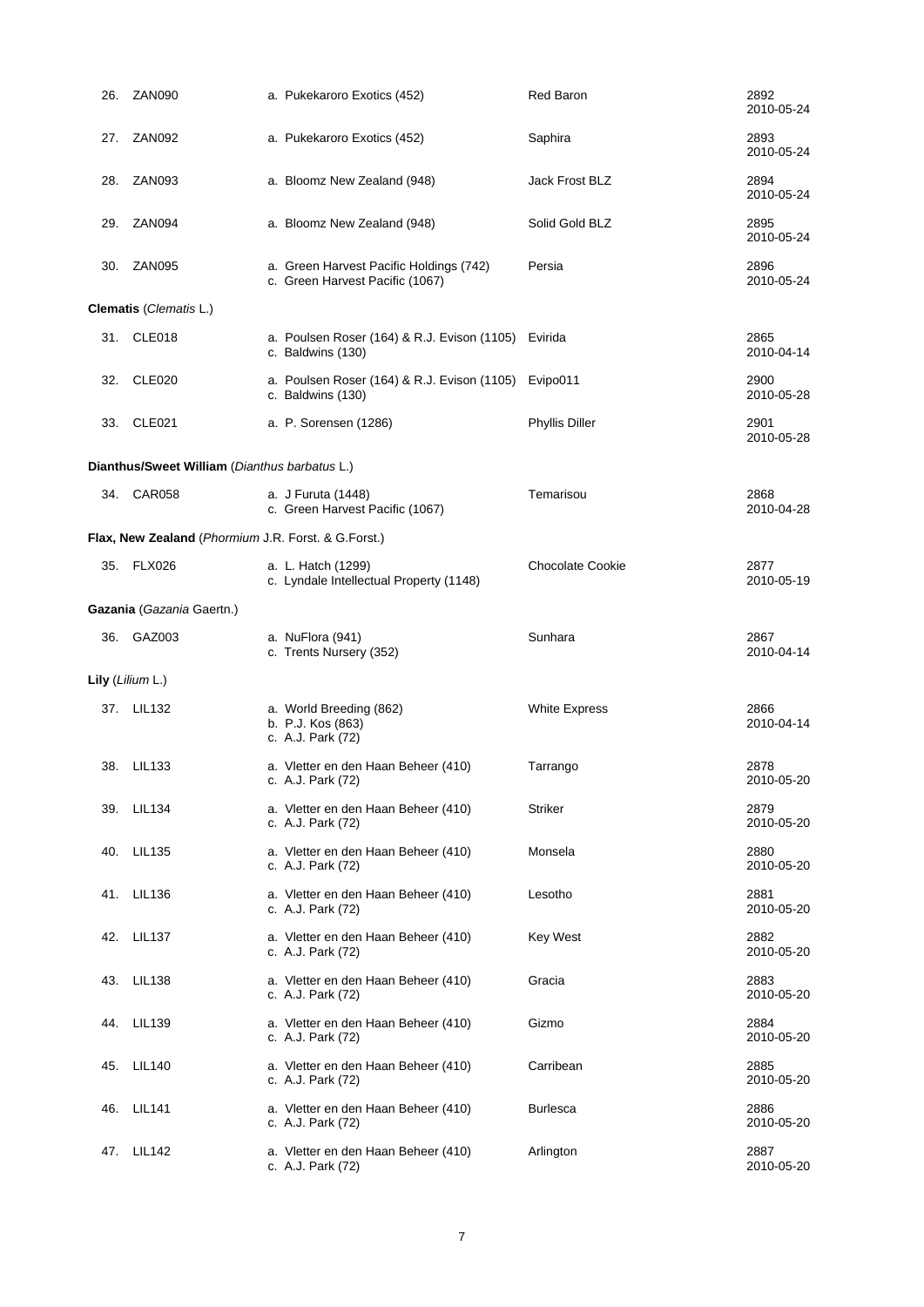## **Mandevilla** (*Mandevilla* x *amabilis* (Hort.Backh.) Dress)

| 48. | <b>SHM215</b>                                | a. Suntory Flowers (1010)<br>b. Yasuyuki Murakami (806)<br>and Tomoya Misato (1232)<br>c. T. Angus (1120) | Sunmandecrim | 2871<br>2010-05-05 |
|-----|----------------------------------------------|-----------------------------------------------------------------------------------------------------------|--------------|--------------------|
|     |                                              | Marguerite Daisy (Argyranthemum frutescens (L.) Schultz-Bip.)                                             |              |                    |
|     | 49. CHR050                                   | a. NuFlora (941)<br>b. D McDonald (1333)<br>c. Trents Nursery (352)                                       | Supa593      | 2919<br>2010-06-10 |
| 50. | <b>CHR051</b>                                | a. NuFlora (941)<br>b. D McDonald $(1333)$<br>c. Trents Nursery (352)                                     | Supa538      | 2920<br>2010-06-10 |
| 51. | <b>CHR052</b>                                | a. NuFlora (941)<br>b. D McDonald (1333)<br>c. Trents Nursery (352)                                       | Supa606      | 2921<br>2010-06-10 |
|     | Ninebark (Physocarpus opulifolius L. Maxim.) |                                                                                                           |              |                    |
|     | 52. SHM230                                   | a. Lyndale Intellectual Property (1148)                                                                   | Shady Lady   | 2926<br>2010-06-18 |
|     | Rose (Rosa L.)                               |                                                                                                           |              |                    |
| 53. | ROS924                                       | a. Glenavon Trust (1199)<br>b. R.B. Somerfield (654)<br>c. Glenavon Trust (1199)                          | Somspice     | 2902<br>2010-06-02 |
| 54. | <b>ROS926</b>                                | a. Dickson Nurseries (11)<br>c. Matthews Nurseries (386)                                                  | Diccharity   | 2903<br>2010-06-02 |
| 55. | <b>ROS932</b>                                | a. Matthews Nurseries (386)                                                                               | Mattmusp     | 2904<br>2010-06-02 |
| 56. | ROS941                                       | a. Matthews Nurseries (386)                                                                               | Mattdiafor   | 2905<br>2010-06-02 |
| 57. | <b>ROS942</b>                                | a. Weeks Roses (783)<br>c. Matthews Nurseries (386)                                                       | Weksmopur    | 2906<br>2010-06-02 |
| 58. | <b>ROS943</b>                                | a. Weeks Roses (783)<br>c. Matthews Nurseries (386)                                                       | Wekscemala   | 2907<br>2010-06-02 |
| 59. | <b>ROS937</b>                                | a. David Austin Roses (223)<br>c. Trevor Griffiths Roses (221)                                            | Austango     | 2908<br>2010-06-02 |
| 60. | ROS938                                       | a. David Austin Roses (223)<br>c. Trevor Griffiths Roses (221)                                            | Aushomer     | 2909<br>2010-06-02 |
| 61. | <b>ROS946</b>                                | a. David Austin Roses (223)<br>c. Trevor Griffiths Roses (221)                                            | Ausrover     | 2910<br>2010-06-02 |
| 62. | <b>ROS947</b>                                | a. David Austin Roses (223)<br>c. Trevor Griffiths Roses (221)                                            | Ausdecorum   | 2911<br>2010-06-02 |
| 63. | <b>ROS944</b>                                | a. R. Noack (1397)<br>c. Anthony Tesselaar N.Z. (1126)                                                    | NOA97400A    | 2912<br>2010-06-02 |
| 64. | <b>ROS945</b>                                | a. Muskoka Roses (1240)                                                                                   | Athypacros   | 2913<br>2010-06-02 |
|     | Syzygium (Syzygium Gaertn.)                  |                                                                                                           |              |                    |
|     | 65. TRM078                                   | a. M. & A. Cook (1175)<br>c. R.G. Ware (191)                                                              | Amber Glow   | 2922<br>2010-06-16 |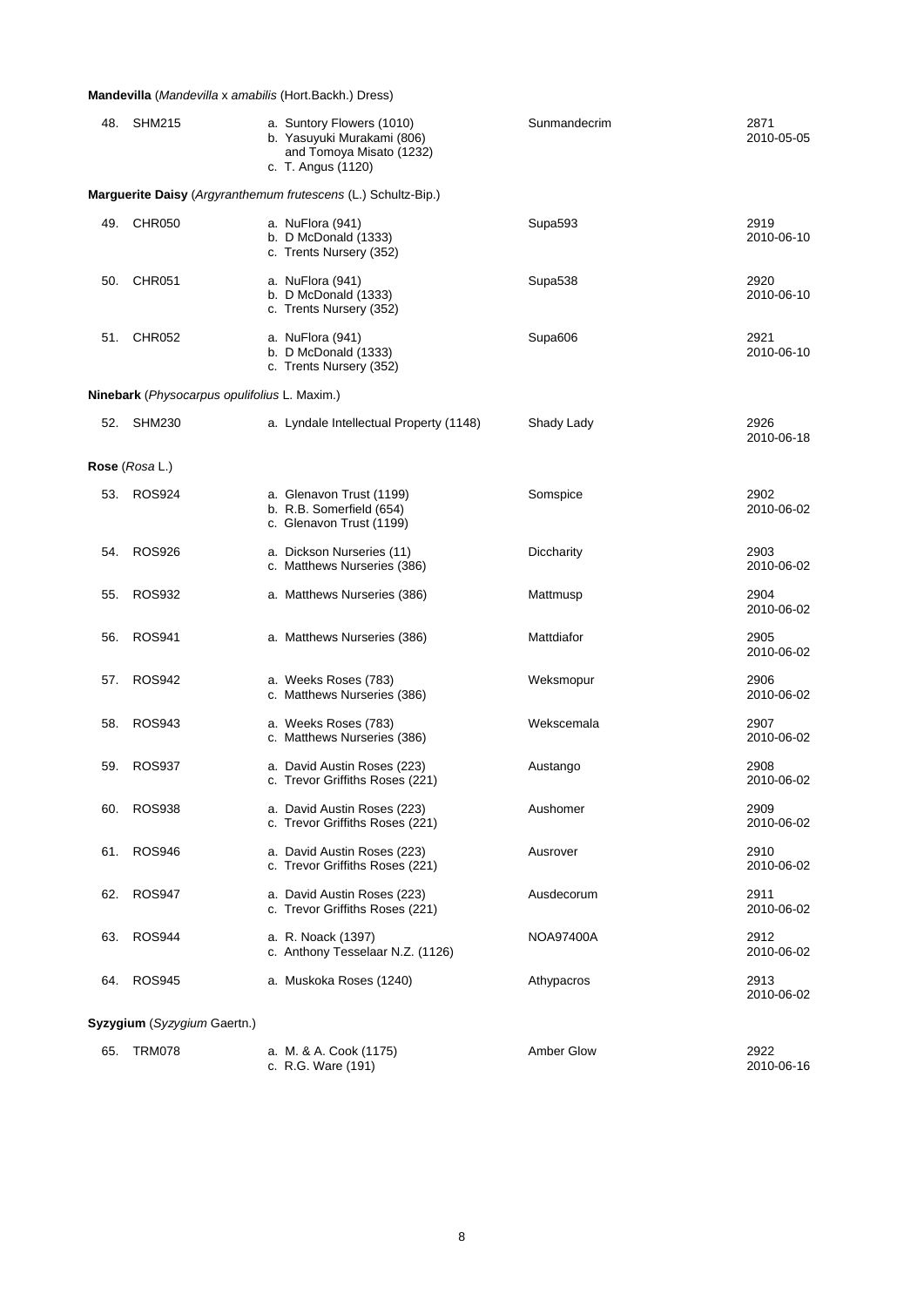# **IV.B REFUSAL OF APPLICATIONS FOR PROTECTION**

| <b>Application Number</b><br>Reason | a. Owner<br>b. Address for Service<br>(address code in brackets)          | <b>Proposed Denomination</b><br>Breeder 's Reference | Date of Refusal |
|-------------------------------------|---------------------------------------------------------------------------|------------------------------------------------------|-----------------|
| 1                                   | 2                                                                         | 3                                                    | 4               |
|                                     | <b>Ornamentals, Trees, &amp; Other Plants</b>                             |                                                      |                 |
|                                     | Mondo Grass (Ophiopogon Ker-Gawl.)                                        |                                                      |                 |
| <b>HOM188</b><br>1.                 | a. D. & S. Ogilvy (1133)<br>b. Liner Plants New Zealand (492)             | Hosoba Kokuryu                                       | 2010-05-19      |
|                                     | on the grounds that it is not sufficiently distinct from 'Ebony'.         |                                                      |                 |
| 2.<br><b>HOM234</b>                 | a. Ornatec Pty Ltd (1276)<br>b. Plantec Nurseries (1473)                  | Silveredge                                           | 2010-05-19      |
|                                     | on the grounds that it is not sufficiently distinct from 'Silver Dragon'. |                                                      |                 |

#### **V. CHANGES IN THE PERSON OF THE OWNER OR OF THE ADDRESS FOR SERVICE**

# **V.A CHANGES RELATING TO APPLICATIONS**

| <b>Application Number</b><br>Proposed Denomination/<br><b>Breeder's Reference</b> |                                               | Previous<br>a. Owner<br>b. Address for Service<br>(address code in brackets) | <b>New</b><br>a. Owner<br>b. Address for Service<br>(address code in brackets) | Date of<br>Change |  |
|-----------------------------------------------------------------------------------|-----------------------------------------------|------------------------------------------------------------------------------|--------------------------------------------------------------------------------|-------------------|--|
|                                                                                   | 1                                             | $\overline{2}$                                                               | 3                                                                              | 4                 |  |
|                                                                                   | <b>Agricultural &amp; Vegetable Crops</b>     |                                                                              |                                                                                |                   |  |
|                                                                                   |                                               | Brassica, Fodder Rape (Brassica napus var. oleifera L.)                      |                                                                                |                   |  |
| 1 <sub>1</sub>                                                                    | <b>BRA024</b><br>Spitfire                     | a. Forage Innovations (1456)                                                 | a. Forage Innovations (1456)<br>b. Plant & Food Research (1423)                | 2010-04-09        |  |
|                                                                                   |                                               | Brassica, Swede (Brassica napus var. napobrassica L.)                        |                                                                                |                   |  |
| 2.                                                                                | <b>BRA023</b><br>Keystone                     | a. Forage Innovations (1456)<br>b. Forage Innovations (1456)                 | a. Forage Innovations (1456)<br>b. Plant & Food Research (1423)                | 2010-04-09        |  |
|                                                                                   | <b>Fruit &amp; Nuts</b>                       |                                                                              |                                                                                |                   |  |
|                                                                                   | Kiwifruit (Actinidia Lindl.)                  |                                                                              |                                                                                |                   |  |
| 3.                                                                                | <b>KIW030</b><br>Y356                         | a. S Dickie (1294) and F. Lewis (1295)<br>b. T Lupton (1296)                 | a. Y356 Limited (1481)<br>b. T Lupton (1296)                                   | 2010-05-06        |  |
|                                                                                   | <b>Ornamentals, Trees, &amp; Other Plants</b> |                                                                              |                                                                                |                   |  |
|                                                                                   | Dichroa (Dichroa Lour.)                       |                                                                              |                                                                                |                   |  |
| 4.                                                                                | <b>SHM256</b><br>Cambridge Blue               | a. G. Church (1446)<br>b. Lyndale Intellectual Property (1148)               | a. G. Church (1446)<br>b. Kiwi Flora (1482)                                    | 2010-06-08        |  |
|                                                                                   |                                               | Flax, New Zealand (Phormium J.R. Forst. & G.Forst.)                          |                                                                                |                   |  |
| 5.                                                                                | <b>FLX031</b><br><b>Black Magic</b>           | a. V. Naus (1447)<br>b. Lyndale Intellectual Property (1148)                 | a. V. Naus (1447)<br>b. Kiwi Flora (1482)                                      | 2010-06-08        |  |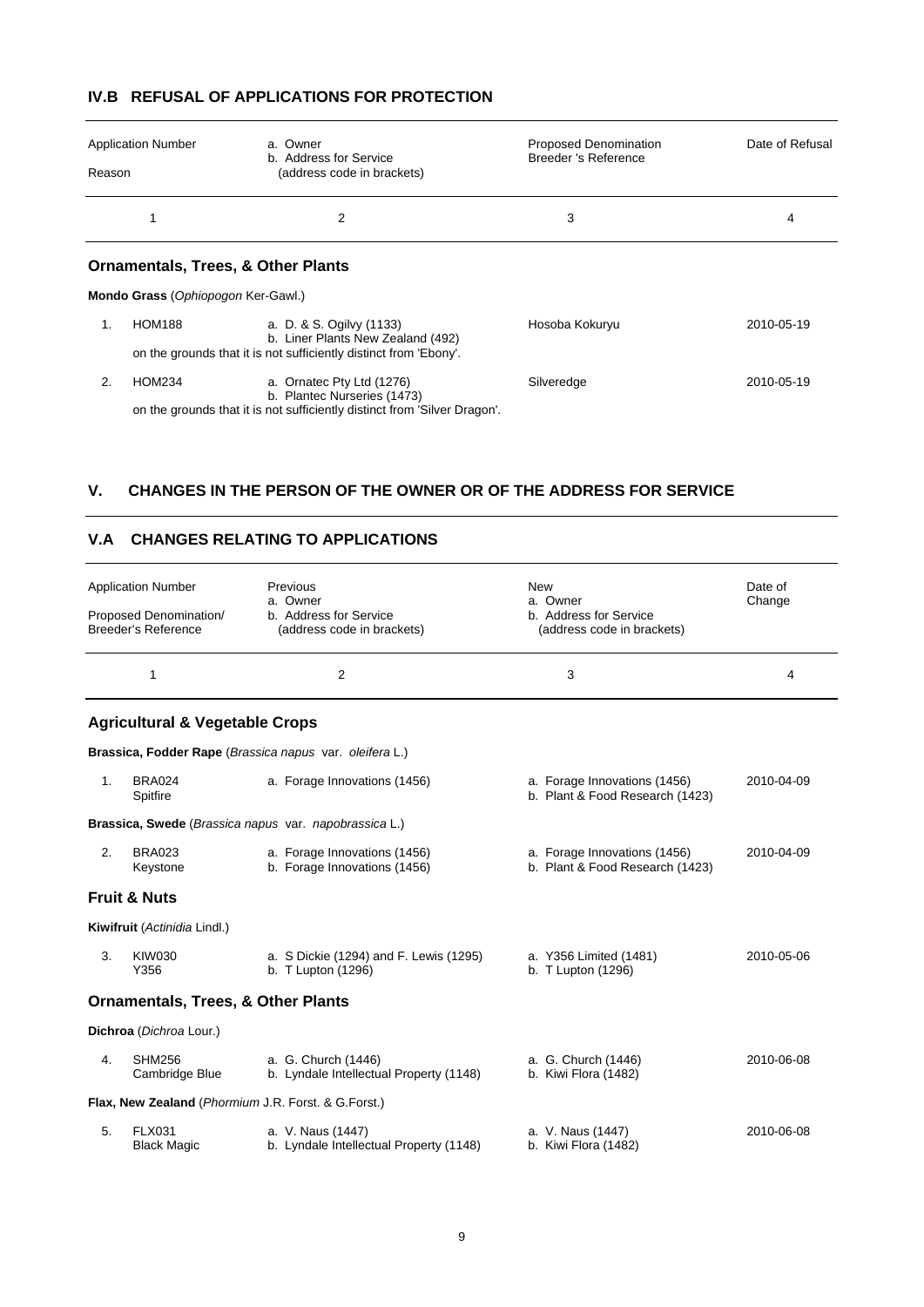#### **Kangaroo Paw** (*Anigozanthos* Labill.)

| 6. | KAN006<br>Rambubona                           | a. Ramm Botanicals Holdings (1322)<br>b. Seaview Nurseries (469) | a. Ramm Botanicals Holdings (1322)<br>b. Colorworx Nursery (990) | 2010-04-27 |
|----|-----------------------------------------------|------------------------------------------------------------------|------------------------------------------------------------------|------------|
|    | KAN007<br>Rambudan                            | a. Ramm Botanicals Holdings (1322)<br>b. Seaview Nurseries (469) | a. Ramm Botanicals Holdings (1322)<br>b. Colorworx Nursery (990) | 2010-04-27 |
| 8. | KAN008<br>Rambodiam                           | a. Ramm Botanicals Holdings (1322)<br>b. Seaview Nurseries (469) | a. Ramm Botanicals Holdings (1322)<br>b. Colorworx Nursery (990) | 2010-04-27 |
|    | Lavender, French (Lavandula stoechas spp. L.) |                                                                  |                                                                  |            |
| 9. | LAV049                                        | a. E.K. Hall (653)                                               | a. E.K. Hall (653)                                               | 2010-06-08 |

Patleigh b. E.K. Hall (653) b. Kiwi Flora (1482)

# **V.B CHANGES RELATING TO GRANTS**

| <b>Grant Number</b> | <b>Previous</b><br>a. Owner                          | <b>New</b><br>a. Owner                               | Date of<br>Change |
|---------------------|------------------------------------------------------|------------------------------------------------------|-------------------|
| Denomination        | b. Address for Service<br>(address code in brackets) | b. Address for Service<br>(address code in brackets) |                   |
|                     |                                                      | 3                                                    | 4                 |

# **Agricultural & Vegetable Crops**

|     | Barley (Hordeum vulgare L.)                   |                                                                     |                                                                  |            |
|-----|-----------------------------------------------|---------------------------------------------------------------------|------------------------------------------------------------------|------------|
| 1.  | 2636<br><b>Barabas</b>                        | a. Sejet Plantbreeding (1149)<br>b. Crop & Food Research (7)        | a. Sejet Plantbreeding (1149)<br>b. Plant & Food Research (1437) | 2010-05-10 |
|     |                                               | Brassica, Fodder Rape (Brassica napus var. oleifera L.)             |                                                                  |            |
| 2.  | 1605<br><b>Maxima Plus</b>                    | a. Forage Innovations (1456)<br>b. Forage Innovations (1456)        | a. Forage Innovations (1456)<br>b. Plant & Food Research (1423)  | 2010-04-09 |
| 3.  | 2635<br><b>Swift Utility</b>                  | a. Forage Innovations (1456)<br>b. Forage Innovations (1456)        | a. Forage Innovations (1456)<br>b. Plant & Food Research (1423)  | 2010-04-09 |
| 4.  | 2848<br>Redstart                              | a. Forage Innovations (1456)<br>b. Forage Innovations (1456)        | a. Forage Innovations (1456)<br>b. Plant & Food Research (1423)  | 2010-04-09 |
|     | Brassica, Kale (Brassica oleracea L.)         |                                                                     |                                                                  |            |
| 5.  | 2847<br>Harrier                               | a. Forage Innovations (1456)<br>b. Forage Innovations (1456)        | a. Forage Innovations (1456)<br>b. Plant & Food Research (1423)  | 2010-04-09 |
|     |                                               | Brassica, Swede (Brassica napus var. napobrassica L.)               |                                                                  |            |
| 6.  | 1282<br>Major Plus                            | a. Forage Innovations (1456)<br>b. Forage Innovations (1456)        | a. Forage Innovations (1456)<br>b. Plant & Food Research (1423)  | 2010-04-09 |
| 7.  | 1676<br>Winton                                | a. Forage Innovations (1456)<br>b. Forage Innovations (1456)        | a. Forage Innovations (1456)<br>b. Plant & Food Research (1423)  | 2010-04-09 |
| 8.  | 2587<br>Aparima Gold                          | a. Forage Innovations (1456)<br>b. Forage Innovations (1456)        | a. Forage Innovations (1456)<br>b. Plant & Food Research (1423)  | 2010-04-09 |
|     | <b>Ornamentals, Trees, &amp; Other Plants</b> |                                                                     |                                                                  |            |
|     | Agapanthus (Agapanthus L'Her)                 |                                                                     |                                                                  |            |
| 9.  | 2758<br>Sarah                                 | a. G. Boyd-Geenty (1224)<br>b. Lyndale Intellectual Property (1148) | a. G. Boyd-Geenty (1224)<br>b. Kiwi Flora (1482)                 | 2010-05-05 |
|     | Calla Lily (Zantedeschia Spreng.)             |                                                                     |                                                                  |            |
| 10. | 2089<br>Eveline                               | a. Sande (664)<br>b. Pukekaroro Exotics (452)                       | a. Africallalily (K) (1502)<br>b. Multiflora Laboratories (866)  | 2010-06-08 |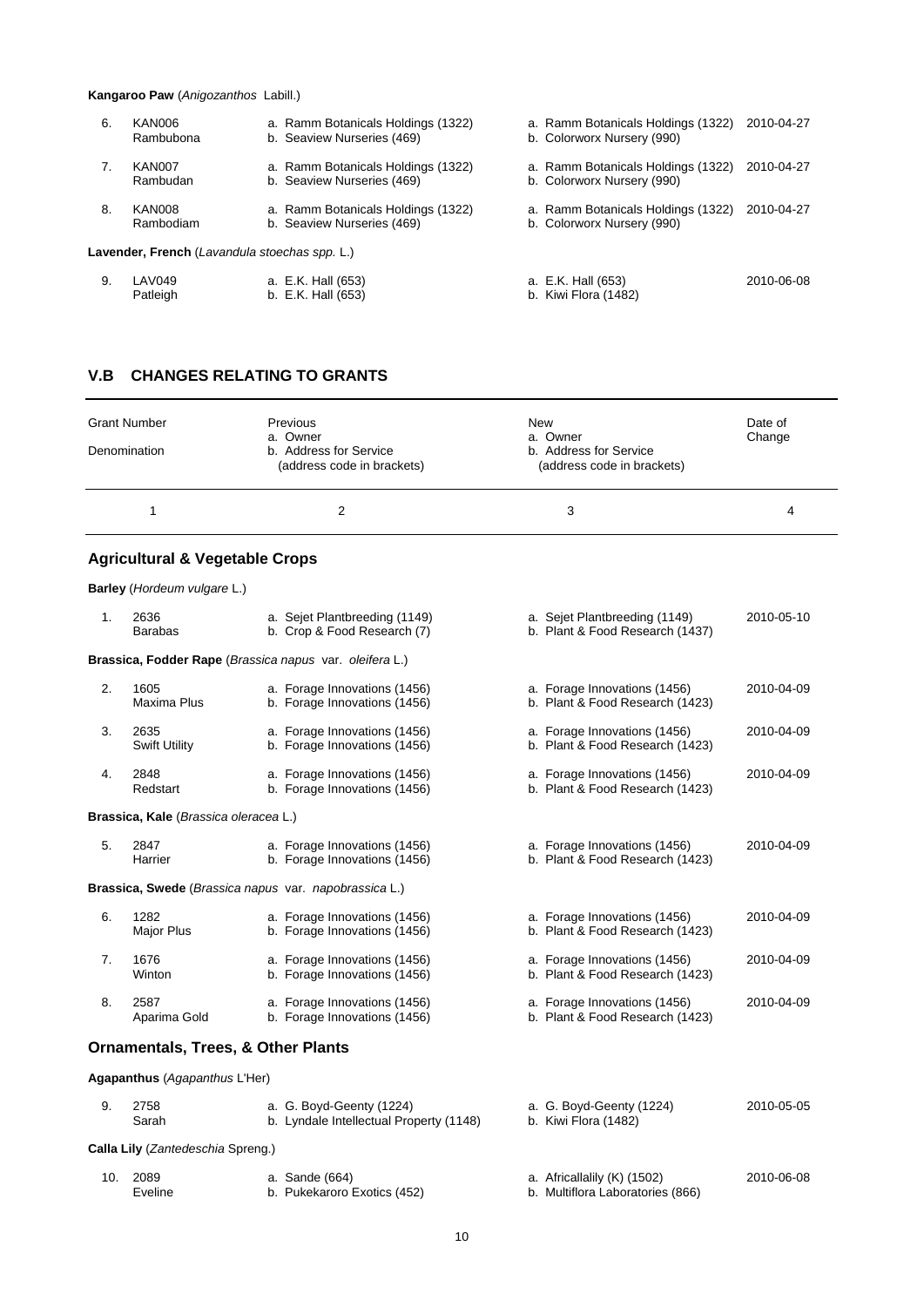**Corokia** (*Corokia* A. Cunn.)

|     | 11. 2531<br>Geenty's Ghost                       | a. M.F. Geenty (82)<br>b. Lyndale Nurseries Auckland (296)       | a. G. Boyd-Geenty (1224)<br>b. Kiwi Flora (1482)                 | 2010-05-05 |
|-----|--------------------------------------------------|------------------------------------------------------------------|------------------------------------------------------------------|------------|
|     | Kangaroo Paw (Anigozanthos Labill.)              |                                                                  |                                                                  |            |
| 12. | 2691<br><b>Bush Spark</b>                        | a. Ramm Botanicals Holdings (1322)<br>b. Seaview Nurseries (469) | a. Ramm Botanicals Holdings (1322)<br>b. Colorworx Nursery (990) | 2010-04-27 |
| 13. | 2692<br>Bush Inferno                             | a. Ramm Botanicals Holdings (1322)<br>b. Seaview Nurseries (469) | a. Ramm Botanicals Holdings (1322)<br>b. Colorworx Nursery (990) | 2010-04-27 |
|     | Lavender, English (Lavandula angustifolia Mill.) |                                                                  |                                                                  |            |
| 14. | 1515<br>Thumbelina Leigh                         | a. E.K. Hall (653)<br>b. E.K. Hall (653)                         | a. E.K. Hall (653)<br>b. Kiwi Flora (1482)                       | 2010-06-08 |
| 15. | 1673<br>Grace Leigh                              | a. E.K. Hall (653)<br>b. E.K. Hall (653)                         | a. E.K. Hall (653)<br>b. Kiwi Flora (1482)                       | 2010-06-08 |
|     | Lavender, French (Lavandula stoechas spp. L.)    |                                                                  |                                                                  |            |
|     | 16. 2239<br>Myrleigh                             | a. E.K. Hall (653)<br>b. M. Damsted (1020)                       | a. E.K. Hall (653)<br>b. Kiwi Flora (1482)                       | 2010-06-08 |
| 17. | 2240<br>Vanessa Leigh                            | a. E.K. Hall (653)<br>b. M. Damsted (1020)                       | a. E.K. Hall (653)<br>b. Kiwi Flora (1482)                       | 2010-06-08 |
|     | 18. 2241<br>Lemon Leigh                          | a. E.K. Hall (653)<br>b. M. Damsted (1020)                       | a. E.K. Hall (653)<br>b. Kiwi Flora (1482)                       | 2010-06-08 |
|     | Magnolia (Magnolia L.)                           |                                                                  |                                                                  |            |
|     | 19. 2853<br>Genie                                | a. V. Hooper (1293)<br>b. Lyndale Intellectual Property (1148)   | a. V. Hooper (1293)<br>b. Kiwi Flora (1482)                      | 2010-05-05 |

# **VI. TERMINATION OF PROTECTION**

# **VI.A SURRENDER OF PROTECTION**

| <b>Grant Number</b>     |                                                     | a. Owner<br>b. Address for Service<br>(address code in brackets)     | Denomination      | Date of<br>Termination |
|-------------------------|-----------------------------------------------------|----------------------------------------------------------------------|-------------------|------------------------|
|                         | 1                                                   | 2                                                                    | 3                 | 4                      |
| <b>Fruit &amp; Nuts</b> |                                                     |                                                                      |                   |                        |
|                         | Apple (Malus Mill.)                                 |                                                                      |                   |                        |
| 1.                      | 1365                                                | a. D. & D. Paulin (529)<br>b. Waimea Nurseries (354)                 | Dennys Royal Gala | 2010-05-25             |
|                         | <b>Ornamentals, Trees, &amp; Other Plants</b>       |                                                                      |                   |                        |
|                         | Alstroemeria (Alstroemeria L.)                      |                                                                      |                   |                        |
| 2.                      | 2410                                                | a. Van Zanten Plants (1029)<br>b. A.J. Park (72)                     | Zaprinous         | 2010-06-30             |
|                         | Arum Lily (Zantedeschia aethiopica (L.) K. Spreng.) |                                                                      |                   |                        |
| 3.                      | 2679                                                | a. License Institute Netherlands (1001)<br>b. J.W. & V.M. Blay (669) | <b>Red Desire</b> | 2010-04-30             |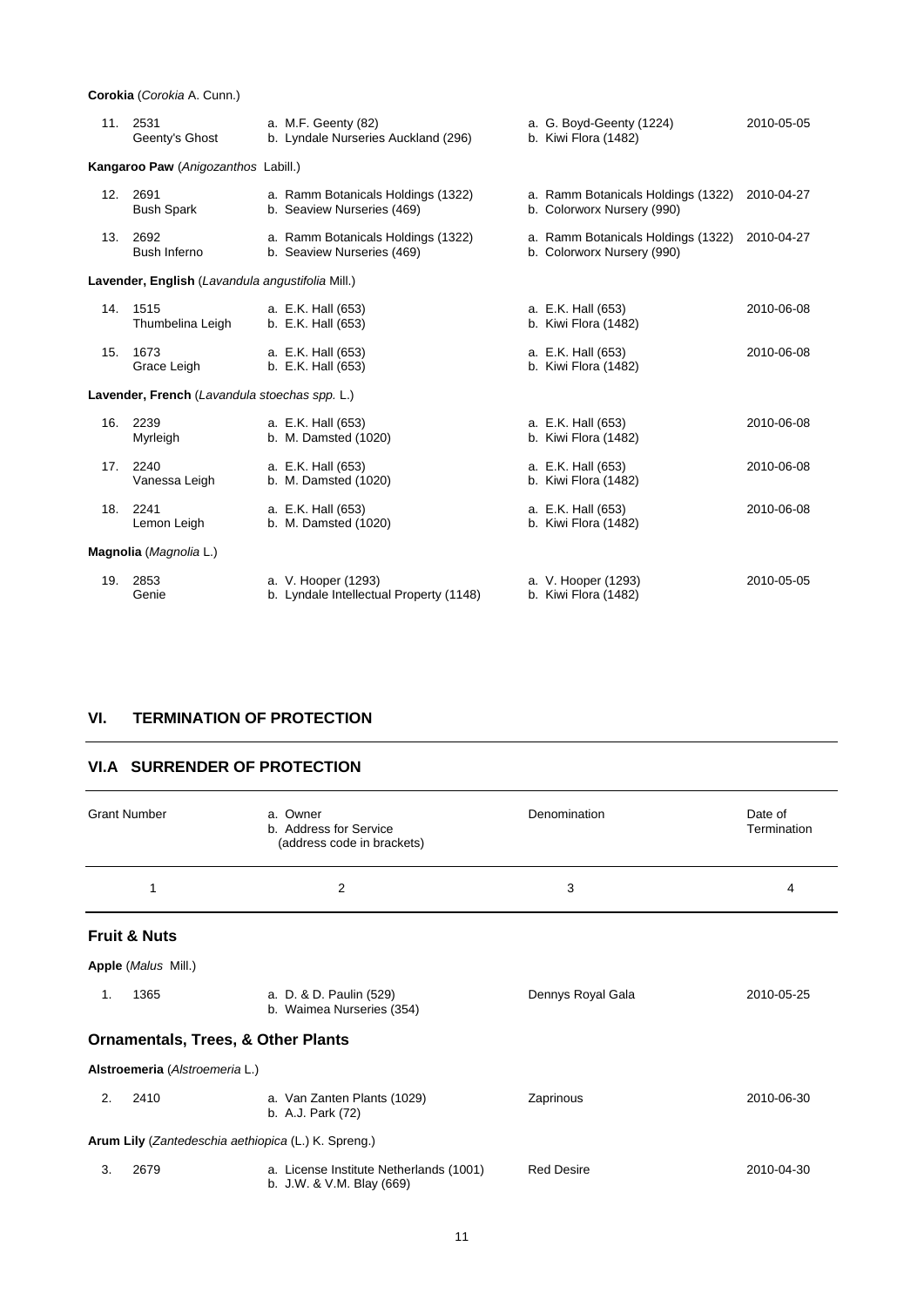#### **Bromeliad/Vriesea** (*Vriesea* Lindl.)

| 4.  | 2652                                                   | a. A. Maloy (1176)                                                               | Kiwi Sunset               | 2010-04-26 |
|-----|--------------------------------------------------------|----------------------------------------------------------------------------------|---------------------------|------------|
| 5.  | 2653                                                   | a. A. Maloy (1176)                                                               | Kiwi Dusk                 | 2010-04-26 |
| 6.  | 2654                                                   | a. A. Maloy (1176)                                                               | Kiwi Cream                | 2010-04-26 |
|     | Calla Lily (Zantedeschia Spreng.)                      |                                                                                  |                           |            |
| 7.  | 2270                                                   | a. Golden State Bulb Growers (992)<br>b. Pukekaroro Exotics (452)                | Peach Chiffon             | 2010-06-30 |
|     | Diascia (Diascia Link. & Otto)                         |                                                                                  |                           |            |
| 8.  | 2771                                                   | a. Penhow Nurseries (1306)<br>b. Lyndale Intellectual Property (1148)            | Pender                    | 2010-06-30 |
|     | Flax, New Zealand (Phormium J.R. Forst. & G.Forst.)    |                                                                                  |                           |            |
| 9.  | 2543                                                   | a. G. and S. Bowden (1143)                                                       | Hazy Dayz                 | 2010-04-30 |
|     | 10. 2544                                               | a. G. and S. Bowden (1143)                                                       | <b>Stormy Port</b>        | 2010-04-30 |
|     | Gentian (Gentiana L.)                                  |                                                                                  |                           |            |
|     | 11. 2457                                               | a. J. Moffatt (1112)<br>and Plant & Food Research (1430)<br>b. J. Moffatt (1112) | <b>Showtime Spotlight</b> | 2010-05-31 |
|     | <b>Hebe</b> ( <i>Hebe</i> comm. ex Juss.)              |                                                                                  |                           |            |
|     | 12. 2538                                               | a. Annton Nursery (630)                                                          | Moonlight                 | 2010-04-20 |
|     | Hydrangea (Hydrangea L.)                               |                                                                                  |                           |            |
|     | 13. 2646                                               | a. Kwekerij Sidaco (1154)<br>b. Rainbow Park Nurseries (254)                     | Sandra                    | 2010-04-14 |
|     | 14. 2647                                               | a. Kwekerij Sidaco (1154)<br>b. Rainbow Park Nurseries (254)                     | Selina                    | 2010-04-14 |
|     | 15. 2648                                               | a. Kwekerij Sidaco (1154)<br>b. Rainbow Park Nurseries (254)                     | Soraya                    | 2010-04-14 |
|     | Lily (Lilium L.)                                       |                                                                                  |                           |            |
|     | 16. 2536                                               | a. Vletter en den Haan Beheer (410)<br>b. A.J. Park (72)                         | Serrada                   | 2010-04-13 |
|     | 17. 1869                                               | a. Van den Bos Breeding (894)<br>b. A.J. Park (72)                               | Vespucci                  | 2010-04-16 |
|     | 18. 1084                                               | a. Vletter en den Haan Beheer (410)<br>b. A.J. Park (72)                         | Bernini                   | 2010-04-29 |
|     | Manuka/Tea Tree (Leptospermum J.R. Forst. & G. Forst.) |                                                                                  |                           |            |
|     | 19. 1757                                               | a. Plant & Food Research (1430)<br>b. Quality Growers (793)                      | Magellan                  | 2010-04-01 |
|     | Periwinkle (Vinca L.)                                  |                                                                                  |                           |            |
|     | 20. 2361                                               | a. C.A. Hensler (1051)<br>b. Lyndale Nurseries Auckland (296)                    | Illumination              | 2010-05-06 |
|     | Poplar (Populus L.)                                    |                                                                                  |                           |            |
|     | 21. 936                                                | a. Plant & Food Research (1430)<br>b. Plant & Food Research (1437)               | <b>Crows Nest</b>         | 2010-04-21 |
|     | Rose (Rosa L.)                                         |                                                                                  |                           |            |
| 22. | 954                                                    | a. S. McGredy (28)                                                               | Macredparap               | 2010-05-08 |
| 23. | 1716                                                   | a. Bear Creek Gardens (785)<br>b. Matthews Nurseries (386)                       | Jacnezen                  | 2010-05-19 |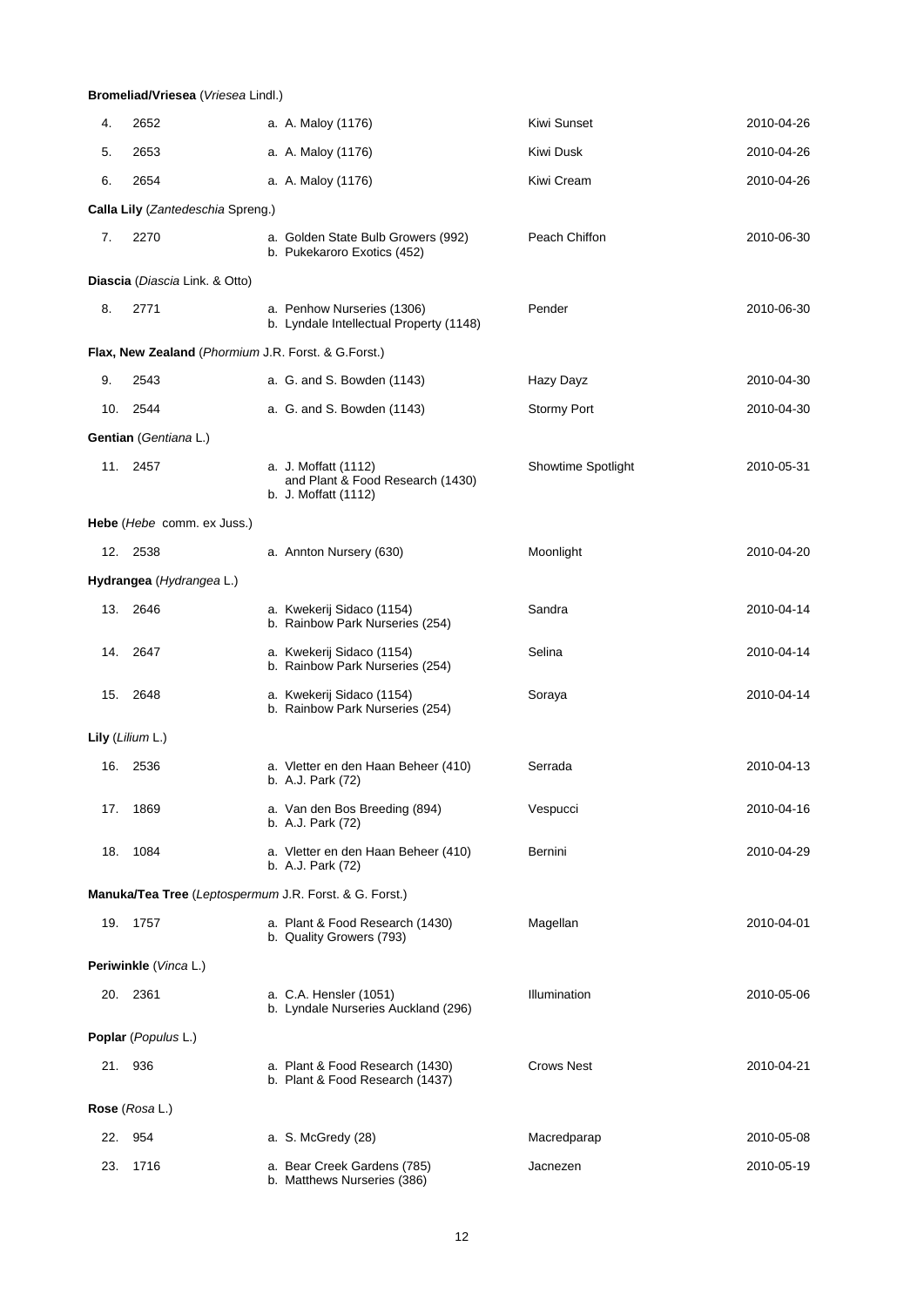| 24. 857 |                                                 | a. Ramm Botanicals Holdings (1322)<br>b. Seaview Nurseries (469)                                    | Chameleon              | 2010-05-26 |
|---------|-------------------------------------------------|-----------------------------------------------------------------------------------------------------|------------------------|------------|
| 25.     | 1966                                            | a. Bear Creek Gardens (785)<br>b. Matthews Nurseries (386)                                          | Jacimgol               | 2010-05-28 |
| 26.     | 1968                                            | a. Matthews Nurseries (386)                                                                         | Mattmug                | 2010-05-28 |
| 27.     | 1969                                            | a. Poulsen Roser (164)<br>b. Baldwins (130)                                                         | Poulagun               | 2010-05-28 |
| 28.     | 1975                                            | a. Meilland International (27J)<br>b. I.R. Gear (545)                                               | Meitune                | 2010-05-28 |
| 29.     | 1841                                            | a. Camphill Roses (719)                                                                             | Cammaid                | 2010-05-29 |
| 30.     | 1237                                            | a. S. McGredy (28)                                                                                  | Macspeego              | 2010-06-06 |
| 31.     | 2477                                            | a. Weeks Roses (783)<br>b. Matthews Nurseries (386)                                                 | Weksanpoly             | 2010-06-16 |
| 32.     | 2478                                            | a. C.P. Horner (637A)<br>b. $D & S$ Nurseries (869)                                                 | Horradhe               | 2010-06-16 |
| 33.     | 779                                             | a. David Austin Roses (223)<br>b. Trevor Griffiths Roses (221)                                      | Ausap                  | 2010-06-30 |
| 34.     | 2250                                            | a. Matthews Nurseries (386)                                                                         | Mattfreme              | 2010-06-30 |
| 35.     | 2263                                            | a. Camphill Roses (719)                                                                             | Camrio                 | 2010-06-30 |
|         | Stokes Aster (Stokesia laevis (J. Hill) Greene) |                                                                                                     |                        |            |
| 36.     | 1963                                            | a. C.S. Warren (838)<br>b. Seaview Nurseries (469)                                                  | <b>Purple Parasols</b> | 2010-05-27 |
|         | Wattle, Cinnamon (Acacia leprosa Sieber ex DC.) |                                                                                                     |                        |            |
| 37.     | 2660                                            | a. Royal Botanic Gardens, Melbourne (1297) Scarlet Blaze<br>b. Lyndale Intellectual Property (1148) |                        | 2010-04-04 |

# **VI.B CANCELLATION OF PROTECTION**

| a. Owner<br>b. Address for Service<br>(address code in brackets) | Denomination | Date of<br>Termination |
|------------------------------------------------------------------|--------------|------------------------|
|                                                                  | 3            | 4                      |
|                                                                  |              |                        |

# **Ornamentals, Trees, & Other Plants**

| <b>Impatiens</b> ( <i>Impatiens</i> L.) |                                                                    |                   |            |
|-----------------------------------------|--------------------------------------------------------------------|-------------------|------------|
| 2517                                    | a. Ball Horticultural Company (1086)<br>b. Egmont Commercial (766) | Balfusradn        | 2010-05-19 |
| 2518                                    | a. Ball Horticultural Company (1086)<br>b. Egmont Commercial (766) | <b>Balfusnset</b> | 2010-05-19 |
| 2519                                    | a. Ball Horticultural Company (1086)<br>b. Eqmont Commercial (766) | <b>Balfusheat</b> | 2010-05-19 |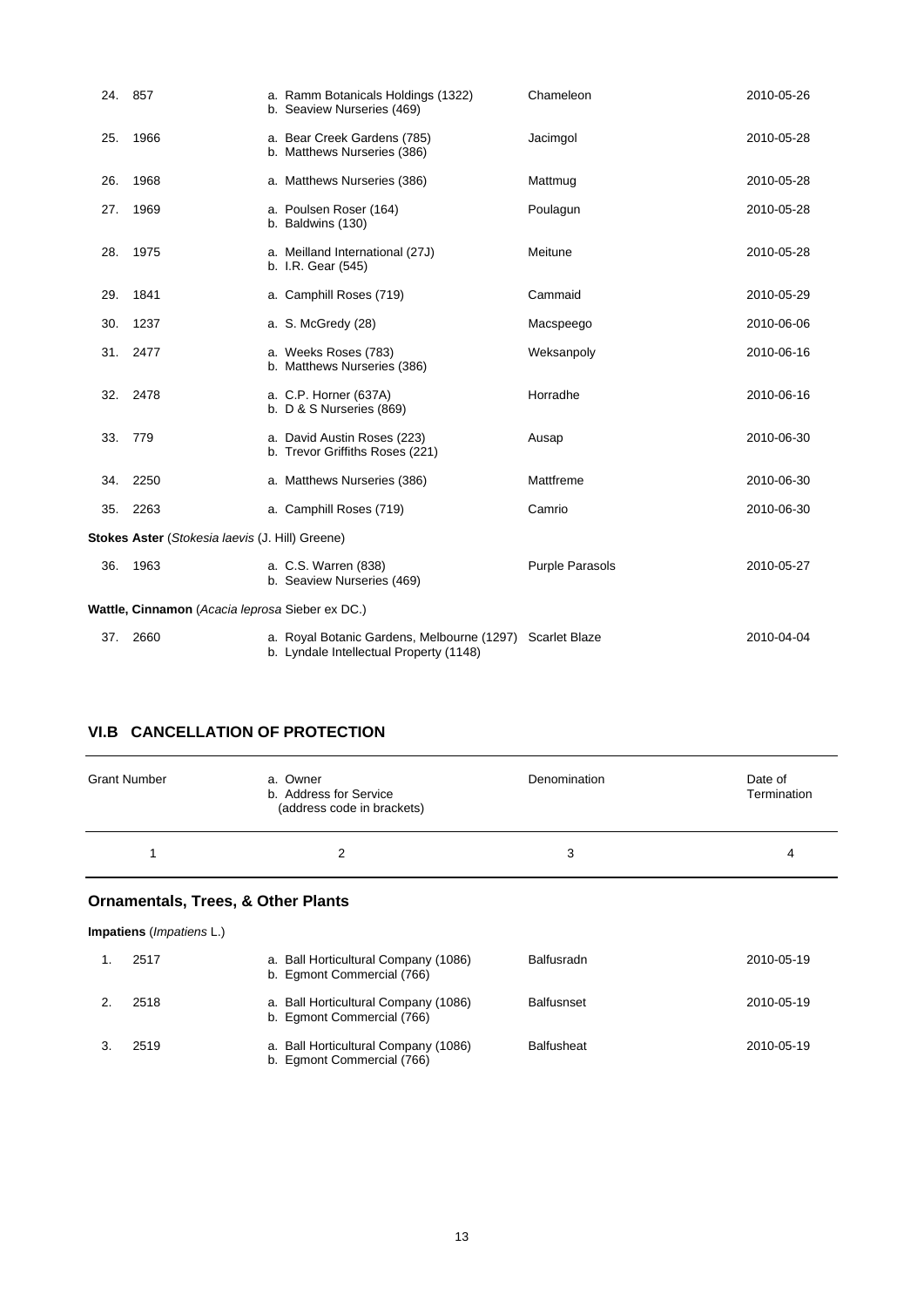# **VI.D EXPIRY OF PROTECTION**

| <b>Grant Number</b> | a. Owner<br>b. Address for Service<br>(address code in brackets) | Denomination | Date of<br>Termination |
|---------------------|------------------------------------------------------------------|--------------|------------------------|
|                     | 2                                                                | 3            | 4                      |
|                     | <b>Ornamentals, Trees, &amp; Other Plants</b>                    |              |                        |
| Rose (Rosa L.)      |                                                                  |              |                        |
| 359<br>1.           | a. James Cocker & Sons (6)<br>b. Alan & Mary Mason Roses (795)   | Cocabest     | 2010-06-24             |

# **VII. CORRECTIONS**

In Journal No.113 (January-March 2008), page 2, section I, Applications for Protection, the owner and breeder of the two Italian ryegrass varieties with breeder's references LMD 2090 and LWD 2040 and the Yorkshire Fog variety 'Santiam' were incorrect. The correct entries read:

**Ryegrass, Italian** (*Lolium multiflorum* Lam.)

| 12. | RYG092<br>2008-02-25              | a. DLF-Trifolium A/S (1315)<br>b. Limagrain Verneuil Holding (1487)<br>c. DLF Seeds (1309  | -<br>LMD 2090       |
|-----|-----------------------------------|--------------------------------------------------------------------------------------------|---------------------|
| 13. | RYG093<br>2008-02-25              | a. DLF-Trifolium A/S (1315)<br>c. DLF Seeds (1309)                                         | $\,$<br>LWD 2040    |
|     | Yorkshire Fog (Holcus lanatus L.) |                                                                                            |                     |
| 14. | YOF002<br>2008-02-25              | a. DLF-Trifolium A/S (1315)<br>b. Cascade International Seed (1375)<br>c. DLF Seeds (1309) | <b>Santiam</b><br>٠ |

In Journal No.121 (January-March 2010), page 2, section I, Applications for Protection, for the Asian pear variety 'PremP109' the species was incorrect. The correct entry reads:

**Pear, Asian Hybrid** (*Pyrus pyrifolia* x *P. bretschneideri*)

| PER024     | a. Prevar (1169)                | PremP109     |
|------------|---------------------------------|--------------|
| 2010-03-08 | b. Plant & Food Research (1430) | P205R130T109 |
|            | c. NZ Fruit Tree Co. (771)      |              |

#### **VIII. GENERAL INFORMATION**

#### **VIII.A PROVISIONALLY PROTECTED VARIETIES (VARIETIES FOR WHICH APPLICATION FOR PVR HAS BEEN MADE BUT NO DECISION REACHED) AT 30 JUNE 2010**

| Denomination or Temporary Designation<br>(Commercial name, if known) | Agent (address code)                                     | Date of Application      |
|----------------------------------------------------------------------|----------------------------------------------------------|--------------------------|
| <b>Agricultural &amp; Vegetable Crops</b>                            |                                                          |                          |
| <b>Barley</b> ( <i>Hordeum vulgare L.</i> )<br>CRBA123<br>Retriever  | Plant & Food Research (1423)<br>PGG Wrightson Seeds (54) | 2008-07-11<br>2010-04-23 |
| Brassica, Fodder Rape (Brassica napus var. oleifera L.)<br>Spitfire  | Plant & Food Research (1423)                             | 2009-09-15               |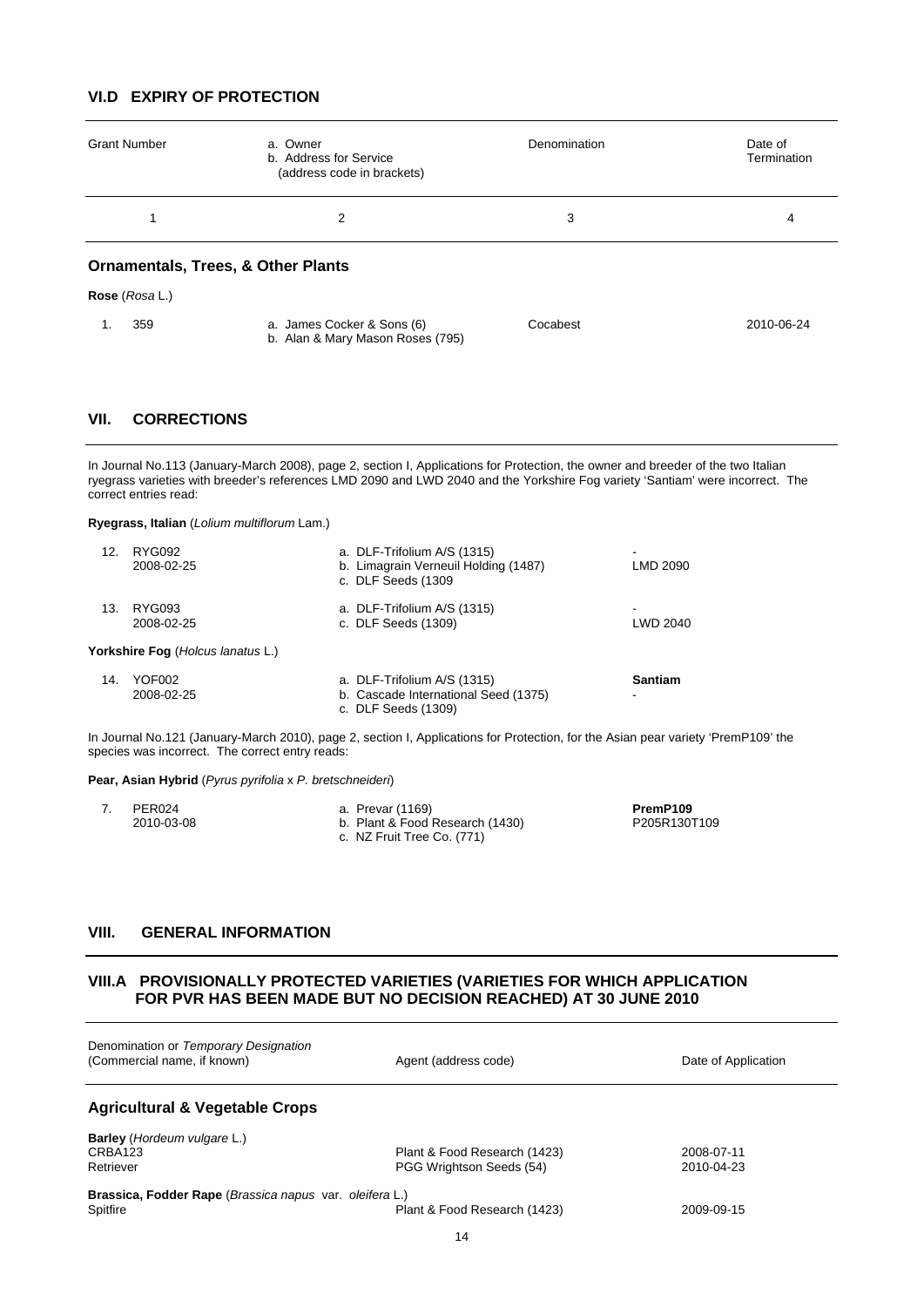| Brassica, Swede (Brassica napus var. napobrassica L.)<br>Keystone                                                                                                                              | Plant & Food Research (1423)                                                                                                                                                                                                                                                                                                                                                                                                                           | 2008-07-04                                                                                                                                                                                                     |
|------------------------------------------------------------------------------------------------------------------------------------------------------------------------------------------------|--------------------------------------------------------------------------------------------------------------------------------------------------------------------------------------------------------------------------------------------------------------------------------------------------------------------------------------------------------------------------------------------------------------------------------------------------------|----------------------------------------------------------------------------------------------------------------------------------------------------------------------------------------------------------------|
| Brassica, Turnip Rape (Brassica rapa L. emend. Metzg.)<br>Pacer                                                                                                                                | Seed Force (1335)                                                                                                                                                                                                                                                                                                                                                                                                                                      | 2007-11-01                                                                                                                                                                                                     |
| Echium (Echium plantagineum L.)<br><b>HOCW</b>                                                                                                                                                 | PGG Wrightson Seeds Ltd (1431)                                                                                                                                                                                                                                                                                                                                                                                                                         | 2009-04-20                                                                                                                                                                                                     |
| Fallopia (Fallopia Adans)<br>Igniscum                                                                                                                                                          | Spruson & Ferguson (1354)                                                                                                                                                                                                                                                                                                                                                                                                                              | 2008-02-15                                                                                                                                                                                                     |
| Jerusalem Artichoke (Helianthus tuberosus L.)<br>Inulinz                                                                                                                                       | J Rutherford (1477)                                                                                                                                                                                                                                                                                                                                                                                                                                    | 2009-12-23                                                                                                                                                                                                     |
| Lettuce (Lactuca sativa L.)<br>Robinio<br>Cedar<br>Multigreen 3<br>Multiblond 1<br>Multigreen 1<br>Multired 3<br>Multired 4<br>Multired 5<br>Multired 2<br>Multiblond 2<br>Multigreen 2        | Syngenta Seeds (NZ) (1325)<br>Baldwins (130)<br>Baldwins (130)<br>Baldwins (130)<br>Baldwins (130)<br>Baldwins (130)<br>Baldwins (130)<br>Baldwins (130)<br>Baldwins (130)<br>Baldwins (130)<br>Baldwins (130)                                                                                                                                                                                                                                         | 2007-08-30<br>2008-05-20<br>2008-06-13<br>2008-06-13<br>2008-06-13<br>2008-06-13<br>2008-06-13<br>2008-06-13<br>2008-06-13<br>2008-06-13<br>2008-08-13                                                         |
| <b>Oat</b> (Avena sativa L.)<br>CROA133                                                                                                                                                        | Plant & Food Research (1423)                                                                                                                                                                                                                                                                                                                                                                                                                           | 2009-04-16                                                                                                                                                                                                     |
| Onion (Allium cepa L.)<br>XP 07919045<br>WYL 77-5168B<br>EX 07716000<br>WYL 77-5128A<br>Pea (Pisum sativum L. sensu lato)                                                                      | Seminis Vegetable Seeds (364)<br>Seminis Vegetable Seeds NZ Ltd (1450)<br>Seminis Vegetable Seeds NZ Ltd (1450)<br>Seminis Vegetable Seeds NZ Ltd (1450)                                                                                                                                                                                                                                                                                               | 2008-04-02<br>2009-08-26<br>2009-08-26<br>2009-08-26                                                                                                                                                           |
| <b>Biktop</b><br>Fiji                                                                                                                                                                          | Syngenta Seeds (NZ) (1325)<br>Plant & Food Research (1423)                                                                                                                                                                                                                                                                                                                                                                                             | 2008-12-03<br>2009-04-27                                                                                                                                                                                       |
| Potato (Solanum tuberosum L.)<br>Andover<br>Daisy<br>Eos<br>Sinora<br>Marlen<br>Melody<br>Marabel<br>Ultra<br>Cabaret<br>Summer Delight<br>Crop15<br>(Golden Miracle)                          | PGG Wrightson Seeds (54)<br>James & Wells (959)<br>Alex McDonald (Merchants) (1079)<br>Eurogrow Potatoes (774)<br>Eurogrow Potatoes (774)<br>Southern Star Seeds (833)<br>Eurogrow Potatoes (774)<br>Alex McDonald (Merchants) (1079)<br>Alex McDonald (Merchants) (139)<br>Plant & Food Research (1423)<br>Plant & Food Research (1423)                                                                                                               | 2000-03-08<br>2002-01-11<br>2002-01-15<br>2002-11-27<br>2002-11-27<br>2003-02-18<br>2003-05-27<br>2003-06-26<br>2004-03-26<br>2004-08-31<br>2004-08-31                                                         |
| Crop18<br>(Lone Ranger)<br>Crop19<br>Lady Jo<br>Annabelle<br>Crop <sub>25</sub>                                                                                                                | Plant & Food Research (1423)<br>Plant & Food Research (1423)<br>Southern Star Seeds (833)<br>Alex McDonald (Merchants) (139)<br>Plant & Food Research (1423)                                                                                                                                                                                                                                                                                           | 2004-08-31<br>2004-08-31<br>2006-03-16<br>2006-05-10<br>2007-02-20                                                                                                                                             |
| (Allura)<br>Voyager<br>Apolline<br>Sassy<br>Daifla<br>Emma<br>Verdi<br>Jelly<br>Attu<br>Dinky<br>Anuschka<br><b>White Pearl</b><br>Crop33<br>(Purple Heart)<br>Caruso<br>Opal<br><b>Bonnie</b> | Alex McDonald (Merchants) (139)<br>James & Wells (959)<br>James & Wells (959)<br>James & Wells (959)<br>Eurogrow Potatoes (774)<br>Alex McDonald (Merchants) (139)<br>Eurogrow Potatoes (774)<br>Eurogrow Potatoes (774)<br>James & Wells (959)<br>Eurogrow Potatoes (774)<br>Alex McDonald (Merchants) (139)<br>Plant & Food Research (1423)<br>Alex McDonald (Merchants) (139)<br>Alex McDonald (Merchants) (139)<br>Alex McDonald (Merchants) (139) | 2007-02-22<br>2008-01-31<br>2008-01-31<br>2008-01-31<br>2008-03-05<br>2008-03-27<br>2008-04-01<br>2008-04-30<br>2008-04-30<br>2008-09-22<br>2009-02-09<br>2009-03-02<br>2009-04-27<br>2009-04-27<br>2009-05-04 |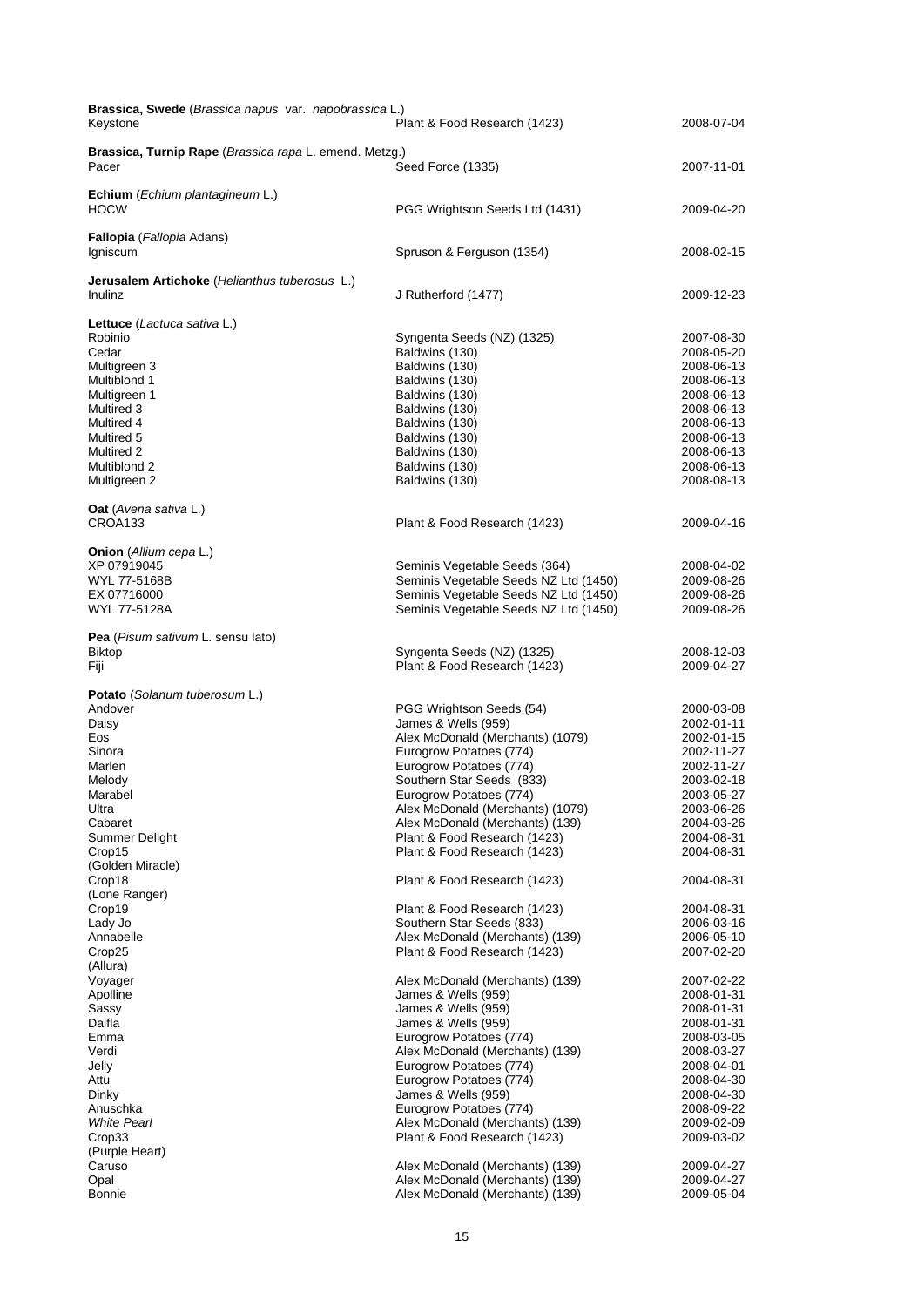| Electra                                                   | Eurogrow Potatoes (774)                                            | 2009-07-20                             |
|-----------------------------------------------------------|--------------------------------------------------------------------|----------------------------------------|
| Nectar                                                    | Eurogrow Potatoes (774)                                            | 2009-07-20                             |
| Savanna                                                   | Eurogrow Potatoes (774)                                            | 2009-07-20                             |
| Kikko<br>Rudolph                                          | Eurogrow Potatoes (774)<br>Eurogrow Potatoes (774)                 | 2009-07-20                             |
| Madeleine                                                 | Eurogrow Potatoes (774)                                            | 2009-09-30<br>2009-09-30               |
| Gourmandine                                               | Eurogrow Potatoes (774)                                            | 2009-09-30                             |
| Arrow                                                     | Eurogrow Potatoes (774)                                            | 2009-09-30                             |
| Citadel                                                   | Eurogrow Potatoes (774)                                            | 2009-09-30                             |
| Lady Amarilla                                             | Southern Star Seeds (833)                                          | 2009-12-11                             |
| Lady Blanca                                               | Southern Star Seeds (833)                                          | 2009-12-11                             |
| <b>Ivory Russet</b>                                       | Alex McDonald (Merchants) (139)                                    | 2010-06-08                             |
| Marilyn<br>Dione                                          | Alex McDonald (Merchants) (139)<br>Alex McDonald (Merchants) (139) | 2010-06-08<br>2010-06-08               |
| Taurus                                                    | Alex McDonald (Merchants) (139)                                    | 2010-06-08                             |
| Crisps4all                                                | Alex McDonald (Merchants) (139)                                    | 2010-06-08                             |
| Countessa                                                 | Alex McDonald (Merchants) (139)                                    | 2010-06-08                             |
| Canberra                                                  | Alex McDonald (Merchants) (139)                                    | 2010-06-08                             |
| Sifra                                                     | Alex McDonald (Merchants) (139)                                    | 2010-06-08                             |
| Radish, fodder (Raphanus sativus L.)                      |                                                                    |                                        |
| Groff 679                                                 | Norwest Seed (1500)                                                | 2010-05-18                             |
|                                                           |                                                                    |                                        |
| Triticale (XTriticosecale Wittmack.)                      |                                                                    |                                        |
| CRTR <sub>26</sub>                                        | Plant & Food Research (1423)                                       | 2009-04-16                             |
| (Prophet)<br>Bolt                                         |                                                                    | 2010-03-08                             |
|                                                           | Plant Research (1062)                                              |                                        |
| Wheat, Common (Triticum aestivum L.)                      |                                                                    |                                        |
| CRWT136                                                   | Plant & Food Research (1423)                                       | 2008-07-11                             |
| CRAW131                                                   | Plant & Food Research (1423)                                       | 2009-04-16                             |
| Wakanui                                                   | Plant & Food Research (1423)                                       | 2009-04-16                             |
| Sage                                                      | PGG Wrightson Seeds (54)                                           | 2009-05-08                             |
| Orator<br>(NSL WW 75)                                     | PGG Wrightson Seeds (54)                                           | 2010-04-23                             |
|                                                           |                                                                    |                                        |
| <b>Pasture Plants, Amenity Grasses</b>                    |                                                                    |                                        |
| Clover, White (Trifolium repens L.)                       |                                                                    |                                        |
| Pirouette                                                 |                                                                    |                                        |
|                                                           | DLF Seeds (1309)                                                   | 2007-08-30                             |
| Demand II                                                 | Grasslanz Technology (1114)                                        | 2008-06-11                             |
| Altitude                                                  | Grasslanz Technology (1114)                                        | 2009-03-20                             |
| Aspire1                                                   | Landmark Nominees (1364)                                           | 2010-02-11                             |
| Cocksfoot (Dactylis glomerata L.)                         |                                                                    |                                        |
| Safin                                                     | New Zealand Agriseeds (56)                                         | 2008-02-13                             |
|                                                           |                                                                    |                                        |
| <b>Fescue, Tall</b> ( <i>Festuca arundinacea</i> Schreb.) |                                                                    |                                        |
| Tower                                                     | DLF Seeds (1309)                                                   | 2008-02-25                             |
| Festulolium (X Festulolium Aschers. et Graebn.)           |                                                                    |                                        |
| <b>Revolution Ultra</b>                                   | Cropmark Seeds (41)                                                | 2008-09-23                             |
| 06px22LPD                                                 | DLF Seeds (1309)                                                   | 2010-02-03                             |
|                                                           |                                                                    |                                        |
| Plantain (Plantago lanceolata L.)                         |                                                                    |                                        |
| <b>Boston</b>                                             | Plant Research (1062)                                              | 2008-01-03                             |
| Poa, Weak (Poa imbecilla Spreng.)                         |                                                                    |                                        |
| <b>Stewarts</b>                                           | Grasslanz Technology (1114)                                        | 2010-06-10                             |
|                                                           |                                                                    |                                        |
| Ryegrass, Hybrid (Lolium x boucheanum Kunth.)             |                                                                    |                                        |
| Amasa                                                     | New Zealand Agriseeds (56)                                         |                                        |
| LP2006DA<br>Helix                                         | Cropmark Seeds (41)                                                | 2008-02-13<br>2008-09-23<br>2008-09-23 |
| LHT96                                                     | Cropmark Seeds (41)<br>New Zealand Agriseeds (56)                  | 2009-01-29                             |
| Trojan                                                    | New Zealand Agriseeds (56)                                         | 2009-01-29                             |
| Jeta                                                      | DLF Seeds (1309)                                                   | 2009-02-03                             |
|                                                           |                                                                    |                                        |
| Ryegrass, Italian (Lolium multiflorum Lam.)<br>Icon       | DLF Seeds (1309)                                                   | 2008-02-25                             |
|                                                           |                                                                    |                                        |
| Ryegrass, Perennial (Lolium perenne L.)                   |                                                                    |                                        |
| <b>XPO</b>                                                | Grasslands Innovation (1417)                                       | 2009-01-28                             |
| Hlo                                                       | Grasslanz Technology (1114)                                        | 2009-01-28                             |
| Astonenergy<br>Base                                       | Landmark Nominees (1364)                                           | 2009-02-09                             |
| LPTpx47-07                                                | Grasslanz Technology (1114)<br>DLF Seeds (1309)                    | 2009-12-09<br>2010-02-04               |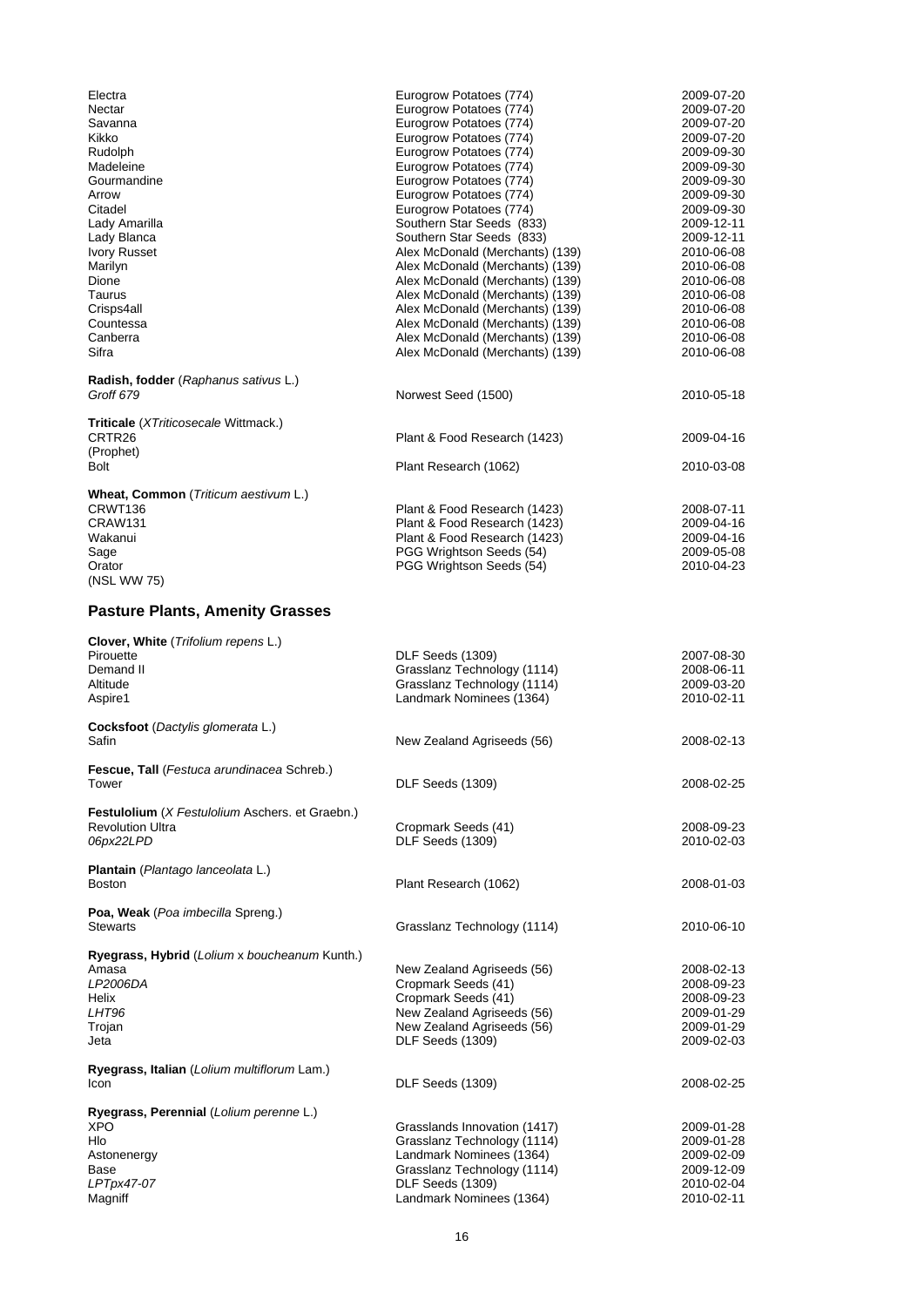**Ryegrass, Westerwolds** (*Lolium multiflorum* Lam.)

Landmark Nominees (1364) 2007-08-31

#### **Fruit & Nuts**

| <b>1000</b><br>(Rubens)                    | $1.0.1$ and $1.2$                                  |                          |
|--------------------------------------------|----------------------------------------------------|--------------------------|
| Silken                                     | A.J. Park (72)                                     | 2003-08-13               |
| Fidex                                      | Lewis' Barristers & Solicitors (1100)              | 2003-10-13               |
| African Red                                | Waimea Variety Management (1270)                   | 2004-10-13               |
| Rosy Glow                                  | Waimea Variety Management (1270)                   | 2004-10-13               |
| Majestic Braeburn                          | Waimea Variety Management (1270)                   | 2005-03-29               |
| Fuji Fubrax                                | Baldwins (130)                                     | 2006-02-14               |
| Dalinbel                                   | Waimea Variety Management (1270)                   | 2007-01-16               |
| Dalinette                                  | Waimea Variety Management (1270)                   | 2007-01-16               |
| Delfloga                                   | A.J. Park (72)                                     | 2007-04-04               |
| Nicoter                                    | A.J. Park (72)                                     | 2007-08-17               |
| Nicogreen<br>Galafresh                     | A.J. Park (72)                                     | 2007-08-17               |
| Rafzubex                                   | Waimea Variety Management (1270)<br>A.J. Park (72) | 2007-09-11<br>2007-11-02 |
| Fugachee Fuji                              | NZ Fruit Tree Co. (771)                            | 2007-11-05               |
| PremA153                                   | NZ Fruit Tree Co. (771)                            | 2007-11-22               |
| CIVG198                                    | Baldwins (130)                                     | 2008-01-18               |
| Verline                                    | Waimea Variety Management (1270)                   | 2008-03-03               |
| Ariane                                     | Waimea Variety Management (1270)                   | 2008-03-03               |
| Jeromine                                   | Waimea Variety Management (1270)                   | 2008-03-14               |
| PremA17                                    | NZ Fruit Tree Co. (771)                            | 2008-05-14               |
| Dalitron                                   | Waimea Variety Management (1270)                   | 2008-07-04               |
| Daiane                                     | Waimea Variety Management (1270)                   | 2008-07-04               |
| Delfloki                                   | Waimea Variety Management (1270)                   | 2008-09-04               |
| Delcoros                                   | Waimea Variety Management (1270)                   | 2008-09-04               |
| La Flamboyante                             | Waimea Variety Management (1270)                   | 2008-10-24               |
| PremA193                                   | NZ Fruit Tree Co. (771)                            | 2008-11-04               |
| Ruby Pink                                  | NZ Fruit Tree Co. (771)                            | 2009-03-19               |
| Meyrick                                    | Waimea Variety Management (1270)                   | 2009-04-06               |
| Minneiska                                  | Spruson & Ferguson (1354)                          | 2009-10-15               |
| Milwa                                      | Waimea Variety Management (1270)                   | 2009-12-21               |
| Southfield                                 | Vailima Orchard (1157)                             | 2010-02-15               |
| Galmac                                     | Waimea Variety Management (1270)                   | 2010-04-16               |
| Apple Rootstock (Malus Mill.)              |                                                    |                          |
| JM1                                        | A.J. Park (72)                                     | 2001-03-23               |
|                                            |                                                    |                          |
| <b>Apricot</b> (Prunus armeniaca L.)       |                                                    |                          |
| Larclyd                                    | Nevis Fruit Co. (779)                              | 2006-09-25               |
| (Genevieve)                                |                                                    |                          |
| Suaprinine                                 | NZ Fruit Tree Co. (771)                            | 2008-02-01               |
|                                            |                                                    |                          |
| Avocado (Persea americana Mill.)           |                                                    |                          |
| Mendez No. 1                               | N.Z. Avocado Industry Council (973)                | 2005-04-26               |
| (Carmen)                                   |                                                    |                          |
| Maluma Hass                                | N.Z. Avocado Industry Council (973)                | 2006-11-06               |
| V.B.3                                      | <b>B.</b> Heath (1037)                             | 2009-09-28               |
| Avocado Rootstock (Persea americana Mill.) |                                                    |                          |
| Merensky 2                                 | N.Z. Avocado Industry Council (973)                | 2002-02-04               |
| Bounty                                     | N.Z. Avocado Industry Council (973)                | 2006-11-27               |
|                                            |                                                    |                          |
| Blackcurrant (Ribes nigrum L.)             |                                                    |                          |
| Isobel                                     | Plant & Food Research (1437)                       | 2010-06-08               |
|                                            |                                                    |                          |
| Blueberry (Vaccinium L.)                   |                                                    |                          |
| Centra Blue                                | Plant & Food Research (1437)                       | 2006-06-20               |
| Blue Bayou                                 | Plant & Food Research (1437)                       | 2008-10-20               |
| Sunset Blue                                | Plant & Food Research (1437)                       | 2008-10-20               |
| <b>Blue Moon</b>                           | Plant & Food Research (1437)                       | 2008-10-20               |
| Ocean Blue                                 | Plant & Food Research (1437)                       | 2008-10-20               |
| Sky Blue                                   | Plant & Food Research (1437)                       | 2008-10-23               |
| Alapaha                                    | Gourmet Blueberries Ltd (1464)                     | 2009-10-01               |
|                                            |                                                    |                          |
| Cherry (Prunus avium L.)                   |                                                    |                          |
| Folfer                                     | Waimea Variety Management (1270)                   | 2009-11-20               |
| Feijoa (Acca sellowiana Berg.)             |                                                    |                          |
| Waingaro                                   | N.J. Ritson (1212)                                 | 2006-05-05               |
| Waitui                                     | N.J. Ritson (1212)                                 | 2006-05-05               |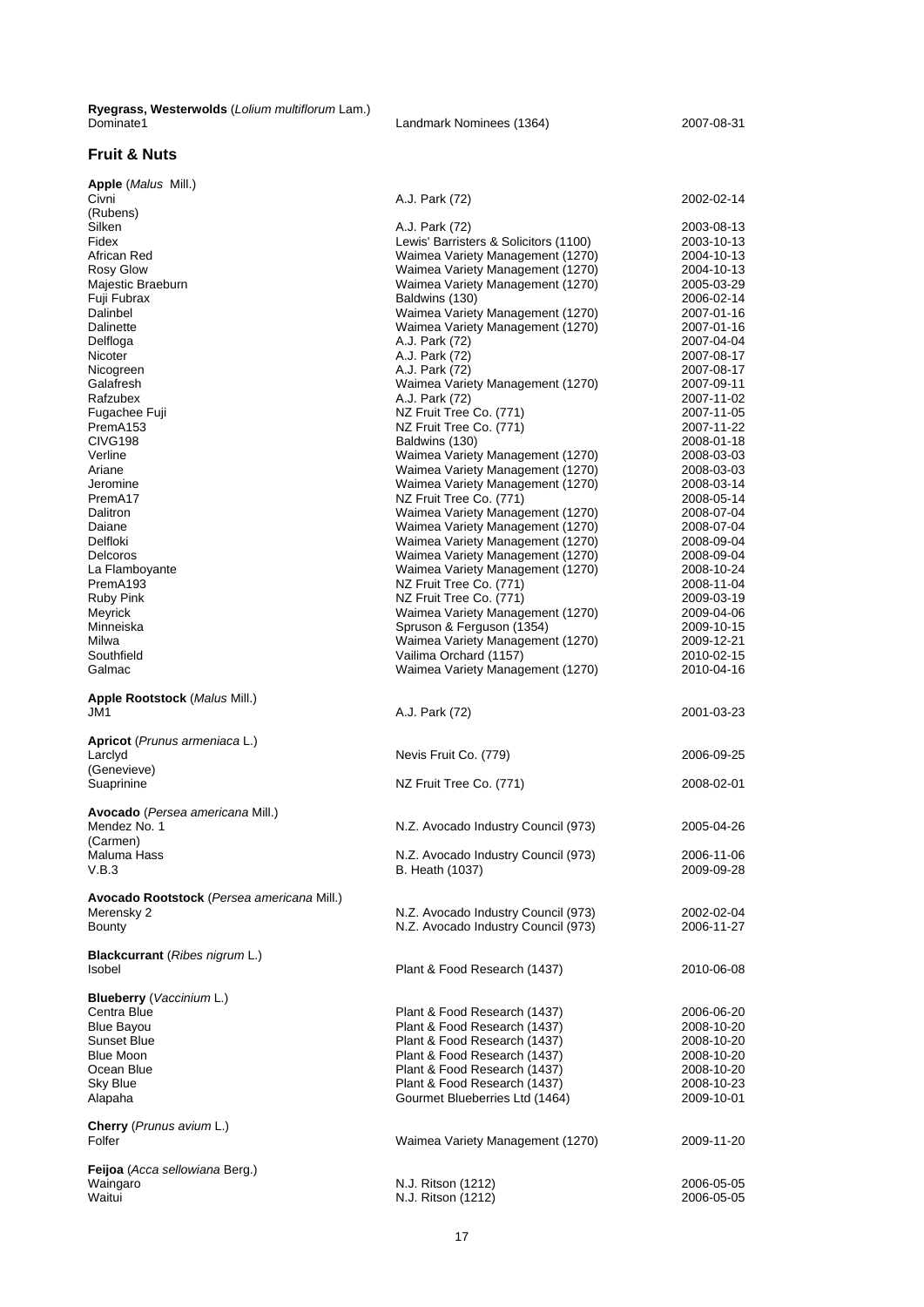| Kaiteri<br>Anatoki<br>Kakariki                                                         | Waimea Nurseries (354)<br>Waimea Nurseries (354)<br>Waimea Nurseries (354) | 2007-06-27<br>2007-06-27<br>2007-06-27 |
|----------------------------------------------------------------------------------------|----------------------------------------------------------------------------|----------------------------------------|
| Kawatiri                                                                               | N.J. Ritson (1212)                                                         | 2008-08-22                             |
| Grape, European (Vitis vinifera L.)<br>Sugranineteen<br>(S19)                          | J Morton (1458)                                                            | 2009-09-17                             |
| <b>Kiwifruit</b> (Actinidia Lindl.)                                                    |                                                                            |                                        |
| Hort51-1785<br>Summer 3373<br>Skelton A16                                              | Plant & Food Research (1437)<br>Baldwins (130)<br>D.A. Skelton (312)       | 2005-06-07<br>2006-06-28<br>2006-12-22 |
| Skelton A19                                                                            | Kensington Swan (1267)                                                     | 2006-12-22                             |
| Red Sun 1<br>Y356                                                                      | ENZA Limited (1461)<br>T Lupton (1296)                                     | 2007-01-03<br>2007-07-20               |
| Y374                                                                                   | JB IP Ltd (1298)                                                           | 2007-10-30                             |
| Baker<br>Tsechelidis                                                                   | Russell A Baker (1336)<br>Turners & Growers (96)                           | 2007-11-06<br>2007-11-19               |
| Dawn<br><b>Wilkins Super</b>                                                           | M & D Ross (1381)<br>A.J. Park (72)                                        | 2008-05-23<br>2008-09-12               |
| Jintao                                                                                 | Baldwins (130)                                                             | 2009-01-21                             |
| Zesy001<br>Zesh004                                                                     | James & Wells (457)<br>James & Wells (457)                                 | 2009-06-25<br>2009-06-25               |
| Zesv003                                                                                | James & Wells (457)                                                        | 2009-06-25                             |
| Zesy002                                                                                | James & Wells (457)                                                        | 2009-06-25                             |
| Lemon (Citrus limon (L.) Burm. f.)<br>Smilie's Wingfoot                                | A.L. Wood (1275)                                                           | 2007-03-12                             |
| (Smilie's Lemon)                                                                       |                                                                            |                                        |
| Nectarine (Prunus persica var. nucipersica L.)                                         |                                                                            |                                        |
| Honey Royale<br>Oriola                                                                 | Zee Sweet (1287)<br>Waimea Variety Management (1270)                       | 2007-06-18<br>2008-03-03               |
| Zaipaze                                                                                | Zee Sweet (1287)                                                           | 2008-07-31                             |
| (Honey Glo)<br>Mabel                                                                   | Waimea Variety Management (1270)                                           | 2010-04-16                             |
| <b>Peach</b> ( <i>Prunus persica</i> L.)<br><b>Hortsummer Yellow</b><br>(Golden Grace) | Plant & Food Research (1437)                                               | 2005-06-07                             |
| Oriane<br>Springfire                                                                   | Waimea Variety Management (1270)<br>Plant & Food Research (1437)           | 2008-03-03<br>2008-10-20               |
| <b>Pear, Asian</b> (Pyrus pyrifolia (Burm.f.) Nakai var. culta (Mak.) Nakai)           |                                                                            |                                        |
| Yasato<br>Gold Nijisseiki                                                              | A.J. Park (72)<br>A.J. Park (72)                                           | 1991-04-09<br>1994-01-10               |
| Pear, Asian Hybrid (Pyrus pyrifolia x P. bretschneideri)                               |                                                                            |                                        |
| PremP109                                                                               | NZ Fruit Tree Co. (771)                                                    | 2010-03-08                             |
| Pear, European (Pyrus communis L.)                                                     |                                                                            |                                        |
| Carmen<br>Turandot                                                                     | Waimea Nurseries (354)<br>Waimea Nurseries (354)                           | 2004-12-24<br>2004-12-24               |
| Uta                                                                                    | Baldwins (757)                                                             | 2006-10-18                             |
| Rode Doyenne van Doorn<br>Thimo                                                        | Henry Hughes (197)<br>Baldwins (130)                                       | 2007-09-14<br>2009-02-23               |
| Delsanne                                                                               | Waimea Variety Management (1270)                                           | 2009-03-10                             |
| Pineapple (Ananas comosus (L.) Merr.)<br>P-1972                                        | A.J. Park (72)                                                             | 2005-06-16                             |
| Plum, Japanese (Prunus salicina Lindl.)                                                |                                                                            |                                        |
| Suplumtwentyeight                                                                      | NZ Fruit Tree Co. (771)                                                    | 2008-11-03                             |
| Raspberry (Rubus idaeus L.)<br>Rafzaqu                                                 | A.J. Park (72)                                                             | 2007-06-21                             |
| Korere                                                                                 | Plant & Food Research (1437)                                               | 2007-10-01                             |
| Korpiko<br>Awaroa                                                                      | Plant & Food Research (1437)<br>Plant & Food Research (1437)               | 2007-10-01<br>2007-10-01               |
| Adele                                                                                  | Plant & Food Research (1437)                                               | 2007-10-01                             |
| Moutere                                                                                | Plant & Food Research (1437)                                               | 2010-03-08                             |
| Strawberry (Fragaria L.)<br>Albion                                                     | A.J. Park (72)                                                             | 2004-07-12                             |
| Palomar                                                                                | A.J. Park (72)                                                             | 2007-10-04                             |
| Monterey<br>Portola                                                                    | A.J. Park (72)<br>A.J. Park (72)                                           | 2008-07-11<br>2008-07-11               |
| San Andreas                                                                            | A.J. Park (72)                                                             | 2008-07-11                             |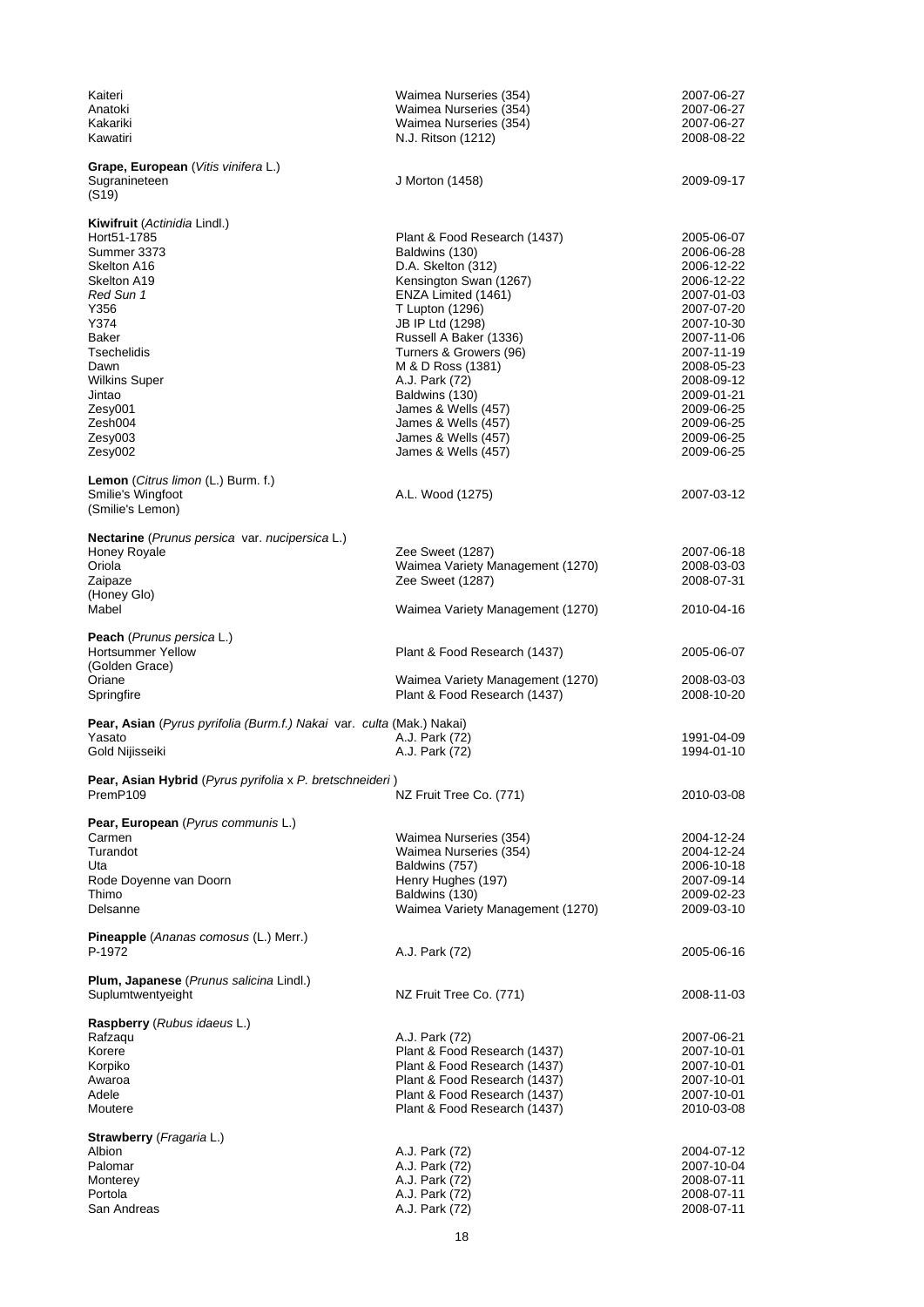| Tamarillo (Tree Tomato) (Cyphomandra betacea Sendt.)<br>Sweeten                                                                                                                                                                                       | Plant & Food Research (1437)                                                                                                                                                                                                                          | 2006-07-20                                                                                                                 |
|-------------------------------------------------------------------------------------------------------------------------------------------------------------------------------------------------------------------------------------------------------|-------------------------------------------------------------------------------------------------------------------------------------------------------------------------------------------------------------------------------------------------------|----------------------------------------------------------------------------------------------------------------------------|
| Tangerine (Citrus reticulata Blanco)<br>Calnugget                                                                                                                                                                                                     | Phillips Ormonde & Fitzpatrick (932)                                                                                                                                                                                                                  | 2001-06-27                                                                                                                 |
| Tangor ((Citrus unshiu x C. sinensis) x C. unshiu)<br>Tsunokaori                                                                                                                                                                                      | A.J. Park (72)                                                                                                                                                                                                                                        | 1997-03-27                                                                                                                 |
| <b>Ornamentals, Trees, &amp; Other Plants</b>                                                                                                                                                                                                         |                                                                                                                                                                                                                                                       |                                                                                                                            |
| Abelia (Abelia R.Br.)<br>Mardi Gras                                                                                                                                                                                                                   | Lyndale Intellectual Property (1148)                                                                                                                                                                                                                  | 2008-02-18                                                                                                                 |
| <b>Acacia</b> ( <i>Acacia</i> Mill.)<br>Fettuccini                                                                                                                                                                                                    | Lyndale Intellectual Property (1148)                                                                                                                                                                                                                  | 2009-08-19                                                                                                                 |
| Alstroemeria (Alstroemeria L.)<br>Zalsatal<br>(Natalya)                                                                                                                                                                                               | A.J. Park (72)                                                                                                                                                                                                                                        | 2010-03-05                                                                                                                 |
| Ash (Fraxinus nigra Marsh.)<br><b>Purple Spire</b>                                                                                                                                                                                                    | F Goeddert (1444)                                                                                                                                                                                                                                     | 2009-08-03                                                                                                                 |
| Astelia Hybrid (Astelia chathamica x nervosa)<br><b>Silver Shadow</b>                                                                                                                                                                                 | Lyndale Intellectual Property (1148)                                                                                                                                                                                                                  | 2009-08-19                                                                                                                 |
| Birch, River (Betula nigra L.)<br>Summer Cascade                                                                                                                                                                                                      | Lyndale Intellectual Property (1148)                                                                                                                                                                                                                  | 2008-04-23                                                                                                                 |
| Boronia (Boronia Sm.)<br><b>Blue Waves</b>                                                                                                                                                                                                            | R.G. Ware (191)                                                                                                                                                                                                                                       | 2008-05-05                                                                                                                 |
| Buddleia (Buddleia L.)<br><b>Morning Mist</b><br>(Silver Anniversary)                                                                                                                                                                                 | Lyndale Intellectual Property (1148)                                                                                                                                                                                                                  | 2008-10-31                                                                                                                 |
| <b>Cabbage Tree</b> (Cordyline (Comm. ex Juss.))<br>Pink Champagne<br><b>Chocolate Mint</b><br><b>Wals Candystripe</b><br>Wals Goldfinger<br>PF <sub>100</sub><br>PF <sub>101</sub><br>Design a Line Caramel<br>Sprilecpink<br>Design-a-line Burgundy | Lyndale Intellectual Property (1148)<br>Lyndale Intellectual Property (1148)<br>Wallis's Nurseries (467)<br>Wallis's Nurseries (467)<br>Growing Spectrum (541)<br>Growing Spectrum (541)<br>Kiwi Flora (1482)<br>T. Angus (1120)<br>Kiwi Flora (1482) | 2007-08-20<br>2009-04-29<br>2009-09-14<br>2009-09-14<br>2009-11-02<br>2009-11-02<br>2010-02-26<br>2010-04-13<br>2010-05-26 |
| Calla Lily (Zantedeschia Spreng.)<br>Ruby Tuesday<br>King Salmon                                                                                                                                                                                      | Green Harvest Pacific (1067)<br>Green Harvest Pacific (1067)                                                                                                                                                                                          | 2009-11-13<br>2010-01-20                                                                                                   |
| Canna (Canna L.)<br>Lon01<br>(Tropicanna Black)                                                                                                                                                                                                       | Anthony Tesselaar N.Z. (1126)                                                                                                                                                                                                                         | 2010-03-19                                                                                                                 |
| Clematis (Clematis L.)<br><b>Heavenly Blue</b>                                                                                                                                                                                                        | P. Sorensen (1286)                                                                                                                                                                                                                                    | 2009-04-01                                                                                                                 |
| Clematis, New Zealand (Clematis L.)<br><b>Black Ice</b><br>Spring Essence                                                                                                                                                                             | Naturally Native NZ Plants (564)<br>Naturally Native NZ Plants (564)                                                                                                                                                                                  | 2009-07-23<br>2009-07-23                                                                                                   |
| Coprosma (Coprosma J.R. Forst. & G. Forst.)<br>Autumn Haze<br>Pina Colada<br>Scarlet O'Hara<br>Midnight Martini<br>Lemon and Lime<br>Inferno                                                                                                          | Lyndale Intellectual Property (1148)<br>S Burton (1365)<br>S Burton (1365)<br>S Burton (1365)<br>Growing Spectrum (541)<br>Growing Spectrum (541)                                                                                                     | 2007-01-30<br>2008-03-27<br>2008-03-27<br>2008-03-27<br>2008-12-24<br>2009-02-09                                           |
| Coreopsis (Coreopsis L.)<br>Autumn Blush<br>Snowberry                                                                                                                                                                                                 | Lifetech Laboratories (308)<br>Lifetech Laboratories (308)                                                                                                                                                                                            | 2007-03-27<br>2007-03-27                                                                                                   |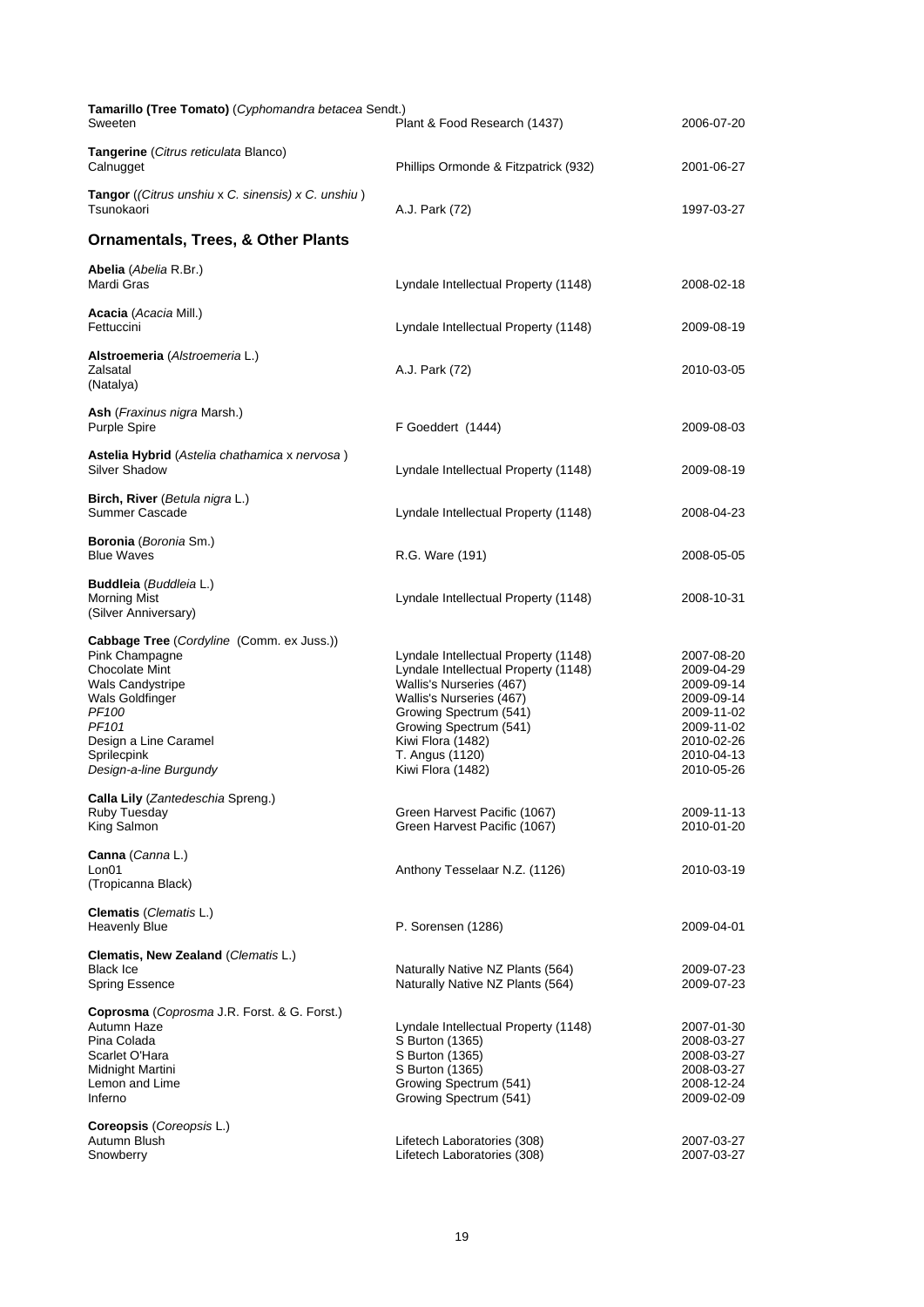| Corokia (Corokia A. Cunn.)<br>Phantom<br><b>Blackberry and Lime</b>                                                                                         | Lyndale Intellectual Property (1148)<br>Lyndale Intellectual Property (1148)                                                                                           | 2006-10-27<br>2008-07-21                                                         |
|-------------------------------------------------------------------------------------------------------------------------------------------------------------|------------------------------------------------------------------------------------------------------------------------------------------------------------------------|----------------------------------------------------------------------------------|
| Cosmos (Cosmos atrosanguineus (Hook.) Ortg.)<br>3013/01<br>(Coco Chanel)                                                                                    | Lyndale Intellectual Property (1148)                                                                                                                                   | 2008-10-01                                                                       |
| Dahlia (Dahlia L.)<br><b>Mystic Spirit</b><br>Dream Seeker<br>(Fifteen Love)                                                                                | Lyndale Intellectual Property (1148)<br>Lyndale Intellectual Property (1148)                                                                                           | 2008-08-05<br>2008-10-31                                                         |
| Delphinium (Delphinium L.)<br><b>Crystal Delight</b><br><b>Sweet Sensation</b><br>Moon Light<br><b>Morning Sunrise</b>                                      | In Plants (2006) (1198)<br>In Plants (2006) (1198)<br>In Plants (2006) (1198)<br>In Plants (2006) (1198)                                                               | 2009-09-22<br>2009-09-22<br>2009-09-22<br>2009-09-22                             |
| Dianthus (Dianthus L.)<br><b>Strawberry Sorbet</b>                                                                                                          | Lyndale Intellectual Property (1148)                                                                                                                                   | 2009-07-06                                                                       |
| Dichroa (Dichroa Lour.)<br>Cambridge Blue                                                                                                                   | Kiwi Flora (1482)                                                                                                                                                      | 2009-08-05                                                                       |
| Echium (Echium L.)<br>Helvic<br>(Cobalt Tower)                                                                                                              | R.G. Ware (191)                                                                                                                                                        | 2002-10-31                                                                       |
| Euphorbia/Spurge (Euphorbia L.)<br>Tasmanian Tiger<br>Nothowlee<br>(Tui)                                                                                    | Lyndale Intellectual Property (1148)<br>Lyndale Intellectual Property (1148)                                                                                           | 2007-08-20<br>2007-08-20                                                         |
| Flax Lily (Dianella Lam.)<br>DTN <sub>03</sub>                                                                                                              | Plantec Nurseries (1473)                                                                                                                                               | 2008-01-14                                                                       |
| <b>Flax, New Zealand</b> ( <i>Phormium J.R. Forst. &amp; G.Forst.</i> )<br>Veneer<br>D-JS 0701<br>PHOS3<br><b>Black Magic</b><br><b>Black Adder</b><br>Ruby | Annton Nursery (630)<br>Liner Plants New Zealand (492)<br>Plantec Nurseries (1473)<br>Kiwi Flora (1482)<br>Lyndale Intellectual Property (1148)<br>B. & R. Hart (1501) | 2007-09-24<br>2008-06-26<br>2009-04-02<br>2009-07-30<br>2009-11-11<br>2010-06-14 |
| <b>Gentian</b> (Gentiana L.)<br>Marsha<br>Ashiro Wave                                                                                                       | Multiflora Laboratories (866)<br>Green Harvest Pacific (1067)                                                                                                          | 2009-10-29<br>2009-11-23                                                         |
| Grape Hyacinth (Muscari Mill.)<br>White Magic                                                                                                               | A.J. Park (72)                                                                                                                                                         | 2009-09-03                                                                       |
| Grevillea (Grevillea R.Br.)<br><b>Winter Glow</b>                                                                                                           | Lyndale Intellectual Property (1148)                                                                                                                                   | 2009-04-29                                                                       |
| Griselinia/Broadleaf (Griselinia G. Forst.)<br>Green Hedgemaster<br>Redge                                                                                   | Lyndale Intellectual Property (1148)<br>J. Elliott (338)                                                                                                               | 2006-07-31<br>2008-07-08                                                         |
| Hebe (Hebe comm. ex Juss.)<br>Pretty N Pink<br><b>Marilyn Monroe</b>                                                                                        | Annton Nursery (630)<br>Annton Nursery (630)                                                                                                                           | 2008-07-04<br>2009-03-11                                                         |
| Heuchera (Heuchera L.)<br>Citronelle<br>Caramel                                                                                                             | Lyndale Intellectual Property (1148)<br>Lyndale Intellectual Property (1148)                                                                                           | 2009-05-14<br>2009-05-14                                                         |
| Hydrangea (Hydrangea L.)<br><b>RIE 05</b><br>(You Me Together)                                                                                              | Lyndale Intellectual Property (1148)                                                                                                                                   | 2008-08-08                                                                       |
| <b>RIE 09</b><br>(You Me Romance)                                                                                                                           | Lyndale Intellectual Property (1148)                                                                                                                                   | 2008-08-08                                                                       |
| <b>RIE 04</b><br>(You me Passion)                                                                                                                           | Lyndale Intellectual Property (1148)                                                                                                                                   | 2010-01-13                                                                       |
| <b>RIE 03</b><br>(You me Emotion)                                                                                                                           | Lyndale Intellectual Property (1148)                                                                                                                                   | 2010-01-13                                                                       |
| <b>RIE 02</b><br>(You me Eternity)                                                                                                                          | Lyndale Intellectual Property (1148)                                                                                                                                   | 2010-01-13                                                                       |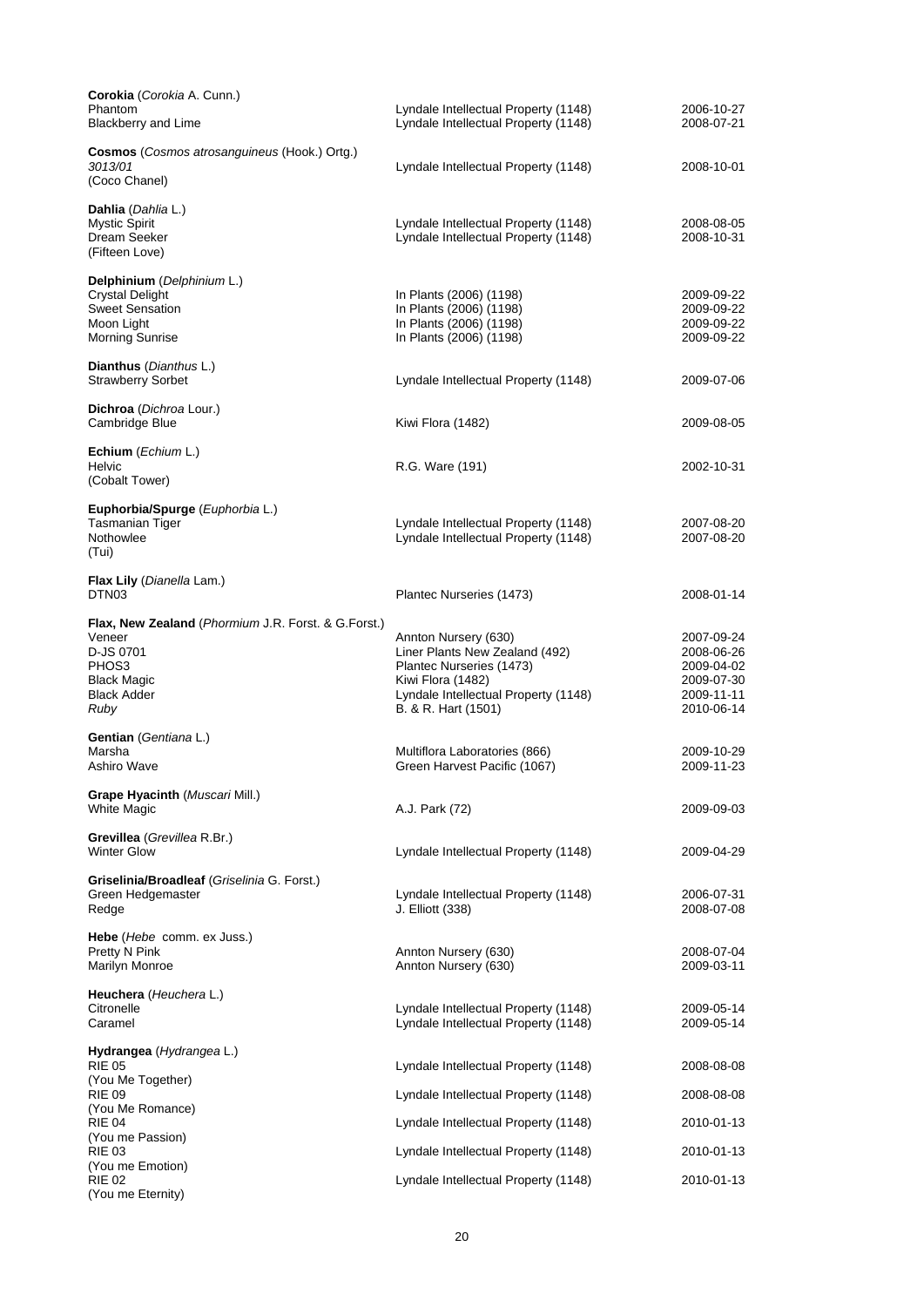| <b>RIE 01</b>                                                           | Lyndale Intellectual Property (1148)                 | 2010-01-13               |
|-------------------------------------------------------------------------|------------------------------------------------------|--------------------------|
| (You me Forever)<br>Kolmgarip                                           | Green Harvest Pacific (1067)                         | 2010-01-29               |
| (Magical Garnet IP)                                                     |                                                      |                          |
| Ankong<br>(Magical Crystal)                                             | Green Harvest Pacific (1067)                         | 2010-01-29               |
| Hokomathyst<br>(Magical Amethyst)                                       | Green Harvest Pacific (1067)                         | 2010-03-01               |
| Hortmaja                                                                | Green Harvest Pacific (1067)                         | 2010-03-01               |
| (Magical Jade)                                                          |                                                      |                          |
| Iris, New Zealand (Libertia K. Spreng.)                                 |                                                      |                          |
| Taupo Blaze                                                             | Lyndale Intellectual Property (1148)                 | 2006-07-18               |
| Grasshopper                                                             | M.N. Brown (1494)                                    | 2010-05-14               |
| Jointed Wire Rush/Oioi (Apodasmia similis (Edgar) Briggs et L. Johnson) |                                                      |                          |
| Yellow<br>Red                                                           | M.J. Bell (1443)<br>M.J. Bell (1443)                 | 2009-07-27<br>2009-07-27 |
|                                                                         |                                                      |                          |
| Kangaroo Paw (Anigozanthos Labill.)<br><b>Regal Velvet</b>              | Plantec Nurseries (1473)                             | 2008-01-14               |
| Gold Velvet                                                             | Plantec Nurseries (1473)                             | 2008-01-14               |
| Amber Velvet                                                            | Plantec Nurseries (1473)                             | 2008-01-14               |
| Rambodiam                                                               | Colorworx Nursery (990)                              | 2009-05-25               |
| (Bush Diamond)<br>Rambubona                                             | Colorworx Nursery (990)                              | 2009-05-25               |
| (Bush Bonanza)                                                          |                                                      |                          |
| Rambudan                                                                | Colorworx Nursery (990)                              | 2009-05-25               |
| (Bush Dance)<br>Rambozazz                                               | Colorworx Nursery (990)                              | 2010-01-19               |
| (Bush Pizazz)                                                           |                                                      |                          |
| Ramboball                                                               | Colorworx Nursery (990)                              | 2010-01-19               |
| (Bush Ballard)<br>Rambueleg                                             | Colorworx Nursery (990)                              | 2010-01-20               |
| (Bush Elegance)                                                         |                                                      |                          |
| Rambocano<br>(Bush Volcano)                                             | Colorworx Nursery (990)                              | 2010-01-27               |
| Laurel (Laurus nobilis L.)                                              |                                                      |                          |
| Pride of Provence                                                       | Lyndale Intellectual Property (1148)                 | 2006-07-24               |
| Lavender, French (Lavandula stoechas spp. L.)                           |                                                      |                          |
| Patleigh                                                                | Kiwi Flora (1482)                                    | 2008-12-19               |
| With Love                                                               | Lyndale Intellectual Property (1148)                 | 2009-08-31               |
| <b>Lily</b> ( <i>Lilium</i> $L$ .)                                      |                                                      |                          |
| <b>White Proud</b>                                                      | A.J. Park (72)                                       | 2009-11-20               |
| Cocossa                                                                 | A.J. Park (72)                                       | 2009-11-20               |
| Liriope (Liriope Lour.)                                                 |                                                      |                          |
| <b>LIRTP</b>                                                            | Plantec Nurseries (1473)                             | 2008-01-14               |
| LIRF                                                                    | Plantec Nurseries (1473)                             | 2008-11-17               |
| Magnolia (Magnolia L.)                                                  |                                                      |                          |
| Strgra<br>(Baby Grand)                                                  | Anthony Tesselaar N.Z. (1126)                        | 2005-10-19               |
| Southern Charm                                                          | Growing Spectrum (541)                               | 2008-01-08               |
| (Teddy Bear)                                                            |                                                      |                          |
| Jurmag4                                                                 | M.C. Jury (155)                                      | 2008-04-01               |
| <b>Mandevilla</b> ( <i>Mandevilla x amabilis</i> (Hort.Backh.) Dress)   |                                                      |                          |
| Sunmandetomi<br>(Mini Pink)                                             | Lyndale Nurseries Auckland (296)                     | 2008-10-31               |
|                                                                         |                                                      |                          |
| Mandevilla, Hybrid (Mandevilla Lindl.)                                  |                                                      |                          |
| White Velvet                                                            | Tropi-folia (519)<br>Tropi-folia (519)               | 2009-12-10               |
| Cotton Candy                                                            |                                                      | 2009-12-10               |
| Manuka/Tea Tree (Leptospermum J.R. Forst. & G. Forst.)                  |                                                      |                          |
| Mesmer Eyes<br>26012-910                                                | Quality Growers (793)<br>Bloomz New Zealand (948)    | 2009-08-13               |
| 27033-908                                                               | Bloomz New Zealand (948)                             | 2009-12-14<br>2009-12-14 |
| 26049-811                                                               | Bloomz New Zealand (948)                             | 2009-12-14               |
| 26049-813                                                               | Bloomz New Zealand (948)                             | 2009-12-14               |
| 26011-820                                                               | Bloomz New Zealand (948)                             | 2009-12-14               |
| 26016-909                                                               | Bloomz New Zealand (948)                             | 2009-12-14               |
| 26003-912<br>27040-913                                                  | Bloomz New Zealand (948)<br>Bloomz New Zealand (948) | 2009-12-14<br>2009-12-14 |
| 27059-944                                                               | Bloomz New Zealand (948)                             | 2009-12-14               |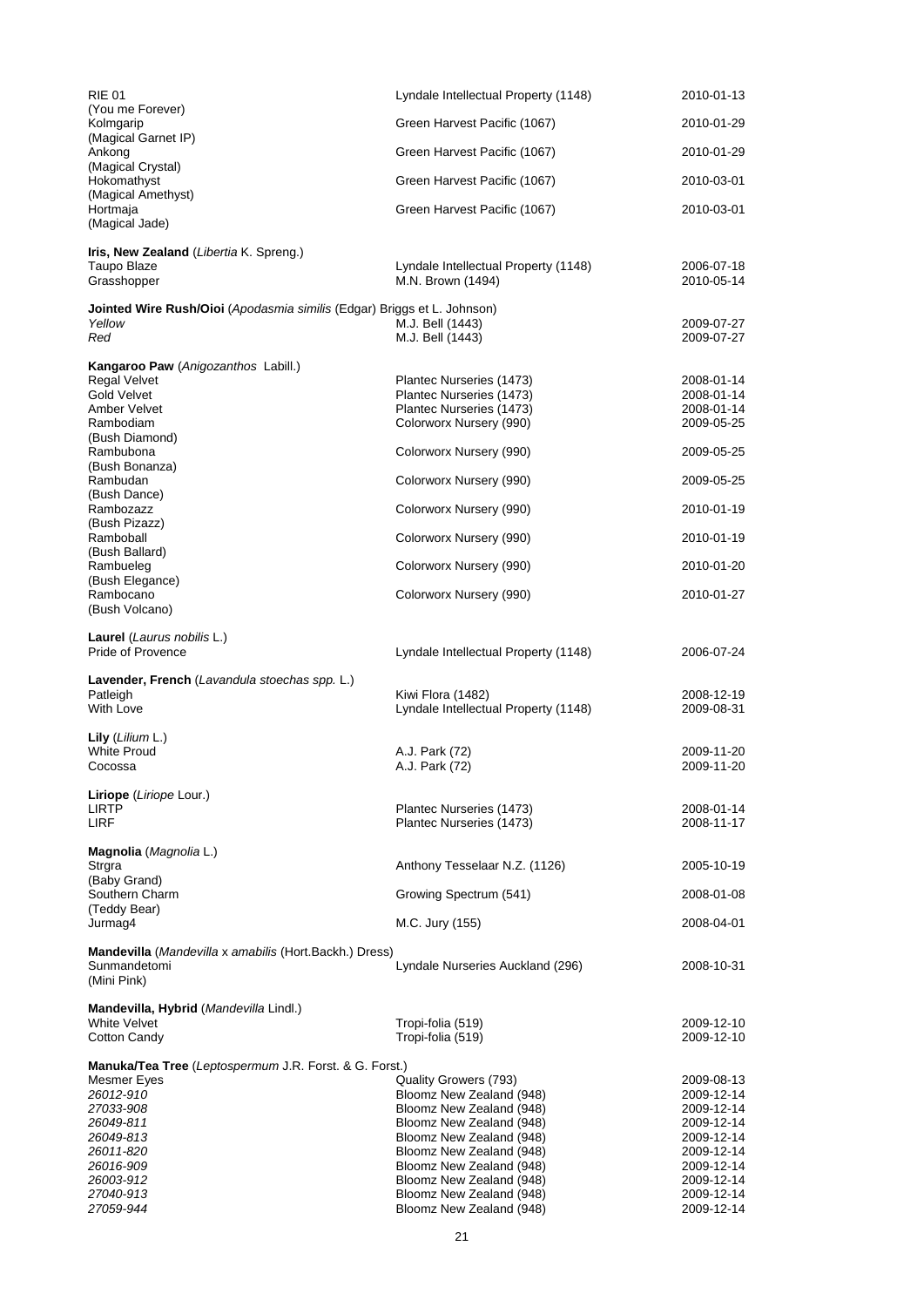| 26011-828<br>27007-932<br>27043-931<br>27006-924<br>27054-923<br>27049-941<br>27040-922<br>27007-921<br>27043-940<br>26028-917<br>27049-933 | Bloomz New Zealand (948)<br>Bloomz New Zealand (948)<br>Bloomz New Zealand (948)<br>Bloomz New Zealand (948)<br>Bloomz New Zealand (948)<br>Bloomz New Zealand (948)<br>Bloomz New Zealand (948)<br>Bloomz New Zealand (948)<br>Bloomz New Zealand (948)<br>Bloomz New Zealand (948)<br>Bloomz New Zealand (948) | 2009-12-16<br>2009-12-16<br>2009-12-16<br>2009-12-16<br>2009-12-16<br>2009-12-16<br>2009-12-16<br>2009-12-16<br>2009-12-16<br>2009-12-16<br>2009-12-16 |
|---------------------------------------------------------------------------------------------------------------------------------------------|------------------------------------------------------------------------------------------------------------------------------------------------------------------------------------------------------------------------------------------------------------------------------------------------------------------|--------------------------------------------------------------------------------------------------------------------------------------------------------|
| Marguerite Daisy (Argyranthemum frutescens (L.) Schultz-Bip.)<br>Supalav<br>(Sugar Candy, Twinkle Lavender)                                 | Trents Nursery (352)                                                                                                                                                                                                                                                                                             | 2007-07-27                                                                                                                                             |
| <b>Metrosideros</b> ( <i>Metrosideros</i> Banks ex Gaertn.)<br><b>Tahitian Sunset</b>                                                       | Lyndale Intellectual Property (1148)                                                                                                                                                                                                                                                                             | 2007-02-23                                                                                                                                             |
| Metrosideros collina (Metrosideros collina J.R. Forst. & G. Forst.)                                                                         |                                                                                                                                                                                                                                                                                                                  |                                                                                                                                                        |
| Red Baby<br><b>Crimson Glory</b>                                                                                                            | Bayliss & Elliott (1493)<br>Bayliss & Elliott (1493)                                                                                                                                                                                                                                                             | 2010-05-13<br>2010-05-13                                                                                                                               |
| Michelia (Magnolia L. Hybrid)<br>Micjur01<br>(Blush)<br>Lemon Fragrant                                                                      | Anthony Tesselaar N.Z. (1126)<br>J & J Thirkettle (1438)                                                                                                                                                                                                                                                         | 2008-08-15<br>2009-08-12                                                                                                                               |
| Dream Weaver<br><b>Free Spirit</b><br>Warm Fuzzies<br>Inspiration                                                                           | Allenton Nurseries (387)<br>Allenton Nurseries (387)<br>Allenton Nurseries (387)<br>Allenton Nurseries (387)                                                                                                                                                                                                     | 2010-05-10<br>2010-05-10<br>2010-05-10<br>2010-05-10                                                                                                   |
| Nandina (Nandina domestica Thunb.)<br>Jaytee<br>(Harbor Belle)                                                                              | Lyndale Intellectual Property (1148)                                                                                                                                                                                                                                                                             | 2006-09-28                                                                                                                                             |
| <b>Parahebe</b> ( <i>Parahebe</i> W. Oliver)<br>Avalanche                                                                                   | Annton Nursery (630)                                                                                                                                                                                                                                                                                             | 2009-03-11                                                                                                                                             |
| Petchoa (XPetchoa J.M.H. Shaw)<br>Kakegawa S89<br>(Supercal Neon Rose)                                                                      | Ambrosia Nurseries (995)                                                                                                                                                                                                                                                                                         | 2010-01-12                                                                                                                                             |
| Kakegawa S88<br>(Supercal Velvet)                                                                                                           | Ambrosia Nurseries (995)                                                                                                                                                                                                                                                                                         | 2010-01-12                                                                                                                                             |
| Kakegawa S91<br>(Supercal Terracotta)                                                                                                       | Ambrosia Nurseries (995)                                                                                                                                                                                                                                                                                         | 2010-01-12                                                                                                                                             |
| SAKPXC006<br>(Supercal Blue)<br>Kakegawa S90<br>(Supercal Purple)                                                                           | Ambrosia Nurseries (995)<br>Ambrosia Nurseries (995)                                                                                                                                                                                                                                                             | 2010-01-12<br>2010-01-12                                                                                                                               |
| Petunia (Petunia Juss.)<br>Hoobenis<br>(Rasberry Blast)                                                                                     | Ambrosia Nurseries (995)                                                                                                                                                                                                                                                                                         | 2009-11-03                                                                                                                                             |
| Pittosporum (Pittosporum Banks)<br><b>Elfin</b><br>Pom Pom<br>Zedge<br><b>Reflections</b>                                                   | Lyndale Intellectual Property (1148)<br>J. Elliott (338)<br>J. Elliott (338)<br>J & J Thirkettle (1438)                                                                                                                                                                                                          | 2007-09-20<br>2008-07-04<br>2008-07-04<br>2009-06-29                                                                                                   |
| Polemonium/Jacob's-Ladder (Polemonium L.)<br>Polbress<br>(Bressingham Purple)                                                               | Lyndale Intellectual Property (1148)                                                                                                                                                                                                                                                                             | 2005-09-02                                                                                                                                             |
| Rata, Northern (Metrosideros robusta A. Cunn.)<br>Kawa Copper                                                                               | D. & G. Keir (940A)                                                                                                                                                                                                                                                                                              | 2009-08-18                                                                                                                                             |
| Rhododendron (Rhododendron L.)<br>Diacks Centennial                                                                                         | Diacks Nurseries Ltd (1403)                                                                                                                                                                                                                                                                                      | 2008-10-13                                                                                                                                             |
| Robinia (Robinia pseudoacacia L.)<br>Jomac                                                                                                  | Waimea Variety Management (1270)                                                                                                                                                                                                                                                                                 | 2010-04-16                                                                                                                                             |
| Rose (Rosa L.)<br>Cocuinan                                                                                                                  | Matthews Nurseries (386)                                                                                                                                                                                                                                                                                         | 2008-05-21                                                                                                                                             |
| (Sir Edmund Hillary)<br>Schrolyn                                                                                                            | L. Schroder (1429)                                                                                                                                                                                                                                                                                               | 2009-04-16                                                                                                                                             |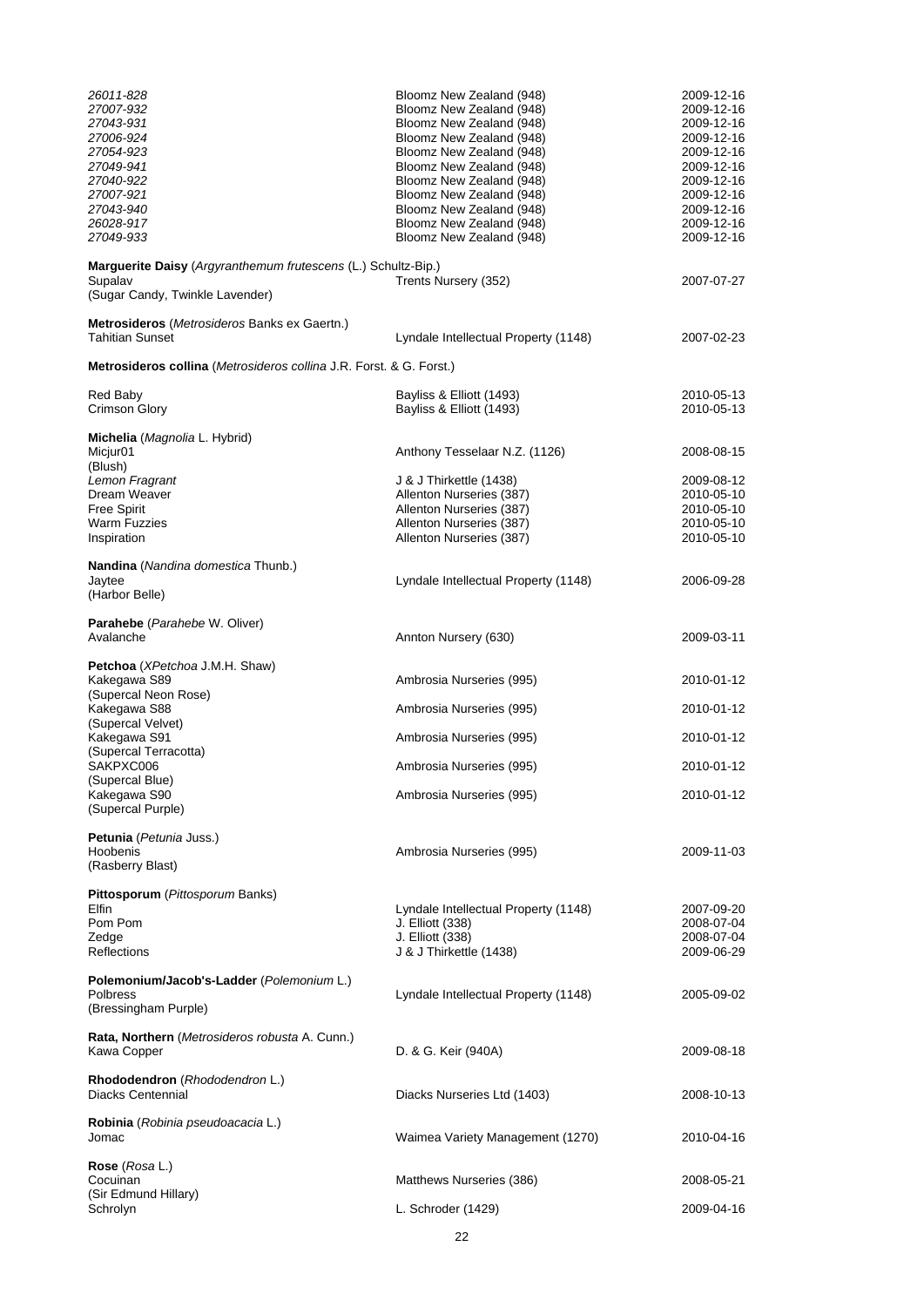| Wekblunez                                              | Matthews Nurseries (386)             | 2009-09-21 |
|--------------------------------------------------------|--------------------------------------|------------|
| (Memorial Day)<br>Pejamblu                             | Tasman Bay Roses (486)               | 2009-10-27 |
| (Blue for You)                                         |                                      |            |
| Tan97159                                               | Tasman Bay Roses (486)               | 2009-10-27 |
| (Ali Man)                                              |                                      |            |
| Chewdarkjest                                           | Tasman Bay Roses (486)               | 2009-10-27 |
| Hadcup                                                 | Tasman Bay Roses (486)               | 2009-10-27 |
| (Smooth Buttercup)                                     |                                      |            |
| Chewpurplex                                            | Tasman Bay Roses (486)               | 2009-10-27 |
| Hadice                                                 | Tasman Bay Roses (486)               | 2009-10-27 |
| (Golden Iceberg)                                       |                                      |            |
| Chewsunnyblue                                          | Tasman Bay Roses (486)               | 2009-10-27 |
| Athysumo                                               | Muskoka Roses (1240)                 | 2010-03-25 |
| (Hi Ho Silver)                                         |                                      |            |
| Somwarmcent                                            | Glenavon Trust (1199)                | 2010-04-01 |
| (Creme dela Creme)                                     |                                      |            |
| Mattzopi                                               | Matthews Nurseries (386)             | 2010-05-28 |
| (Valerie Villi)                                        |                                      |            |
| Harnova                                                | Matthews Nurseries (386)             | 2010-05-28 |
| (Starship)                                             |                                      |            |
| Frykeyno                                               | Matthews Nurseries (386)             | 2010-05-28 |
| (Ivey Hall)                                            |                                      |            |
|                                                        |                                      |            |
| Rosemary (Rosmarinus officinalis L.)                   |                                      |            |
| Roman Beauty                                           | Lyndale Intellectual Property (1148) | 2007-08-20 |
| Sanderosa (XSanderosa)                                 |                                      |            |
| SG84                                                   | Gardenza Ltd (1479)                  | 2010-01-11 |
|                                                        |                                      |            |
| Sedge, New Zealand (Carex trifida Cav.)                |                                      |            |
| <b>Rekohu Sunrise</b>                                  | Lyndale Intellectual Property (1148) | 2007-08-06 |
|                                                        |                                      |            |
| Sedge, New Zealand Hook (Uncinia uncinata (L.f.) Kuk.) |                                      |            |
| <b>Belinda's Find</b>                                  | Lyndale Intellectual Property (1148) | 2009-11-16 |
| <b>Tulip</b> ( <i>Tulipa</i> L.)                       |                                      |            |
| <b>Strong Love</b>                                     | A.J. Park (72)                       | 2010-05-06 |
| <b>Prinses Irene Parkiet</b>                           | A.J. Park (72)                       | 2010-05-06 |
|                                                        |                                      |            |
| Waratah (Telopea R. Br.)                               |                                      |            |
| <b>Bridal Gown</b>                                     | G.E. Jewell (123)                    | 2009-08-28 |
| Golden Globe                                           | G.E. Jewell (123)                    | 2009-08-28 |
| Champagne                                              | G.E. Jewell (123)                    | 2009-08-28 |
|                                                        |                                      |            |
| Yucca (Yucca L.)                                       |                                      |            |
| Monca                                                  | Lyndale Intellectual Property (1148) | 2006-07-18 |
| (Banana Split)                                         |                                      |            |

#### **VIII.B EMAIL ADDRESSES FOR THE PVR DATABASE**

For a number of years the application form has requested the email address for the variety owner and for the address for service. This information is very useful, however, it has not been officially recorded and entered into the PVR database register.

In the near future this will begin and to do this we request the cooperation of all variety owners and agents. Please supply the Plant Variety Rights Office with the email address your company or organisation or business wishes to use as their primary electronic contact. The email address should be sent to [nancy.moroney@pvr.govt.nz](mailto:nancy.moroney@pvr.govt.nz)

Please contact the PVR Office should you have any questions.

#### **VIII.C CLOSING DATES – NOTICE TO BREEDERS ENTERING VARIETIES IN CENTRAL DUS TRIALS CONDUCTED BY THE PVR OFFICE**

You will need to meet the following deadlines in order to have your variety included in the central trials to be established in 2010.

Potatoes Make application by 1 September 2010.

Summer sown Brassicas Make application by 1 November 2010.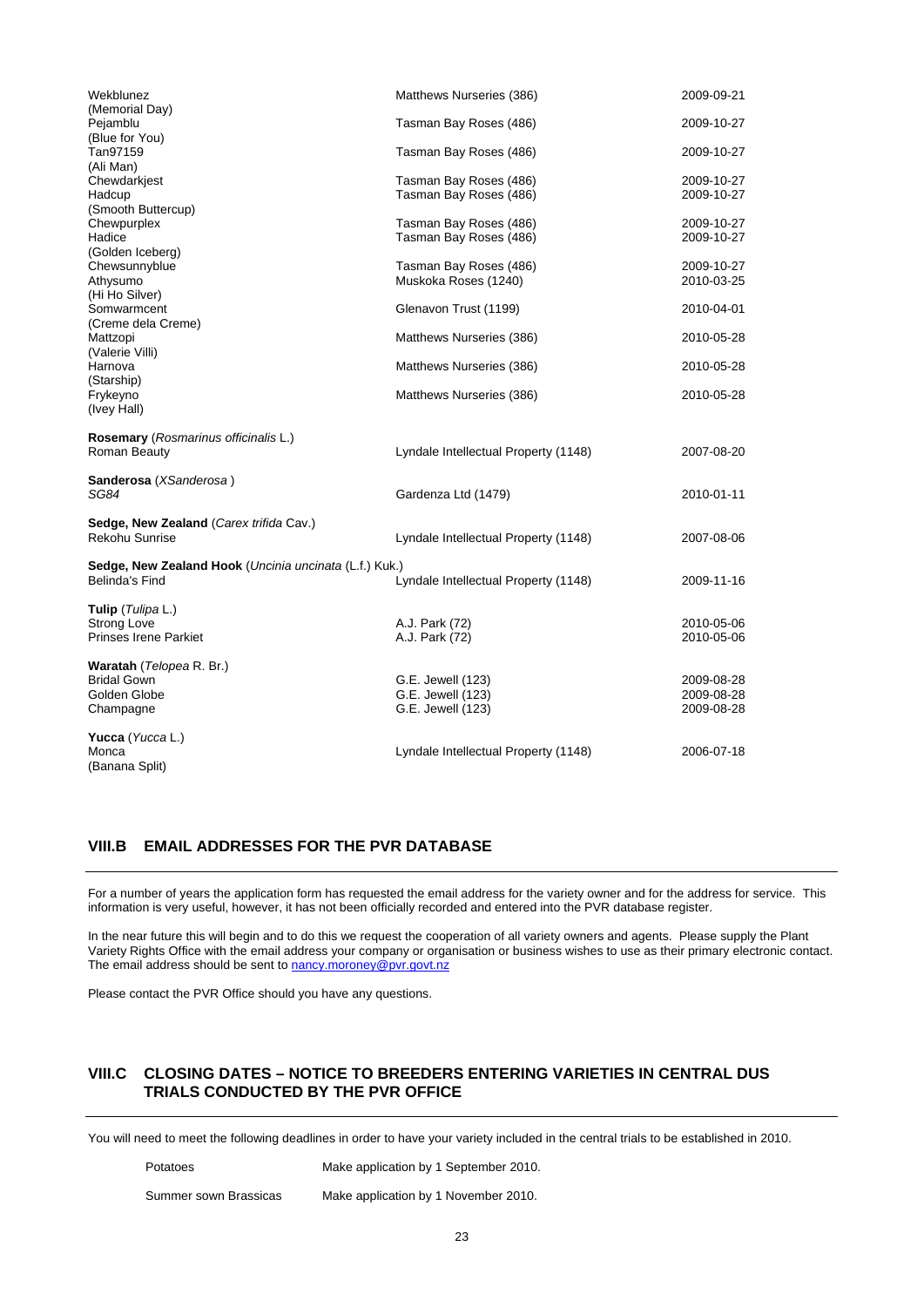#### **VIII.D WEBSITE DEVELOPMENTS**

The PVR page on the IPONZ website now has a "Technical notes & guidelines" section. The aim of this section is to provide technical information to PVR applicants and breeders, such as crop testing protocols and growing trial requirements.

More technical notes will be published overtime and here is the link to the page: [http://www.iponz.govt.nz/cms/pvr/technical-notes](http://www.iponz.govt.nz/cms/pvr/technical-notes-guidelines)[guidelines](http://www.iponz.govt.nz/cms/pvr/technical-notes-guidelines)

#### **VIII.E NGIA 2010 CONFERENCE**

PVRO/IPONZ will have a stand at the 2010 Nursery and Garden Industry Association (NGIA) Conference, Rydges Hotel, Christchurch between 28 and 29 July.

Come visit us for free information that will help you business:

- Discover how you can protect your ideas with Intellectual Property Office (IPONZ);
- Learn more about other potential IP assets. For example, designs and patents around gardening equipment, cultivating and packaging technology; and
- Learn about difference between trade marks and plant variety names/denominations.

Watch out - more information will soon be available on the IPONZ homepage under "What's New" section.

#### **CODE NO ADDRESS**

- 6 James Cocker & Sons, Whitemyres, Land Stracht, Aberdeen, AB15 6XH, Scotland
- 11 Dickson Nurseries Ltd, Milecross Road, Newtownards, County Down, Northern Ireland<br>27J Meilland International. Domaine de Saint Andre. Le Cannet. Des Maures. 83340 Le Lu
- 27J Meilland International, Domaine de Saint Andre, Le Cannet, Des Maures, 83340 Le Luc en Provence, France
- 28 S. McGredy, 1A 75 Owens Road, Epsom, Auckland 3, NZ<br>41 Cropmark Seeds Ltd, P.O. Box 16-574 Christchurch, NZ
- 
- 41 Cropmark Seeds Ltd, P.O. Box 16-574,Christchurch, NZ 54 PGG Wrightson Seeds Ltd, P.O. Box 939, Christchurch, NZ
- 56 New Zealand Agriseeds Limited, 2547 Old West Coast Road, R.D.1, Christchurch 7671, NZ
- 
- 72 A.J. Park, P.O. Box 949, Wellington, NZ Horticulture and Food Research Institute of New Zealand Ltd, 120 Mt Albert Road, Private Bag 92 169, Auckland, NZ
- 96 Turners & Growers Ltd, P.O. Box 56, Auckland, NZ
- 123 G.E. Jewell, Te Horo Ornamentals, Settlement Road, R.D.2, Otaki, 5582, NZ<br>130 Baldwins, P.O. Box 852, Wellington 1, NZ
- 130 Baldwins, P.O. Box 852, Wellington 1, NZ<br>139 Alex McDonald (Merchants) Ltd, P.O. Box
- 139 Alex McDonald (Merchants) Ltd, P.O. Box 29184, Fendalton Christchurch, NZ
- M.C. Jury, Mark Jury Nursery, Tikorangi, 589 Otaraoa Road, R.D.43, Waitara, NZ
- 164 Poulsen Roser A/S, Kratbjerg 332, 3480 Fredensborg, Denmark
- 191 R.G. Ware, Plant Production Ltd, P.O. Box 5156, Greenmeadows 4030, Napier, NZ<br>197 Henry Hughes Ltd, P.O. Box 356, Wellington 1, NZ
- 197 Henry Hughes Ltd, P.O. Box 356, Wellington 1, NZ
- 221 Trevor Griffiths Roses (2000) Ltd, 119 North Street, Timaru, NZ
	-
	- 223 David Austin Roses Ltd, Bowling Green Lane, Albrighton, Wolverhampton, WV7 3HB, England<br>241 Plant Growers Australia Pty Ltd, Harris Road, Wonga Park, Victoria 3115, Australia Plant Growers Australia Pty Ltd, Harris Road, Wonga Park, Victoria 3115, Australia
	- 254 Rainbow Park Nurseries Ltd, P.O. Box 415, Drury, Papakura 2247, NZ
	- 296 Lyndale Nurseries Auckland Ltd, P.O. Box 81-022, Whenuapai, Auckland, NZ
	- 307 Konst Breeding B.V., Nieuwveens Jaagpad 93, 2441 GA Nieuwveens, The Netherlands
- 
- 308 Lifetech Laboratories Ltd, P.O. Box 300-188, Albany 0752, Auckland, NZ<br>312 D.A. Skelton, 45 Paetai Road, R.D.1, Huntly 3771, NZ D.A. Skelton, 45 Paetai Road, R.D.1, Huntly 3771, NZ
- 338 J. Elliott, R.D.1, Amberley, Canterbury, NZ
- 
- 352 Trents Nursery Ltd, 552 Trents Road, Prebbleton 7604, NZ 354 Waimea Nurseries Ltd, Golden Hills Road, Waimea West, R.D.1, Richmond, Nelson, NZ
- 364 Seminis Vegetable Seeds New Zealand Ltd, P.O. Box 199, Masterton, NZ
- 386 Matthews Nurseries Ltd, P.O. Box 574, Wanganui, NZ
- Allenton Nurseries Ltd, 182 State Highway 77, No.6 R.D., Ashburton, 7776, NZ
- 410 Vletter en den Haan Beheer B.V., Oegstgeesterweg 202a, Postbus 234, 2230 AE Rijnsburg, The Netherlands
- 443A G.R. Fryer, 1, The Nurseries, Manchester Road, Knutsford, Cheshire, WA16 0SX, England
- 452 Pukekaroro Exotics, P.O. Box 29, Paparoa 0585, Northland, NZ
- James & Wells, Private Bag 3140, Hamilton, NZ
- 467 Wallis's Nurseries Ltd, P.O. Box 61, Mosgiel 9053, NZ
- 469 Seaview Nurseries Ltd, P.O. Box 75-141, Manurewa, South Auckland, NZ
- 486 Tasman Bay Roses, P.O. Box 159, Motueka 7196, NZ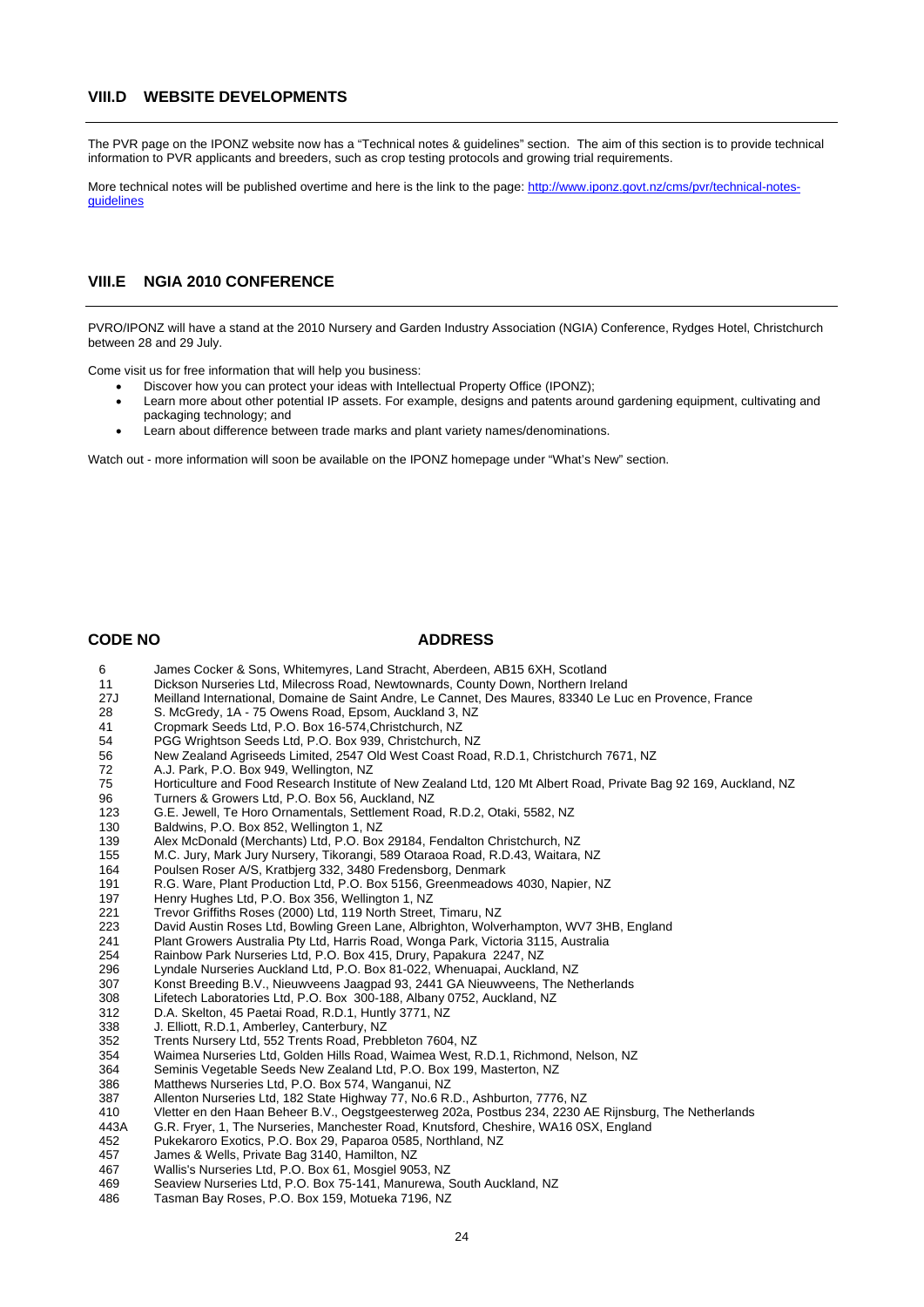- 492 Liner Plants New Zealand Ltd, P.O. Box 81044, Whenuapai, Auckland, NZ<br>519 Tropi-folia, R.D.1, Tuakau, NZ
- Tropi-folia, R.D.1, Tuakau, NZ
- 529 D. & D. Paulin, Fache Street, Clyde, NZ<br>541 Growing Spectrum Ltd, P.O. Box 29, Kit
- 541 Growing Spectrum Ltd, P.O. Box 29, Kihikihi 3841, Waikato, NZ
- 545 I.R. Gear, 41 Ashton Fitchett Drive, Brooklyn, Wellington, NZ
- 564 Naturally Native New Zealand Plants Ltd, Gamman Mill Road, R.D.3, Tauranga, NZ
- 586A Seminis Vegetable Seeds Inc., 2700 Camino Del Sol, Oxnard, CA 93030 7967, USA
- Annton Nursery Ltd, 249 Peake Road, R.D.1, Cambridge 3496, NZ
- 637A C.P. Horner, 21 Rainsford Road, Stansted, Essex CM24 8DU, United Kingdom
- 653 E.K. Hall, Leighvander, R.D.1, Wairau Valley 7271, Marlborough, NZ
- 654 R.B. Somerfield, 34 Teihana Road, R.D.6, Tauranga, NZ
- 669 J.W. & V.M. Blay, 44 Elders Road, R.D.2, Kaiapoi, NZ
- Camphill Roses (NZ) Ltd, C/- D. Benny, 4 R.D., Balclutha, NZ
- 742 Green Harvest Pacific Holdings Ltd, 245 Bremner Road, R.D.2, Drury 2578, NZ
- 757 Baldwins, P.O. Box 1617, Christchurch, NZ
- Egmont Commercial Ltd, P.O. Box 37-326 Halswell, Christchurch, NZ
- 771 New Zealand Fruit Tree Company, C/- J. Morton, P.O. Box 446, Hastings 4156, NZ<br>774 Eurogrow Potatoes Ltd. P.O. Box 12.513, Chartwell Hamilton 3248, NZ
- Eurogrow Potatoes Ltd, P.O. Box 12 513, Chartwell, Hamilton 3248, NZ
- 779 Nevis Fruit Company Ltd, P.O. Box 40, Cromwell, NZ<br>783 Weeks Roses, 4102 S. University Drive, Pomona, Cal
- Weeks Roses, 4102 S. University Drive, Pomona, California 91768, USA
- 785 Bear Creek Gardens Inc., Jackson & Perkins Roses, P.O. Box 1329, 6500 Donlon Road, Somis, CA 93066, USA
- 793 Quality Growers N.Z. Inc., C/o Growing Spectrum, P.O. Box 29, Kihikihi 3841 Waikato, NZ
- 795 Alan & Mary Mason Roses, 'Goodwind', 80 Sandon Road, Feilding 4702, NZ
- Yasuyuki Murakami, 35-32 Oaza Yamazura, Ryuo-cho, Gamo-gun, Shiga, Japan
- 833 Southern Star Seeds Ltd, 192 Union Road, R.D.3, Pukekohe, NZ
- 838 C.S. Warren, North American Lily and Floral, 1559 Connor Road, Hebron, Kentucky 41048, USA<br>862 World Breeding B.V., Burg. Lovinkstraat 105, 1764 GD Breezand. The Netherlands
- 862 World Breeding B.V., Burg. Lovinkstraat 105, 1764 GD Breezand, The Netherlands<br>863 P.J. Kos, Nieuweweg 105, 1761 EE Anna Paulowna, The Netherlands
- P.J. Kos, Nieuweweg 105, 1761 EE Anna Paulowna, The Netherlands
- 866 Multiflora Laboratories Ltd, P.O. Box 9516, Newmarket, Auckland, NZ
- 869 D & S Nurseries, 1142 Ashcott Road, R.D.3, Takapau 4288, NZ
- Van den Bos Breeding B.V., Dijkweg 115, 2675 AC Honselersdijk, The Netherlands
- 912 HZPC Holland B.V., P.O. Box 88, 8500 AB Joure, The Netherlands
- 932 Phillips Ormonde & Fitzpatrick, P.O. Box 30941, Lower Hutt, NZ
- 948 Bloomz New Zealand Ltd, 421 Joyce Road, Tauranga 3021, NZ
- 939 B.E. Sligh, Taunton Gardens, Allandale, R.D.1, Lyttelton, NZ
- 940A D. & G. Keir, P.O. Box 329, Westport 7866, NZ
- 941 NuFlora International Pty Ltd, 63 Wills Road, Macquarie Fields, New South Wales 2564, Australia<br>959 James & Wells, P.O. Box 2201, Christchurch, NZ
- 959 James & Wells, P.O. Box 2201, Christchurch, NZ<br>973 N.Z. Avocado Industry Council Ltd. P.O. Box 13-2
- N.Z. Avocado Industry Council Ltd, P.O. Box 13-267, Tauranga 3141, NZ
- 990 Colorworx Nursery Ltd, 395 Old Highway, R.D.6, Tauranga, NZ
- 992 Golden State Bulb Growers, 1260 Highway 1, Moss Landing, CA 95039, USA
- Ambrosia Nurseries Ltd, Attn: Greg Kitson, Selwyn Road, R.D.6, Christchurch, NZ
- 1001 License Institute Netherlands, Hoogstraat 35, XA Steenbergen, Netherlands
- 1010 Suntory Flowers Ltd, 2-13-12 Hirakawa-cho 2-chome, Chiyoda-ku, Tokyo, Japan<br>1029 Van Zanten Plants B.V., P.O. Box 265, 1430 AG Aalsmeer, The Netherlands
- 1029 Van Zanten Plants B.V., P.O. Box 265, 1430 AG Aalsmeer, The Netherlands
- B. Heath, 162 Waghorne Street, Napier, NZ
- 1051 C.A. Hensler, 952 Viet Road, Newport, WA, USA
- 1054 Sun World International LLC, 5701 Truxtun Avenue, STE 200, Bakersfield, California 93309, USA<br>1062 Plant Research (NZ) Ltd, P.O. Box 19, Lincoln, Canterbury, NZ
- Plant Research (NZ) Ltd, P.O. Box 19, Lincoln, Canterbury, NZ
- 1067 Green Harvest Pacific Ltd, 245 Bremner Road, R.D.2, Drury 2578, NZ
- 1077 Malteurop New Zealand Ltd, "Waipuna Research Farm", Lake Road South, Irwell, R.D.3, Leeston 7683, NZ<br>1079 Alex McDonald (Merchants) Ltd (Solana Agrar-Produkte), P.O. Box 29-184, Fendalton, Christchurch, NZ
- 1079 Alex McDonald (Merchants) Ltd (Solana Agrar-Produkte), P.O. Box 29-184, Fendalton, Christchurch, NZ<br>1086 Ball Horticultural Company. 622 Town Road. West Chicago. Illinois 60185. USA
- Ball Horticultural Company, 622 Town Road, West Chicago, Illinois 60185, USA
- 1100 Lewis' Barristers & Solicitors, P.O. Box 529, Cambridge, NZ
- 1105 Raymond J. Evison Ltd, Les Sauvagees, St Sampean, Guernsey, C.I., GY2 4FD, England
- 1108 Institut National de la Recherche Agronomique, C/o Agri Obtentions SA, Chemin de la Petite Miniere BP 36, 78041 Guyancourt, Cedex, France
- 
- 
- 
- Anthony Tesselaar N.Z. Limited, C/o Ian Duncalf, 139 Te Puna Road, R.D.6, Tauranga, NZ
- 1133 D. & S. Ogilvy, C/- Bruntwood Nurseries, 208 Narrows Road, R.D.2, Rukuhia, Waikato, NZ
- 
- 1143 G. and S. Bowden, Main Road, Matapouri, R.D.3, Whangarei, NZ<br>1148 Lyndale Intellectual Property Ltd, P.O. Box 81-022, Whenuapai, A Lyndale Intellectual Property Ltd, P.O. Box 81-022, Whenuapai, Auckland, NZ
- 1149 Sejet Plantbreeding, Norremarksvej 67 Sejet, DK-8700 Horsens, Denmark
- 1154 Kwekerij Sidaco B.V., Nieuwkoopseweg 45, 2631 PP Nootdorp, The Netherlands
- 1157 Vailima Orchard Limited, Richard Hoddy, 300 Main Road, Hope, Nelson 7020, NZ<br>1163 Syngenta Seeds Ltd. Market Stainton, Lincolnshire LN8 5LJ, Llnited Kingdom
- 1163 Syngenta Seeds Ltd, Market Stainton, Lincolnshire LN8 5LJ, United Kingdom
- 1164 Blackcurrants N.Z. Limited, 6 Cassis Place, Chartwell, Wellington, NZ<br>1169 Prevar Limited, P.O. Box 11-045, Hastings, New Zealand.
- 1169 Prevar Limited, P.O. Box 11-045, Hastings, New Zealand.<br>1175 M. & A. Cook, 368 Cambridge Road, Tauranga, NZ
- 1175 M. & A. Cook, 368 Cambridge Road, Tauranga, NZ
- A. Maloy, 16 Riverlea Road, Whenuapai, Waitakere City, NZ
- 1198 In Plants (2006) Ltd, P.O. Box 44, Patumahoe 2344, South Auckland, NZ
- 1199 Glenavon Trust, 34 Teihana Road, R.D.6, Tauranga 3176, NZ
- 1212 N.J. Ritson, 93 Rangihaeata Road, Golden Bay, NZ
- 1224 G. Boyd-Geenty, 137A Ellicott Road, Binsdale, Hamilton, NZ<br>1232 Tomoya Misato, 3-5-12, Takakai-cho Kita, Omihachiman, Sh
- 
- 1232 Tomoya Misato, 3-5-12, Takakai-cho Kita, Omihachiman, Shiga, Japan
- 1240 Muskoka Roses Ltd, 712 Matawai Road, R.D.1, Gisborne 4071, NZ John McLaren, 208b Cairnmuir Road, Bannockburn R.D, Cromwell 9348, NZ

 1112 J. Moffatt, Clifden, Tuatapere, R.D. Southland, NZ Grasslanz Technology Limited, Private Bag 11008, Palmerston North 4442, NZ

# 1120 T. Angus, 8 Catherine Grove, Lower Hutt, Wellington 5010, NZ<br>1126 Apthony Tesselaar N.Z. Limited, C/o lan Duncalf, 139 Te Puna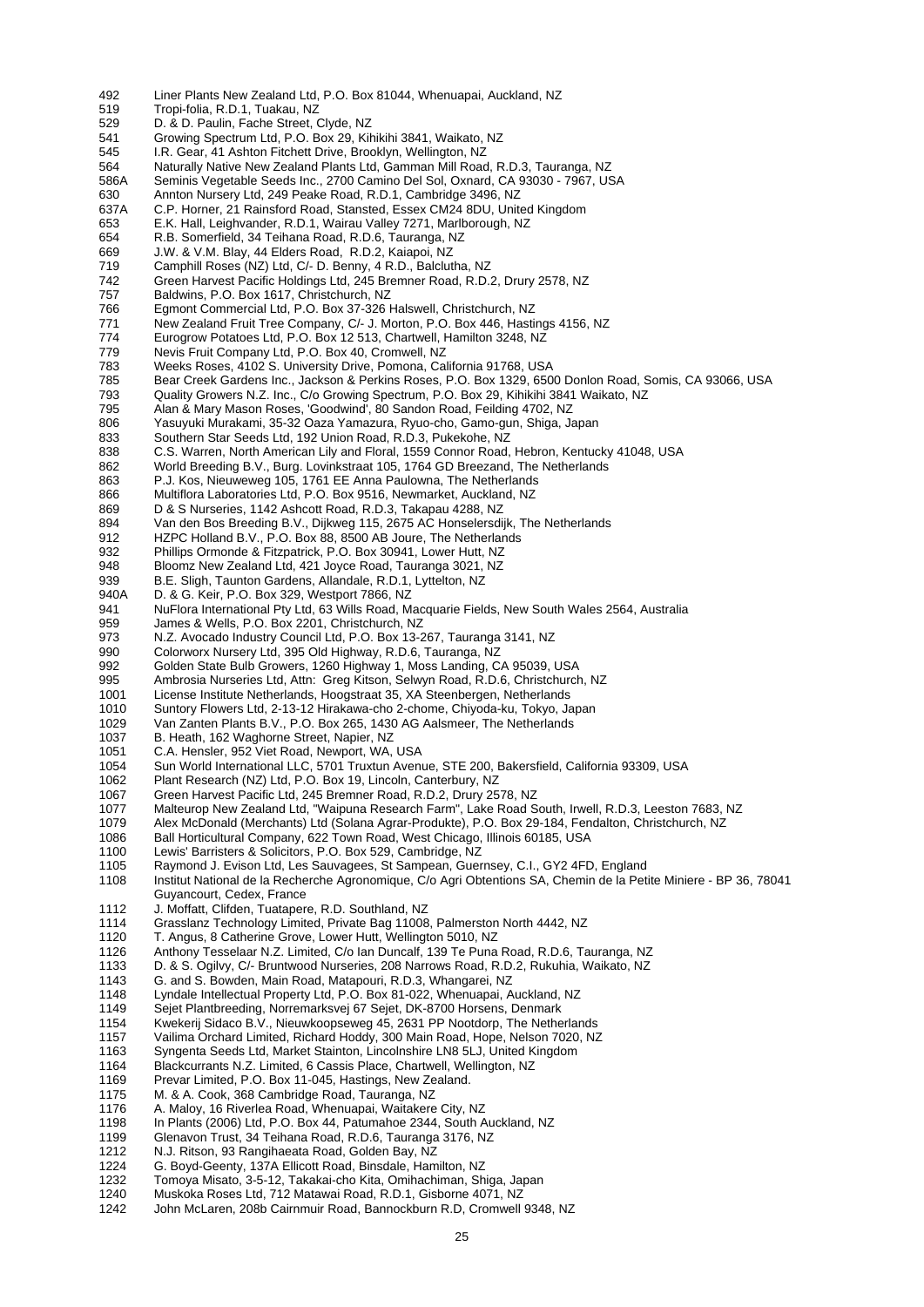- 1253 Terry Keogh, 209 Bunker Road, Victoria Point, Brisbane 4165, Australia
- 1267 Kensington Swan, P.O. Box 10246, Wellington, NZ<br>1270 Waimea Variety Management Ltd. 48 Ellis Street. B
- Waimea Variety Management Ltd, 48 Ellis Street, Brightwater 7022, Nelson, NZ
- 1271 S.S. Steiner, Inc., 655 Madison Avenue, New York, New York 10021, United States of America<br>1275 Alan Leonard Wood. 136 Kapiro Road. Kerikeri. New Zealand
- 1275 Alan Leonard Wood, 136 Kapiro Road, Kerikeri, New Zealand
- 1276 Ornatec Pty Ltd, 507 Ravensbourne Dip Rd, Ravensbourne, QLD 4352, Australia
- 1286 Peer Sorensen, Yaku Nursery, 278 Tikorangi Road, R.D. 43, Waitara 4383, Taranaki, NZ<br>1287 Zee Sweet Limited, P.O.Box 446, Hastings, New Zealand
- Zee Sweet Limited, P.O.Box 446, Hastings, New Zealand
- 1293 Vance Hooper, 6 Mahoetahi Road, RD 42, Waitara 4382, New Zealand
- 1296 Trevor Lupton, P.O. Box 2038, Gisborne, New Zealand
- 1297 Royal Botanic Gardens Board, Melbourne, Birdwood Avenue, South Yarra, Melbourne, Victoria 3141, Australia
- 1298 JB IP Ltd, PO Box 2438, Hastings, New Zealand<br>1299 Lindsey Hatch, 78 Jericho Road, Pukekohe, Aucl
- 1299 Lindsey Hatch, 78 Jericho Road, Pukekohe, Auckland, New Zealand
- Penhow Nurseries, Carrow Hill St. Bridges, Magor Caldicot, Gwent NP26 3AU, United Kingdom
- 1309 DLF Seeds Ltd, PO Box 16826, Sockburn, Christchurch, New Zealand<br>1315 DLF-Trifolium A/S. P.O. Box 59. Ny Oestergade 9. DK-4000 Roskilde.
- 1315 DLF-Trifolium A/S, P.O. Box 59, Ny Oestergade 9, DK-4000 Roskilde, Denmark<br>1322 Ramm Botanicals Holdings Pty Ltd. 30 Pacific Highway. Tuggerah. NSW 2259.
- Ramm Botanicals Holdings Pty Ltd, 30 Pacific Highway, Tuggerah, NSW 2259, Australia
- 1325 Syngenta Seeds (NZ) Ltd, Private Bag 92-618, Auckland 1150, NZ (mark.atkinson@syngenta.com)
- 1333 Daniel McDonald, 26 Ravel Street, Seven Hills, NSW, 2147, Australia
- 1335 Seed Force Ltd, PO Box 16625, Hornby, Christchurch 8441, New Zealand<br>1336 Russell Arthur Baker, P.O. Box 40, Te Puke, New Zealand
- Russell Arthur Baker, P.O. Box 40, Te Puke, New Zealand
- 1342 James Smith, 279 Corbetts Road South, RD 7, Ashburton, New Zealand<br>1351 Randy Lindsey, 610 Redah Avenue, Locus NC 28097, USA
- 1351 Randy Lindsey, 610 Redah Avenue, Locus NC 28097, USA<br>1354 Spruson & Ferguson, PO Box 30461, Lower Hutt, New Zeala
- Spruson & Ferguson, PO Box 30461, Lower Hutt, New Zealand
- 1355 Panoramic Farms, David Hyatt, 3110 Tarlton Mill Road, Marshville, NC 28103, USA
- 1356 Howard Murray Forbes & Pamela Margaret Forbes, 117 Tate Road, RD 42, Waitara, New Zealand<br>1364 Landmark Nominees Ltd. P.O. Box 533. Levin. NZ
- 1364 Landmark Nominees Ltd, P.O. Box 533, Levin, NZ
- Stephen Burton, 249 Peake Road, RD 1, Cambridge 3496, New Zealand
- 1375 Cascade International Seed Company, 8483 W. Stayton Road, Aumsville, Oregon 97325-9434, USA
- 1379 Harkness New Roses Ltd, The Rose Garden, Cambridge Road, Hitchin, Herts, England SG4 0JT, Great Britain<br>1381 Michael & Dawn Ross, 95 Lowry Avenue, Redwood, Christchurch, New Zealand
- Michael & Dawn Ross, 95 Lowry Avenue, Redwood, Christchurch, New Zealand
- 1384 DLF Trifolium, 31, Hoejerupvej, PO Box 19, DK-4660 Store Heddinge, Denmark
- 1395 Trevor Brljevich, 2 Calla Street, Maungaturoto, New Zealand<br>1397 Reinhard Noack. Im Fenne 54. 33334 Gutersloh. Germany
- 1397 Reinhard Noack, Im Fenne 54, 33334 Gutersloh, Germany
- 1403 Diacks Nurseries Ltd, PO Box 181, Invercargill, New Zealand
- Grasslands Innovation Limited, C/o Grasslanz Technology Limited, Private Bag 11008, Palmerston North 4442, N.Z.
- 1423 The New Zealand Institute for Plant and Food Research Limited (Attn: M. Robson), Private Bag 4704, Christchurch, NZ<br>1429 Ivnda Schroder, 146 Mina Road, Cheviot, NZ 1429 Lynda Schroder, 146 Mina Road, Cheviot, NZ<br>1430 The New Zealand Institute for Plant and Food
- The New Zealand Institute for Plant and Food Research Limited, Private Bag 92169, Mail Centre, Auckland 1142, N.Z.
- 1431 PGG Wrightson Seeds Ltd, Kimihia Research Centre, PO Box 175, Christchurch 7640, New Zealand
- 1437 The New Zealand Institute for Plant and Food Research Limited, Hawkes Bay Research Centre, Private Bag 1401,
- Havelock North 4157, NZ<br>: John & Jackie Thirkettle
- John & Jackie Thirkettle, 230 Paton's Road, Richmond, Nelson 7020, New Zealand
- 1443 Mark James Bell, 710 Bickerstaffe Road, Maungaturoto, Northland, New Zealand.<br>1444 Frank Goeddert , 126 Golden Hills Road, Richmond, Nelson, New Zealand
- 1444 Frank Goeddert, 126 Golden Hills Road, Richmond, Nelson, New Zealand<br>1446 Glyn Church, Woodleigh, 1403 South Road, Oakura, New Plymouth, New J
- 1446 Glyn Church, Woodleigh, 1403 South Road, Oakura, New Plymouth, New Zealand
- 1447 Vince Naus, 1217 Devon Road, R.D. 3, New Plymouth, New Zealand
- 
- 1448 Jyoji Furuta, 2365-5 Shimada Inami-Cho, Hidaka-Gun, Wakayama 649-1527, Japan. 1450 Seminis Vegetable Seeds NZ Ltd, 68 Pook Road, RD 2, Pukekohe 2677, New Zealand.<br>1453 Gwen Wanigasekera, P.O. Box 29, Kihikihi 3841, Waitako, NZ
- Gwen Wanigasekera, P.O. Box 29, Kihikihi 3841, Waitako, NZ
- 
- 1456 Forage Innovations Limited, 57 Waterloo Road, Christchurch 8042<br>1458 John Morton, New Zealand Fruit Tree Company, PO Box 446, Has 1458 John Morton, New Zealand Fruit Tree Company, PO Box 446, Hastings, New Zealand.<br>1461 ENZA Limited. PO Box 2171. Stoke. Nelson 7011. New Zealand
- ENZA Limited, PO Box 2171, Stoke, Nelson 7011, New Zealand
- 1464 Gourmet Blueberries Ltd, PO Box 15-045, Hastings, New Zealand
- 
- 1473 Plantec Nurseries Ltd, 27 Mulgan Street, Katikati 3129, NZ<br>1476 Agroscope Changins-Wadenswil Research Station ACW. F 1476 Agroscope Changins-Wadenswil Research Station ACW, P.O. Box, 8820 Wadenswil, Switzerland.
- John Rutherford, 2 Crest Lane, Redcliffs, Christchurch 8081, New Zealand.
- 
- 1479 Gardenza Ltd, PO Box 8, Waiuku 2341, New Zealand<br>1481 Y356 Limited, Cobden Street, Gisborne 4010, NZ Y356 Limited, Cobden Street, Gisborne 4010, NZ
- 
- 1482 Kiwi Flora, P.O. Box 81-022, Whenuapai, Auckland, NZ
- Sprint Horticulture Pty Ltd, 105 Tumbi Road, Wamberal, NSW. 2260. Australia
- 1486 Zhejiang Academy of Agricultural Science, 198, Shiqiao Rd, Hangzhou, 310021, Zhejiang, China.<br>1487 Limagrain Verneuil Holding, Ferme de l'Etang, Verveuil l'Erang, France.
- 1487 Limagrain Verneuil Holding, Ferme de l'Etang, Verveuil l'Erang, France.<br>1488 Harriet Curtis, 583 Golden Valley Road, R.D.1, Waihi, New Zealand.
- Harriet Curtis, 583 Golden Valley Road, R.D.1, Waihi, New Zealand,
- 1489 Mabel Stewart, 195 Carter Road, Auckland 0604, New Zealand.
- 1490 Nickerson International Research SNC,, Rue Limagrain, 63720 Chappes, France.
- 1491 Future Rights B.V., Noorderburg 5, 1713 GA Obdam, The Netherlands<br>1492 L.A. Borst Bloembollen B.V., Noorderburg 5, 1713 GA Obdam, The Net
- J.A. Borst Bloembollen B.V., Noorderburg 5, 1713 GA Obdam, The Netherlands
- 1493 Bayliss & Elliott Wholeale Nurseries, Gressons Road, R.D. 3, Rangiora, New Zealand<br>1494 Mark Nelson Brown, PO Box 63, 4 Erne Street, Waitati, Otago 9069, New Zealand
- 1494 Mark Nelson Brown, PO Box 63, 4 Erne Street, Waitati, Otago 9069, New Zealand
- 1495 Steve Groff, Green Tillage Llc, 679 Hilldale Road, Holtwood, PA 17532, United States of America.<br>1497 C. J. Biemond, Leensterweg 54, NJ -9971 FC Fenrum, The Netherlands
- C.J. Biemond, Leensterweg 54, NL-9971 EC Eenrum, The Netherlands.
- 1498 J. Darwinkel, Hoofdweg 1, NL 9333 PA Langelo, The Netherlands.<br>1499 B. Reitsma. Witteweg 4. NL 9171 LJ Blija. The Netherlands.
- 1499 B. Reitsma, Witteweg 4, NL 9171 LJ Blija, The Netherlands.<br>1500 Norwest Seed Ltd. P.O. Box 60-17. Ashburton 7742. NZ
- 1500 Norwest Seed Ltd, P.O. Box 60-17, Ashburton 7742, NZ<br>1501 Revan & Rachael Hart, 74-88 Valley Road, Wakefield, N.
- 
- 1501 Bevan & Rachael Hart, 74-88 Valley Road, Wakefield, Nelson, NZ<br>1502 Africallalily (K) Ltd, P.O. Box 709, Village Market, 00621 Kairobi, K
- 1502 Africallalily (K) Ltd, P.O. Box 709, Village Market, 00621 Kairobi, Kenya PGG Wrightson Seeds, 57 Waterloo Road, Hornby, Christchurch.